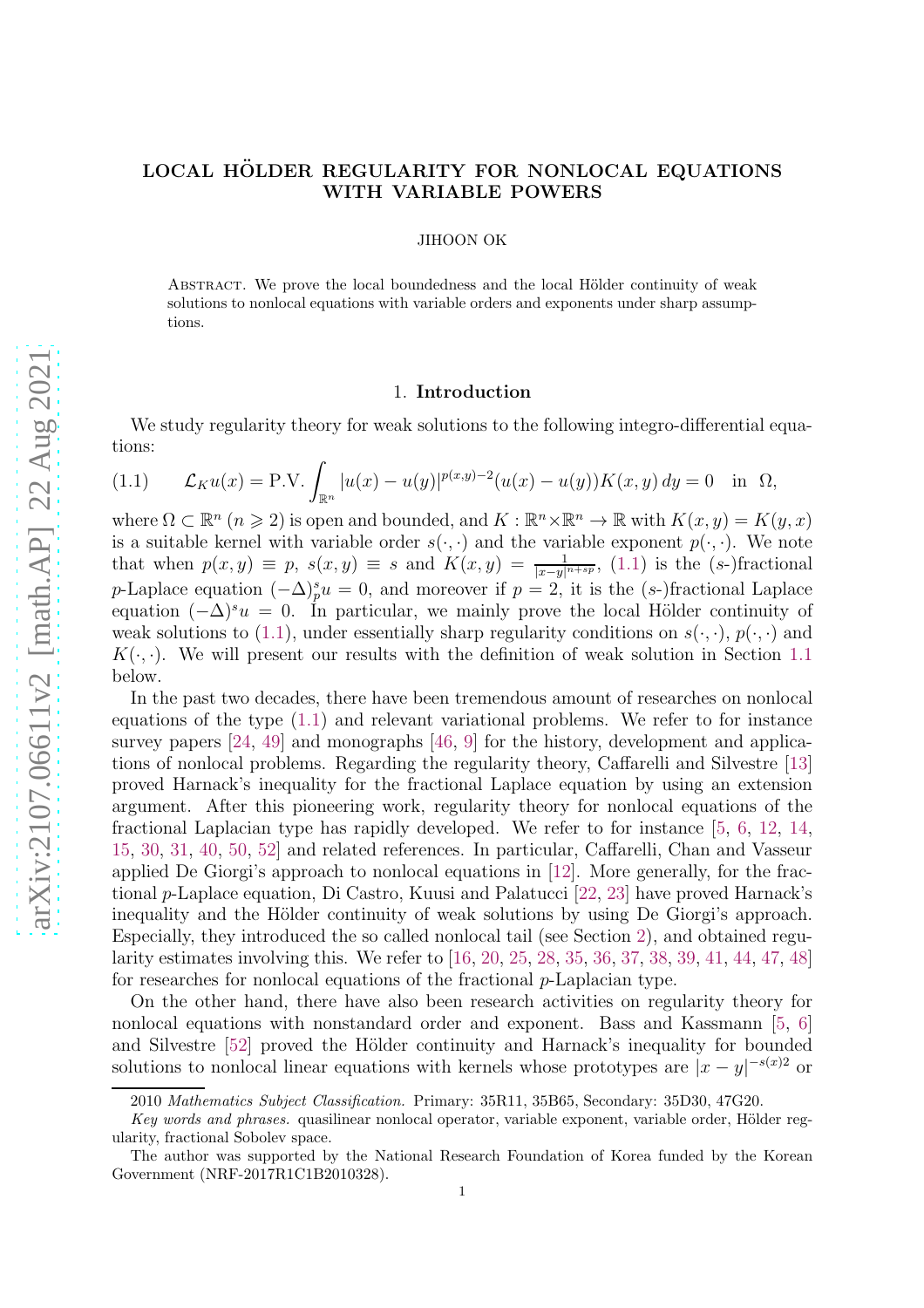$\varphi(|x-y|)^{-1}$ . We also refer to related researches [\[3,](#page-26-13) [4,](#page-26-14) [34\]](#page-27-17). In addition, recently De Filippis and Palatucci [\[21\]](#page-26-15) considered nonlocal equations of the double phase type, and proved Hölder continuity for bounded solutions.

The model problem we have in mind is the  $s(\cdot, \cdot)$ -fractional  $p(\cdot, \cdot)$ -Laplace equation:

(1.2) 
$$
(-\Delta)_{p(\cdot,\cdot)}^{s(\cdot,\cdot)}u = 0 \quad \text{in} \ \ \Omega,
$$

that is,  $K(x,y) = \frac{1}{|x-y|^{n+s(x,y)p(x,y)}}$  in [\(1.1\)](#page-0-0), where  $s(\cdot,\cdot)$  and  $p(\cdot,\cdot)$  are variable functions satisfying [\(1.4\)](#page-2-1) and [\(1.5\)](#page-2-2), respectively. In this paper, we call  $s(\cdot, \cdot)$  the variable order,  $p(\cdot, \cdot)$  the variable exponent, and both  $s(\cdot, \cdot)$  and  $p(\cdot, \cdot)$  the variable powers. Note that the nonlocal equation [\(1.2\)](#page-1-0) is the Euler-Lagrange equations of the minimizing problem of the energy functional

<span id="page-1-1"></span><span id="page-1-0"></span>
$$
v \mapsto \iint_{\mathcal{C}_{\Omega}} \frac{1}{p(x,y)} \frac{|v(x)-v(y)|^{p(x,y)}}{|x-y|^{n+s(x,y)p(x,y)}} dy dx,
$$

where

(1.3) 
$$
\mathcal{C}_{\Omega} := (\mathbb{R}^n \times \mathbb{R}^n) \setminus ((\mathbb{R}^n \setminus \Omega) \times (\mathbb{R}^n \setminus \Omega)),
$$

and its admissible set is naturally linked to fractional Sobolev space  $W^{s(\cdot,\cdot),p(\cdot,\cdot)}$ . In recent years, there have been reported a lot of papers studying nonlocal equations of the type [\(1.2\)](#page-1-0) and fractional Sobolev spaces with variable powers, see for instance [\[7,](#page-26-16) [8,](#page-26-17) [18,](#page-26-18) [29,](#page-27-18) [32,](#page-27-19) [43,](#page-27-20) [45,](#page-27-21) [33,](#page-27-22) [51,](#page-27-23) [53\]](#page-27-24). Note that we can also find their applications in some of the preceding references.

The local problem corresponding to  $(1.2)$  is the  $p(x)$ -Laplace equation

$$
\Delta_{p(\cdot)} u := \text{div} \left( |Du|^{p(x)-2} Du \right) = 0,
$$

that is a typical model of problems with nonstandard growth, and the one of elliptic equations extensively studied over last two decades. We refer to [\[1,](#page-26-19) [2,](#page-26-20) [10,](#page-26-21) [11,](#page-26-22) [19,](#page-26-23) [26,](#page-27-25) [27\]](#page-27-26) for regularity results of problems modeled by the  $p(x)$ -Laplace equation. In particular, we know from [\[27\]](#page-27-26) that the weak solution to the  $p(x)$ -Laplace equation is locally bounded if  $p(\cdot)$  is continuous, and locally Hölder continuous if  $p(\cdot)$  is so called log-Hölder continuous, that is,

$$
\sup_{0 < r < \frac{1}{2}} \omega_p(r) \ln(1/r) < \infty,
$$

where  $\omega_p$  is the modulus of continuity of  $p(\cdot)$ . Note that the above regularity conditions on  $p(\cdot)$  are sharp.

On the other hand, for nonlocal equations with variable powers  $s(\cdot, \cdot)$  and  $p(\cdot, \cdot)$ , despite active research on these problems, we cannot find any result on regularity theory, especially the Hölder continuity or Harnack's inequality. In fact, the nonlocal nature makes difficult to prove regularity estimates for nonlocal equations with variable powers. More precisely, even if we investigate the local regularity of weak solutions, we have to estimate integrals over the whole space  $\mathbb{R}^n$ , that are called the nonlocal tails. By the way, the differences between the supremum and the infimum of the variable powers may be large, hence we can not approximate the nonlocal tails to integrals with constant powers. This requires much more delicate analysis that is not used in local problems with variable exponent.

In this paper, we prove the local boundedness and the Hölder continuity for the weak solutions to nonlocal equations modeled by [\(1.2\)](#page-1-0) in Theorems [1.9](#page-3-1) and [1.10,](#page-3-2) respectively. These are the natural nonlocal counter parts of the regularity results for the  $p(x)$ -Laplace equations mentioned above and, in our best knowledge, the first regularity results for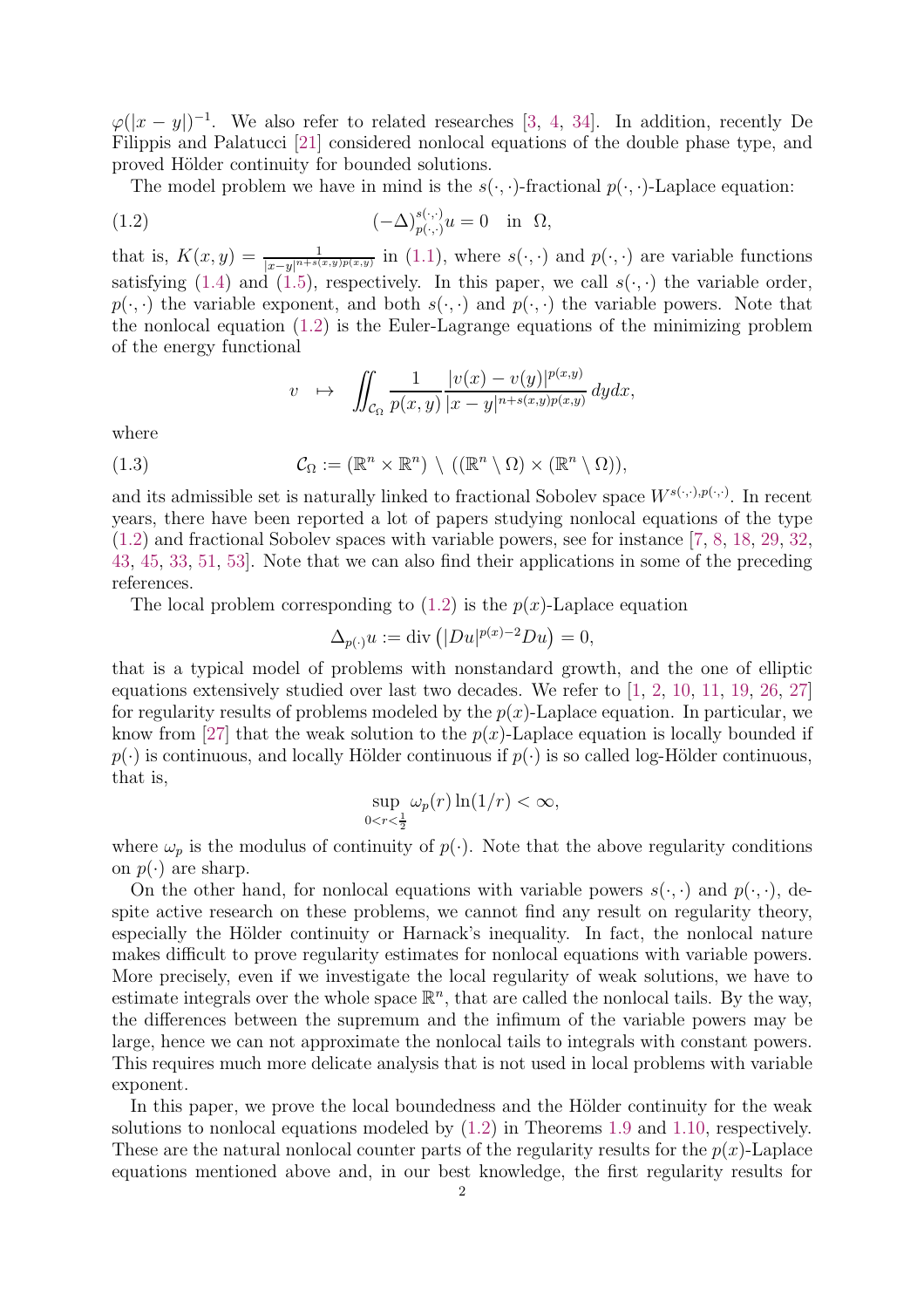nonlocal equations with not only the variable exponent  $p(\cdot, \cdot)$  but also the variable order  $s(\cdot, \cdot)$  depending on two space variables. We emphasize that weak solutions are not assumed to be bounded in  $\mathbb{R}^n$ . Instead, we assume that weak solutions belong to the so called tail space with variable power  $L^{\infty}(\Omega; L^{p(\cdot,\cdot)-1}_{s(\cdot,\cdot)p(\cdot)})$  $p(\cdot,\cdot)-1$ <sub>s( $\cdot,\cdot$ )</sub> $(\mathbb{R}^n)$ , see Section [2,](#page-3-0) and prove the desired regularities. Recently, Chaker and Kim [\[17\]](#page-26-24) proved the local Hölder continuity weak solutions to nonlocal problems with variable exponent and constant order where the condition of variable exponent is stronger than the one in this paper.

We prove the theorems by using De Giorgi's approach, in particular, in [\[23\]](#page-26-9). Hence we first obtain a Caccioppoli type estimate and a logarithmic estimate. Then using the Caccioppoli type estimate and the De Giorgi iteration, we prove the local boundedness of weak solution. Finally, using the above results, we prove an oscillation estimate in Lemma [6.7.](#page-20-0) Technically, we do not use any embedding property of fractional Sobolev spaces with variable powers even in the proof of the existence of weak solution. Instead, we use well-known embedding properties for the fractional Sobolev spaces with constant powers. It is possible by decreasing the order of differentiability, see Lemma [2.4.](#page-5-0) Moreover, it is unclear that the multiplication of a weak solution and a cut-off function can be directly used as a test function in the weak form of  $(1.1)$ , that is usually the first step of the proofs of Caccioppoli type estimates (see the beginning of Section [4\)](#page-9-0). This problem occurs in the variable exponent case. Nevertheless, we obtain a desired Caccioppoli estimate by using an approximation argument.

Now, we state the main results in this paper.

<span id="page-2-0"></span>1.1. **Main results.** We start with defining the variable powers  $s(\cdot, \cdot)$  and  $p(\cdot, \cdot)$ , and the kernel  $K(\cdot, \cdot)$ . Note that a two variable function  $f = f(x, y)$  is said to be *symmetric* if  $f(x, y) = f(y, x)$  for all x and y. Let  $s, p : \mathbb{R}^n \times \mathbb{R}^n \to \mathbb{R}$  be symmetric and satisfy that

<span id="page-2-1"></span>(1.4) 
$$
0 < s^- := \inf_{(x,y)\in \mathbb{R}^n \times \mathbb{R}^n} s(x,y) \leq \sup_{(x,y)\in \mathbb{R}^n \times \mathbb{R}^n} s(x,y) =: s^+ < 1,
$$

and

<span id="page-2-2"></span>(1.5) 
$$
1 < p^- := \inf_{(x,y)\in\mathbb{R}^n\times\mathbb{R}^n} p(x,y) \leq \sup_{(x,y)\in\mathbb{R}^n\times\mathbb{R}^n} p(x,y) =: p^+ < \infty,
$$

and let  $K: \mathbb{R}^n \times \mathbb{R}^n \to \mathbb{R}$  be measurable and symmetric, and satisfy that

<span id="page-2-3"></span>
$$
(1.6) \quad \frac{\Lambda^{-1}}{|x-y|^{n+s(x,y)p(x,y)}} \leqslant K(x,y) \leqslant \frac{\Lambda}{|x-y|^{n+s(x,y)p(x,y)}} \quad \text{for a.e.} \quad (x,y) \in \mathbb{R}^n \times \mathbb{R}^n,
$$

for some  $\Lambda > 1$ .

We next state the definition used in this paper of weak solution to  $(1.1)$  with  $(1.4)$ – $(1.6)$ . For relevant function spaces  $\mathbb{W}^{s(\cdot,\cdot),p(\cdot,\cdot)}(\Omega)$  and  $L^{\infty}(\Omega; L^{p(\cdot,\cdot)-1}_{s(\cdot,\cdot),p(\cdot,\cdot)}$  $p(\cdot,\cdot)-1}_{s(\cdot,\cdot)p(\cdot,\cdot)}(\mathbb{R}^n)$ , we will introduce in the next section. We say that  $u \in \mathbb{W}^{s(\cdot,\cdot),p(\cdot,\cdot)}(\Omega)$  is a weak solution to [\(1.1\)](#page-0-0) if

<span id="page-2-4"></span>(1.7) 
$$
\iint_{\mathcal{C}_{\Omega}} |u(x) - u(y)|^{p(x,y)-2} (u(x) - u(y)) (\varphi(x) - \varphi(y)) K(x, y) dy dx = 0
$$

for every  $\varphi \in \mathbb{W}^{s(\cdot,\cdot),p(\cdot,\cdot)}(\Omega)$  with  $\varphi = 0$  a.e. in  $\mathbb{R}^n \setminus \Omega$ , where  $\mathcal{C}_{\Omega}$  is defined in [\(1.3\)](#page-1-1). In addition, we say  $u \in \mathbb{W}^{s(\cdot,\cdot),p(\cdot,\cdot)}(\Omega)$  is a weak subsolution(resp. supersolution) if [\(1.7\)](#page-2-4) with replacing "=" by " $\leq$ (resp.  $\geq$ )" holds for every  $\varphi \in \mathbb{W}^{s(\cdot,\cdot),p(\cdot,\cdot)}(\Omega)$  with  $\varphi \geq 0$  a.e. in  $\mathbb{R}^n$  and  $\varphi = 0$  a.e. in  $\mathbb{R}^n \setminus \Omega$ . We will discuss the existence and the uniqueness of the weak solution in Section [3.](#page-7-0)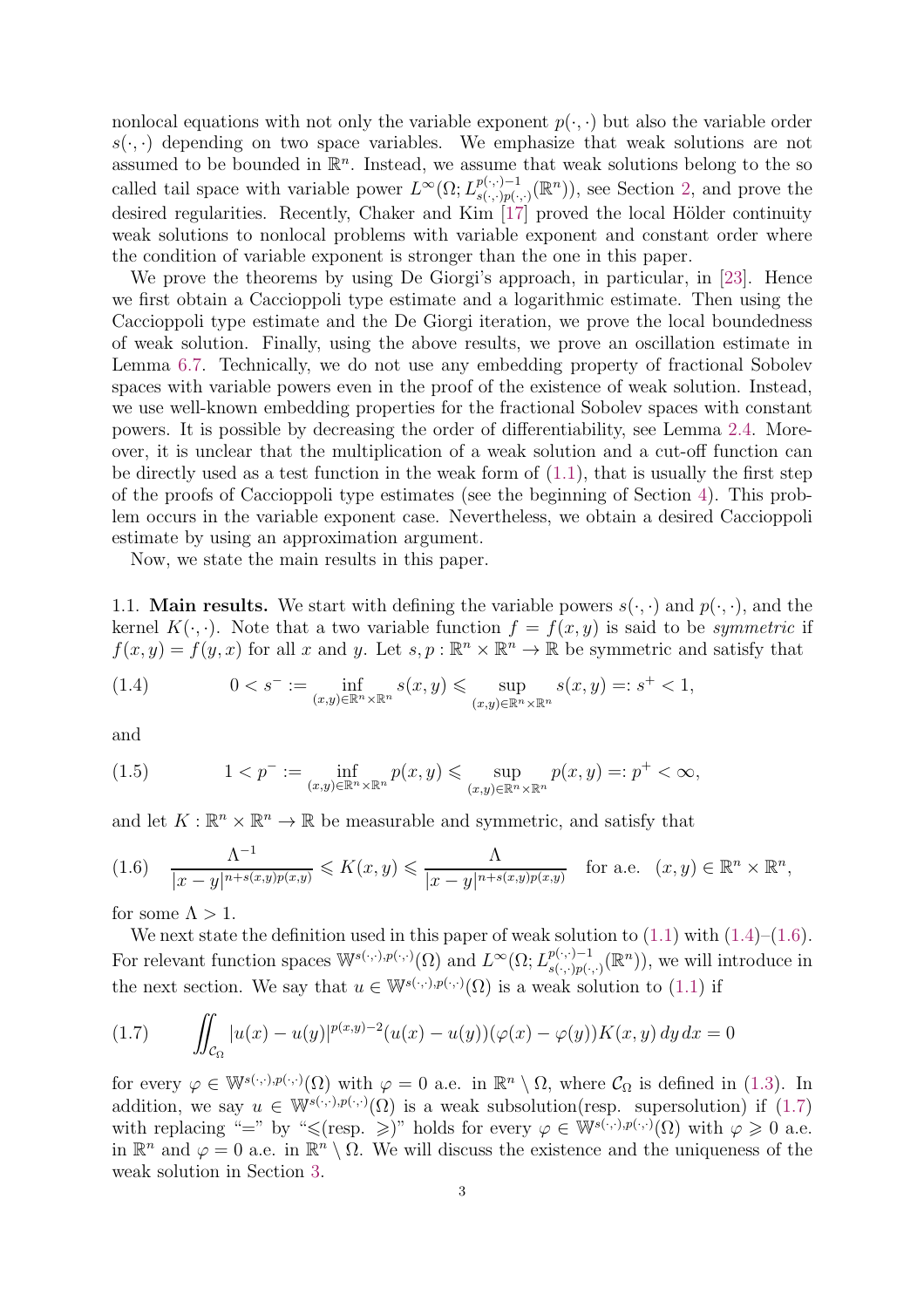Now we introduce regularity assumption on  $s(\cdot, \cdot)$  and  $p(\cdot, \cdot)$ . Set

$$
\begin{cases} \omega_s(r) := \sup_{B_r \subset \Omega} \sup_{x_1, x_2, y_1, y_2 \in \mathbb{R}^n} |s(x_1, y_1) - s(x_2, y_2)|, \\ \omega_p(r) := \sup_{B_r \subset \Omega} \sup_{x_1, x_2, y_1, y_2 \in B_r} |p(x_1, y_1) - p(x_2, y_2)|, \end{cases} \quad r \in (0, 1/2).
$$

This means  $\omega_s(\cdot)$ , or  $\omega_p(\cdot)$ , is the oscillation of  $s(\cdot, \cdot)$ , or  $p(\cdot, \cdot)$ , near the diagonal region  $D := \{(x, x) : x \in \Omega\}.$  Hence, for instance,  $\lim_{r \to 0} \omega_p(r) = 0$  if and only if  $p(\cdot, \cdot)$ is continuous on  $D$  uniformly. We then consider the following logarithmic continuity condition:

<span id="page-3-3"></span>(1.8) 
$$
\sup_{0 < r \leq 1/2} (\omega_p(r) + \omega_s(r)) \ln \left( \frac{1}{r} \right) \leq c_{LH} \text{ for some } c_{LH} > 0.
$$

Note that this assumption means  $\omega_s(\cdot)$  and  $\omega_p(\cdot)$  are so called log-Hölder continuous on D.

The first main result is the local boundedness of the weak solutions to  $(1.1)$ .

<span id="page-3-1"></span>**Theorem 1.9.** Let  $s, p, K : \mathbb{R}^n \times \mathbb{R}^n \to \mathbb{R}$  be symmetric and satisfy [\(1.4\)](#page-2-1), [\(1.5\)](#page-2-2) and [\(1.6\)](#page-2-3), respectively. Suppose that for  $p(\cdot, \cdot)$ ,  $\lim_{r\to 0} \omega_p(r) = 0$ . If  $u \in \mathbb{W}^{s(\cdot, \cdot), p(\cdot, \cdot)}(\Omega)$  $L^{\infty}(\Omega; L^{p(\cdot,\cdot)-1}_{s(\cdot,\cdot)p(\cdot)})$  $\mathbb{P}^{(\cdot,\cdot)-1}_{s(\cdot,\cdot)p(\cdot,\cdot)}(\mathbb{R}^n)$  is a weak solution to [\(1.1\)](#page-0-0), then  $u \in L^{\infty}_{loc}(\Omega)$ .

The second main result is the Hölder continuity of the weak solutions to  $(1.1)$ .

<span id="page-3-2"></span>**Theorem 1.10.** Let  $s, p, K : \mathbb{R}^n \times \mathbb{R}^n \to \mathbb{R}$  be symmetric and satisfy [\(1.4\)](#page-2-1), [\(1.5\)](#page-2-2) and [\(1.6\)](#page-2-3), respectively. Suppose that  $s(\cdot, \cdot)$  and  $p(\cdot, \cdot)$  satisfy [\(1.8\)](#page-3-3). If  $u \in \mathbb{W}^{s(\cdot, \cdot), p(\cdot, \cdot)}(\Omega) \cap$  $L^{\infty}(\Omega; L^{p(\cdot,\cdot)-1}_{s(\cdot,\cdot)p(\cdot)})$  $\mathbb{P}^{(\cdot,\cdot)-1}_{s(\cdot,\cdot)p(\cdot,\cdot)}(\mathbb{R}^n)$  is a weak solution to [\(1.1\)](#page-0-0), then  $u \in C^{0,\alpha}_{loc}(\Omega)$  for some  $\alpha \in (0,1)$ depending on n,  $s^{\pm}$ ,  $p^{\pm}$ ,  $\Lambda$  and  $c_{LH}$ .

There are remarks for the above theorems.

Remark 1.11. We consider the weak solutions belonging to  $L^{\infty}(\Omega; L^{p(\cdot,\cdot)-1}_{s(\cdot,\cdot)p(\cdot)})$  $_{s(\cdot,\cdot)p(\cdot,\cdot)}^{p(\cdot,\cdot)-1}(\mathbb{R}^n)$ ). This allows to handle the nonlocal tail given by [\(2.1\)](#page-4-0) that is an essential factor in the analysis of local regularity for nonlocal equations. In Remark [2.3](#page-4-1) below, we introduce some examples of functions in  $L^{\infty}(\Omega; L^{p(\cdot,\cdot)-1}_{s(\cdot,\cdot)p(\cdot)})$  $_{s(\cdot,\cdot)p(\cdot,\cdot)}^{p(\cdot,\cdot)-1}(\mathbb{R}^{n})).$ 

Remark 1.12. We emphasize that, except the basic assumptions  $(1.4)$  and  $(1.5)$ , we do not assume any regularity condition on  $s(\cdot, \cdot)$  and  $p(\cdot, \cdot)$  in  $(\mathbb{R}^n \times \mathbb{R}^n) \setminus D$ .

For the local boundedness, Theorem [1.9,](#page-3-1) we only assume that the variable exponent  $p(\cdot, \cdot)$  is continuous on D uniformly (this can be replaced by a smallness condition on the oscillation of  $p(\cdot, \cdot)$ , see Remark [5.4\)](#page-19-0), hence the variable order  $s(\cdot, \cdot)$  could be any measurable function satisfying  $(1.4)$ . On the other hand, for the local Hölder continuity, Theorem [1.10,](#page-3-2) we assume that  $s(\cdot, \cdot)$  and  $p(\cdot, \cdot)$  are log-Hölder continuous on D.

The remaining part of the paper is organized as follows. In Section [2,](#page-3-0) we introduce notation and basic tools used in this paper. In Section [3,](#page-7-0) we discuss on the existence of weak solution to  $(1.1)$ . In Section [4,](#page-9-0) we obtain Caccioppoli type and logarithmic estismates. Finally, in Sections [5](#page-16-0) and [6,](#page-19-1) we prove Theorems [1.9](#page-3-1) and [1.10,](#page-3-2) respectively.

## 2. Preliminaries

<span id="page-3-0"></span>2.1. Notation and function spaces. For  $q \geq 1$  and  $t \in (0, 1]$  with  $tq < n$ ,  $q_t^* := \frac{nq}{n-tq}$ . Let  $\Omega \subset \mathbb{R}^n$  be open and bounded, and let  $B_r(x_0)$  be a standard open ball in  $\mathbb{R}^n$  centered at  $x_0 \in \mathbb{R}^n$  with radius  $r > 0$ . If the center  $x_0$  is not important we write  $B_r = B_r(x_0)$ .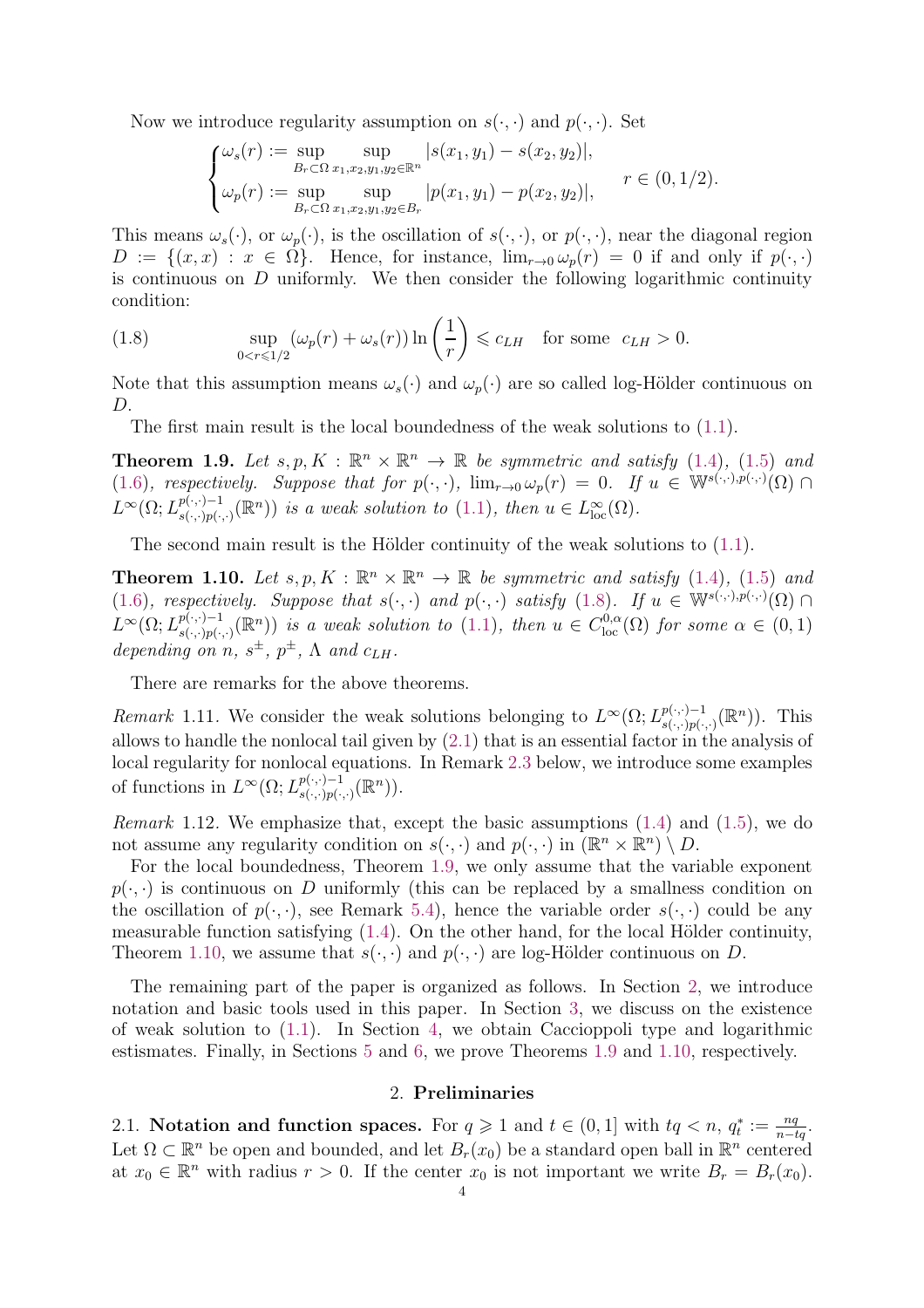For a measurable function v in  $\Omega$ ,  $v^{\pm} := \max{\{\pm v, 0\}}$ , and  $(v)_{\Omega}$  is denoted by the mean of v in  $\Omega$ , that is,  $(v)_{\Omega} := \int_{\Omega} v \, dx = \frac{1}{|\Omega|}$  $\frac{1}{|\Omega|} \int_{\Omega} v \, dx.$ 

We always assume that  $s, p, K : \mathbb{R}^n \times \mathbb{R}^n \to \mathbb{R}$  are symmetric and satisfy [\(1.4\)](#page-2-1), [\(1.5\)](#page-2-2) and [\(1.6\)](#page-2-3), respectively. For  $E \subset \mathbb{R}^n$ , we define

$$
s_E^- := \inf_{(x,y)\in E\times E} s(x,y) \quad \text{and} \quad s_E^+ := \sup_{(x,y)\in E\times E} s(x,y),
$$

and  $p_E^{\pm}$  by the same quantities for  $p(\cdot,\cdot)$ . Hence we have  $p_{\mathbb{R}^n}^{\pm} = p^{\pm}$  and  $s_{\mathbb{R}^n}^{\pm} = s^{\pm}$ . For a measurable function v in  $\Omega$ , set

$$
\varrho_{s(\cdot,\cdot),p(\cdot,\cdot)}(v;\Omega) := \int_{\Omega} \int_{\Omega} \frac{|v(x)-v(y)|^{p(x,y)}}{|x-y|^{n+s(x,y)p(x,y)}} dy dx.
$$

For constant  $p \in [1,\infty)$ , we define fractional Sobolev space  $W^{s(\cdot,\cdot),p}(\Omega) := \{v \in L^p(\Omega) :$  $\varrho_{s(\cdot,\cdot),p}(v;\Omega)<\infty$ . Note that if  $s(\cdot,\cdot)$  is constant with  $s(\cdot,\cdot)\equiv s$ ,  $W^{s,p}(\Omega)$  is the usual fractional Sobolev space.

We next introduce function spaces related to the weak solution to  $(1.1)$ . We define  $\mathbb{W}^{s(\cdot,\cdot),p(\cdot,\cdot)}(\Omega)$  by the set of all measurable functions  $v:\mathbb{R}^n\to\mathbb{R}$  satisfying that

$$
v|_{\Omega} \in L^{p_{\Omega}^{-}}(\Omega) \quad \text{and} \quad \iint_{\mathcal{C}_{\Omega}} \frac{|v(x) - v(y)|^{p(x,y)}}{|x - y|^{n + s(x,y)p(x,y)}} \, dy \, dx < \infty.
$$

Clearly,  $\varrho_{s(\cdot,\cdot),p(\cdot,\cdot)}(u;\Omega) < \infty$  if  $v \in \mathbb{W}^{s(\cdot,\cdot),p(\cdot,\cdot)}(\Omega)$ . We next define the tail space with variable powers  $L^{\infty}(\Omega; L^{p(\cdot,\cdot)-1}_{s(\cdot,\cdot),p(\cdot)})$  $s(\cdot,\cdot)-1 \ s(\cdot,\cdot)\rho(\cdot,\cdot)}$  by the set of all measurable functions  $v : \mathbb{R}^n \to \mathbb{R}$ satisfying that

$$
[v]_{L^{\infty}(\Omega;L^{p(\cdot,\cdot)-1}_{s(\cdot,\cdot)p(\cdot,\cdot)}(\mathbb{R}^n))}:=\text{ess}\sup_{x\in\Omega}\int_{\mathbb{R}^n}\frac{|v(y)|^{p(x,y)-1}}{(1+|y|)^{n+s(x,y)p(x,y)}}\,dy<\infty.
$$

Note that if  $v \in L^{\infty}(\Omega; L^{p(\cdot,\cdot)-1}_{s(\cdot,\cdot)p(\cdot)})$  $p(\cdot,\cdot)-1$ <sub>s( $\cdot,\cdot$ )</sub> $(p(\cdot,\cdot)-1)$ , the following quantity is always finite whenever  $x_0 \in \mathbb{R}^n$ ,  $r > 0$  and  $B_\rho(x_0) \subset \Omega$ :

<span id="page-4-0"></span>(2.1) 
$$
T(v; x_0, r, \rho) := \sup_{x \in B_{\rho}(x_0)} \int_{\mathbb{R}^n \setminus B_r(x_0)} \frac{|v(y)|^{p(x,y)-1}}{|y-x_0|^{n+s(x,y)p(x,y)}} dy,
$$

that is called the nonlocal tail with variable powers. Indeed, since  $1+|y| \leq (1+\frac{|x_0|+1}{r})|y$  $x_0$  for  $y \in \mathbb{R}^n \setminus B_r(x_0)$ , we have

<span id="page-4-2"></span>
$$
(2.2) \tT(u; x_0, r, \rho) \leq (1 + \frac{|x_0| + 1}{r})^{n + s + p^+} [v]_{L^{\infty}(\Omega; L^{p(\cdot, \cdot)-1}_{s(\cdot, \cdot)p(\cdot, \cdot)}(\mathbb{R}^n))} < \infty.
$$

Note that they are the variable versions of the tail space and the nonlocal tail introduced in [\[22,](#page-26-8) [23,](#page-26-9) [36,](#page-27-9) [49\]](#page-27-0). For simplicity, if  $x_0$  is obvious, we write  $T(v; r, \rho) = T(v; x_0, r, \rho)$ .

<span id="page-4-1"></span>Remark 2.3. If  $v \in L^{\gamma}(\mathbb{R}^n)$  for some  $\gamma \geqslant p^+ - 1$ , or if  $v \in L^{p^+-1}(B_M(0))$  for some  $M > 0$ and is bounded in  $\mathbb{R}^n \setminus B_M(0)$ , then  $v \in L^{\infty}(\Omega; L^{p(\cdot,\cdot)-1}_{s(\cdot,\cdot)p(\cdot,\cdot)}$  $_{s(\cdot,\cdot)p(\cdot,\cdot)}^{p(\cdot,\cdot)-1}(\mathbb{R}^{n})).$ 

In particular,  $v \in L^{\infty}(\mathbb{R}^n) \subset L^{\infty}(\Omega; L^{p(\cdot, \cdot)-1}_{s(\cdot, \cdot)p(\cdot)})$  $\mathbb{P}^{(\cdot,\cdot)-1}_{s(\cdot,\cdot)p(\cdot,\cdot)}(\mathbb{R}^n)$  for every  $\Omega$ , and if  $p(\cdot,\cdot)$  is constant with  $p(\cdot, \cdot) \equiv p$ , by [\[24,](#page-26-0) Proposition 2.1 and Theorem 6.5] we see that

$$
W^{s(\cdot,\cdot),p}(\mathbb{R}^n) \subset W^{t,p}(\mathbb{R}^n) \subset L^{p_t^*}(\mathbb{R}^n) \subset L^{\infty}(\Omega; L^{p-1}_{s(\cdot,\cdot)p}(\mathbb{R}^n)),
$$

where  $t \in (0, s^-)$  is an arbitrary number satisfying  $tp < n$ .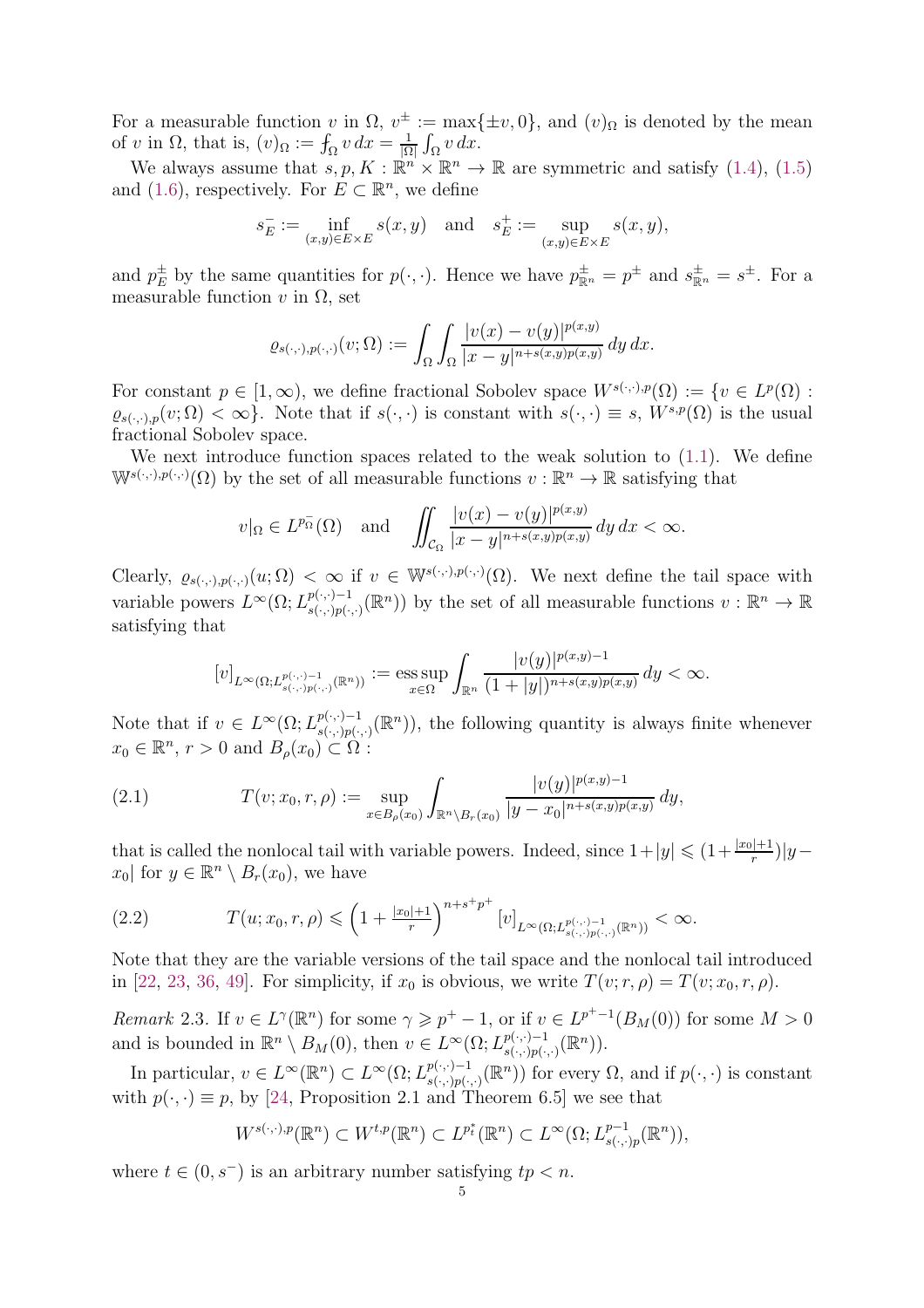2.2. Inequalities. We introduce inequalities used in this paper. The first inequality is a general version of the inequality in [\[20,](#page-26-11) Lemma 4.6] in the setting with variable powers. Note that [\[20,](#page-26-11) Lemma 4.6] implies the inclusion  $W^{s_2,p_2}(\Omega) \subset W^{s_1,p_1}(\Omega)$  with  $0 \lt s_1 \lt s_2 \lt 1$  and  $p_1 \leq p_2$ . Therefore, the following lemma also implies a similar inclusion for fractional Sobolev spaces with variable powers.

<span id="page-5-0"></span>**Lemma 2.4.** Let  $\Omega \subset \mathbb{R}^n$  be bounded, and  $p_1, p_2, s_1, s_2 : \Omega \times \Omega \to (0, \infty)$  be symmetric and satisfy that  $s_1(x, y) < s_2(x, y)$ ,  $p_1(x, y) \leqslant p_2(x, y)$ ,  $0 < (p_1)_{\Omega}^-\leqslant (p_1)_{\Omega}^- < \infty$  and  $d_1 \leqslant s_2(x, y) - s_1(x, y) \leqslant d_2$  for all  $x, y \in \Omega$  and for some  $0 < d_1 \leqslant d_2$ . Then we have

$$
\varrho_{s_1(\cdot,\cdot),p_1(\cdot,\cdot)}(v,\Omega)\leqslant M\left\{\varrho_{s_2(\cdot,\cdot),p_2(\cdot,\cdot)}(v,\Omega)+\frac{c(n)}{d_1(p_1)_{\Omega}^-}|\Omega\cap\{v\neq 0\}|\right\},\,
$$

where

$$
M = \begin{cases} \text{diam}(\Omega)^{d_1(p_1)} \bar{h} & \text{if } \operatorname{diam}(\Omega) \leq 1, \\ \text{diam}(\Omega)^{d_2(p_1)} \bar{h} & \text{if } \operatorname{diam}(\Omega) > 1, \end{cases}
$$

and the constant  $c(n) > 0$  depends only on n.

Proof. The direct computation yields that

$$
\varrho_{s_{1}(\cdot,\cdot),p_{1}(\cdot,\cdot)}(v,\Omega) = \int_{\Omega} \int_{\Omega} \left( \frac{|v(x)-v(y)|}{|x-y|^{s_{2}(x,y)}} \right)^{p_{1}(x,y)} \frac{dy \, dx}{|x-y|^{n-(s_{2}(x,y)-s_{1}(x,y))p_{1}(x,y)}} \n\leq \int_{\Omega} \int_{\Omega} \left( \frac{|v(x)-v(y)|}{|x-y|^{s_{2}(x,y)}} \right)^{p_{2}(x,y)} \frac{dy \, dx}{|x-y|^{n-(s_{2}(x,y)-s_{1}(x,y))p_{1}(x,y)}} \n+ 2 \int_{\Omega \cap \{v \neq 0\}} \int_{\Omega} \frac{dy \, dx}{|x-y|^{n-(s_{2}(x,y)-s_{1}(x,y))p_{1}(x,y)}} \n\leq M \varrho_{s_{2}(\cdot,\cdot),p_{2}(\cdot,\cdot)}(v,B_{r}) + 2 \int_{\Omega \cap \{v \neq 0\}} \int_{\Omega} \frac{dy \, dx}{|x-y|^{n-(s_{2}(x,y)-s_{1}(x,y))p_{1}(x,y)}}.
$$

Note that if diam( $\Omega$ )  $\leq 1$ 

$$
\int_{\Omega} \frac{dy}{|x-y|^{n-(s_2(x,y)-s_1(x,y))p_1(x,y)}} \leqslant c(n) \int_0^{\text{diam}(\Omega)} r^{-1+d_1(p_1)} \bar{\Omega} dr = \frac{c(n)}{d_1 \tilde{p}_\Omega} M,
$$

and if diam( $\Omega$ ) > 1

$$
\int_{\Omega} \frac{dy}{|x-y|^{n-(s_2(x,y)-s_1(x,y))\tilde{p}_2(x,y)}} \leqslant c(n) \left( \int_1^{\text{diam}(\Omega)} r^{-1+d_2(p_1)\frac{1}{\Omega}} dr + \int_0^1 r^{-1+d_1(p_1)\frac{1}{\Omega}} dr \right)
$$
  

$$
\leqslant \frac{c(n)}{d_1(p_1)\frac{1}{\Omega}} M.
$$

We next introduce a fraction Sobolev-Poincaré type inequality for the fractional Sobolev spaces with constant powers. This is a simple corollary of [\[24,](#page-26-0) Theorem 6.7]. However, for the sake of completeness, we report a proof.

<span id="page-5-1"></span>**Lemma 2.5.** Let  $0 < s < 1$ ,  $1 \leqslant p < \infty$ , and  $sp < n$ . For any  $v \in L^1(B_r)$  with  $\varrho_{s,p}(v;B_r)<\infty$ , we have

$$
\left(\oint_{B_r} |v - (v)_{B_r}|^{p^*_s} dx\right)^{\frac{p}{p^*_s}} \leqslant c r^{sp} \oint_{B_r} \int_{B_r} \frac{|v(x) - v(y)|^p}{|x - y|^{n + sp}} \, dy \, dx,
$$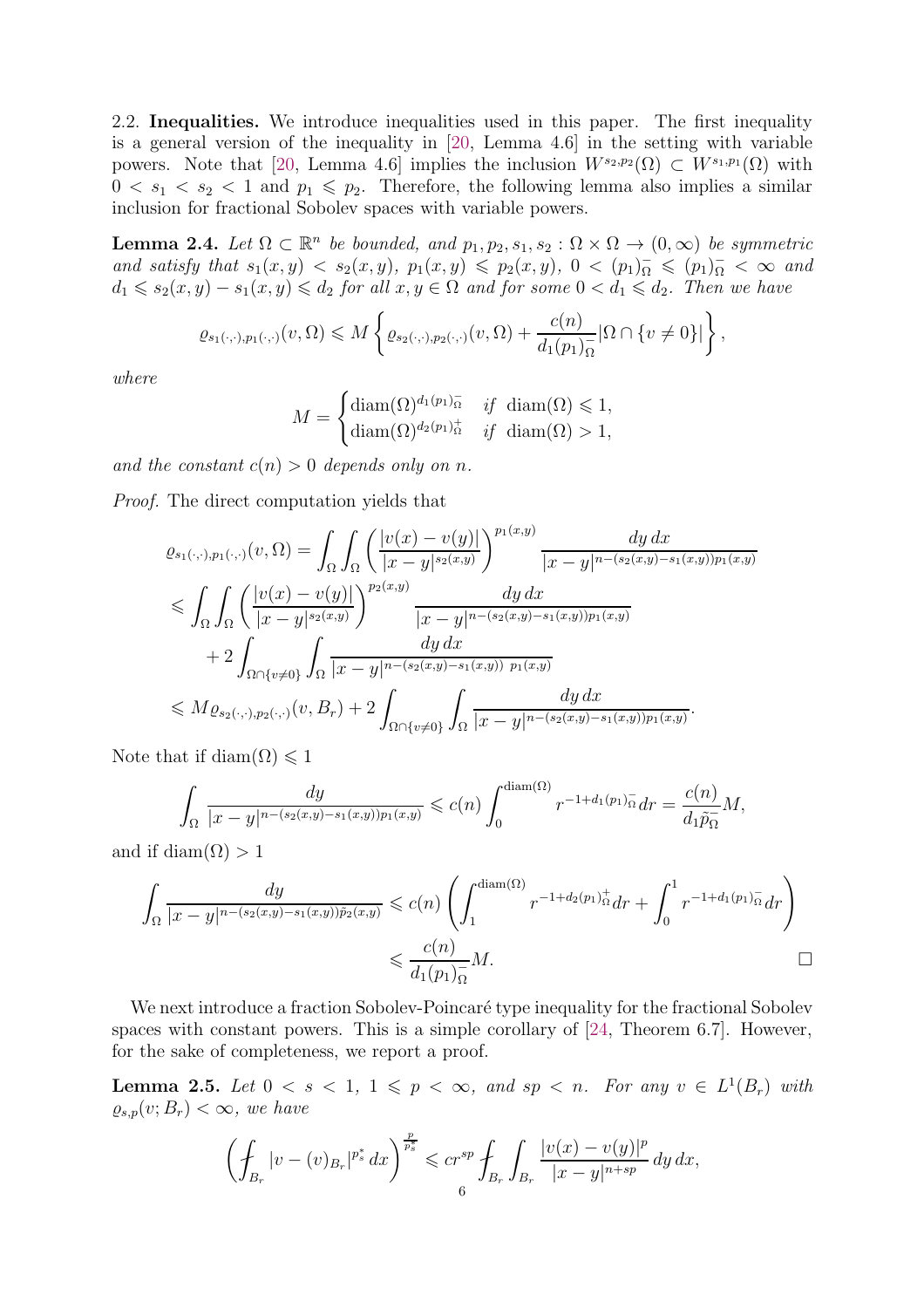where  $c = c(n, s, p) > 0$ . Moreover, if  $s < t$  and  $p < q$  we also have that

$$
\left(\oint_{B_r} |v - (v)_{B_r}|^{p^*_s} dx\right)^{\frac{q}{p^*_s}} \leqslant c r^{tq} \oint_{B_r} \int_{B_r} \frac{|v(x) - v(y)|^q}{|x - y|^{n + tq}} \, dy \, dx
$$

for some  $c = c(n, p, q, s, t) > 0$ , if the right hand side is finite.

*Proof.* We first observe from Hölder's inequality that

$$
\int_{B_r} |v - (v)_{B_r}|^p dx \leq \frac{1}{|B_r|} \int_{B_r} \int_{B_r} |v(x) - v(y)|^p dy dx
$$
  
\n
$$
\leq \frac{(2r)^{n+sp}}{|B_r|} \int_{B_r} \int_{B_r} \frac{|v(x) - v(y)|^p}{|x - y|^{n+sp}} dy dx
$$
  
\n
$$
\leq c r^{sp} \int_{B_r} \int_{B_r} \frac{|v(x) - v(y)|^p}{|x - y|^{n+sp}} dy dx,
$$

which is in fact the fractional version of Poincaré inequality. Hence  $v - (v)_{B_r} \in W^{s,p}(B_r)$ . Then, by the Sobolev inequality for the fractional Sobolev spaces with constant powers, see for instance [\[24,](#page-26-0) Theorems 6.7 and 6.10], we have

$$
\left(\oint_{B_r} |v - (v)_{B_r}|^{p_s^*} dx\right)^{\frac{p}{p_s^*}} \leqslant cr^{sp} \oint_{B_r} \int_{B_r} \frac{|v(x) - v(y)|^p}{|x - y|^{n + sp}} dy dx + c \oint_{B_r} |v - (v)_{B_r}|^p dx
$$
  

$$
\leqslant cr^{sp} \oint_{B_r} \int_{B_r} \frac{|v(x) - v(y)|^p}{|x - y|^{n + sp}} dy dx.
$$

Therefore, we have the first inequality. The second inequality is implied by the first inequality with the following estimate:

$$
\int_{B_r} \int_{B_r} \frac{|v(x) - v(y)|^p}{|x - y|^{n + sp}} dy dx
$$
\n
$$
\leq \left( \int_{B_r} \int_{B_r} \frac{|v(x) - v(y)|^q}{|x - y|^{n + tq}} dy dx \right)^{\frac{p}{q}} \left( \int_{B_r} \int_{B_r} \frac{1}{|x - y|^{n + \frac{(s - t)pq}{q - p}}} dy dx \right)^{\frac{q - p}{q}}
$$
\n
$$
\leq c(n, p, q, s, t) \left( r^{(s - t)q} \int_{B_r} \int_{B_r} \frac{|v(x) - v(y)|^q}{|x - y|^{n + tq}} dy dx \right)^{\frac{p}{q}}.
$$

 $\Box$ 

The next inequality can be found in [\[20,](#page-26-11) Lemma 4.3].

<span id="page-6-0"></span>**Lemma 2.6.** Let  $p > 1$  and  $a \ge b \ge 0$ . For any  $\varepsilon > 0$ 

$$
a^p - b^p \leqslant \varepsilon a^p + \left(\frac{p-1}{\varepsilon}\right)^{p-1} (a-b)^p,
$$

hence

$$
a^p - b^p \le \varepsilon b^p + \left(\varepsilon + c\varepsilon^{1-p}\right)(a-b)^p
$$

for some  $c > 0$  depending only on p.

We end the subsection recalling [\[42,](#page-27-27) Chapter 2. Lemma 4.7].

<span id="page-6-1"></span>**Lemma 2.7.** Let  $\{y_i\}_{i=0}^{\infty}$  be a sequence of nonnegative numbers and satisfy

$$
y_{i+1} \leq b_1 b_2^{i} y_i^{1+\beta}, \quad i = 0, 1, 2, \dots
$$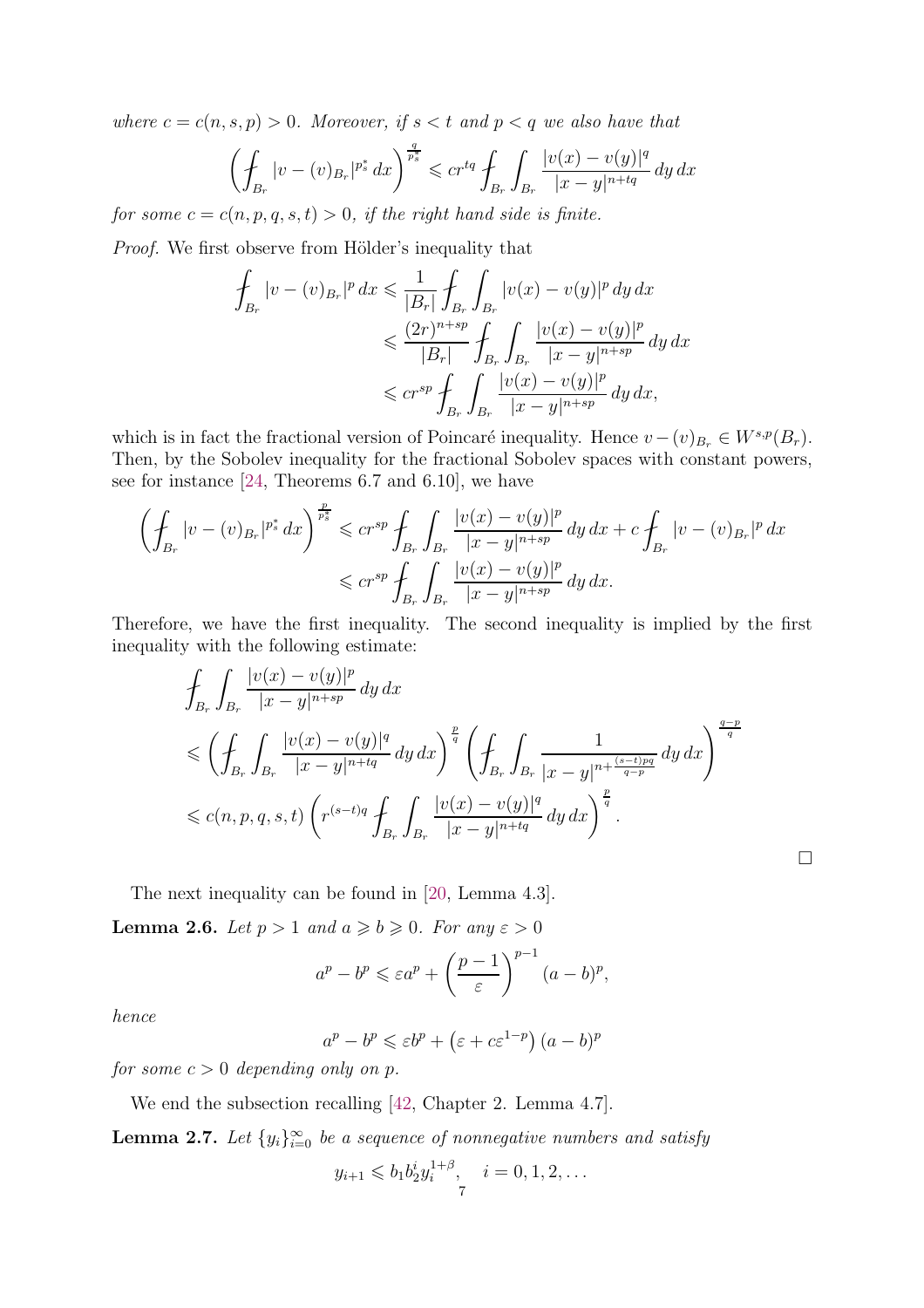for some  $b_1, \beta > 0$  and  $b_2 > 1$ . If

$$
y_0 \leqslant b_1^{-\frac{1}{\beta}} b_2^{-\frac{1}{\beta^2}},
$$

then  $y_i \to 0$  as  $i \to \infty$ .

#### <span id="page-7-1"></span>3. Existence of weak solution

<span id="page-7-0"></span>We discuss on the existence of weak solution to [\(1.1\)](#page-0-0). This is naturally linked to the existence of a minimizer of

(3.1) 
$$
\mathcal{E}(v;\Omega) := \iint_{\mathcal{C}_{\Omega}} \frac{1}{p(x,y)} |v(x) - v(y)|^{p(x,y)} K(x,y) dy dx.
$$

We say that  $u \in \mathbb{W}^{s(\cdot,\cdot),p(\cdot,\cdot)}(\Omega)$  is a minimizer of the energy functional [\(3.1\)](#page-7-1) if

$$
\mathcal{E}(u;\Omega) \leqslant \mathcal{E}(v;\Omega)
$$

for every  $v \in \mathbb{W}^{s(\cdot,\cdot),p(\cdot,\cdot)}(\Omega)$  with  $u = v$  a.e. in  $\mathbb{R}^n \setminus \Omega$ . By a standard argument, see for instance the proof of [\[23,](#page-26-9) Theorem 2.3], we notice that  $u \in \mathbb{W}^{s(\cdot,\cdot),p(\cdot,\cdot)}(\Omega)$  is a weak solution to  $(1.1)$  if and only if u is a minimizer of  $(3.1)$ . Hence we prove the existence and uniqueness of a minimizer of [\(3.1\)](#page-7-1). We emphasize that no regularity condition on  $s(\cdot, \cdot)$  and  $p(\cdot, \cdot)$  is assumed. On the other hand,  $\Omega$  is assumed to be Lipschitz, in order to apply the compact embedding theorem for the fractional Sobolev space  $W^{s,p}$ .

**Theorem 3.2.** Let  $s, p, K : \mathbb{R}^n \times \mathbb{R}^n \to \mathbb{R}$  be symmetric and satisfy [\(1.4\)](#page-2-1), [\(1.5\)](#page-2-2) and [\(1.6\)](#page-2-3), respectively,  $\Omega$  be bounded, open and Lipschitz, and  $g \in \mathbb{W}^{s(\cdot,\cdot),p(\cdot,\cdot)}(\Omega)$ . There exists a unique minimizer  $u \in \mathbb{W}^{s(\cdot,\cdot),p(\cdot,\cdot)}(\Omega)$  with  $u = g$  a.e. in  $\mathbb{R}^n \setminus \Omega$  of [\(3.1\)](#page-7-1).

Moreover, suppose that  $p^+ - 1 < \frac{np^-}{n-s-p^-}$  or  $s^-p^- \geq n$ . If  $g \in W^{s(\cdot,\cdot),p(\cdot,\cdot)}(\Omega)$  $L^{\infty}(\Omega; L^{p(\cdot,\cdot)-1}_{s(\cdot,\cdot)p(\cdot)})$  $s(\cdot,\cdot)=1 \ s(\cdot,\cdot)=1 \ s(\cdot,\cdot)$ , then the minimizer  $u \in \mathbb{W}^{s(\cdot,\cdot),p(\cdot,\cdot)}(\Omega)$  is in  $L^{\infty}(\Omega; L^{p(\cdot,\cdot)-1}_{s(\cdot,\cdot)p(\cdot,\cdot)})$  $_{s(\cdot,\cdot)p(\cdot,\cdot)}^{p(\cdot,\cdot)-1}(\mathbb{R}^{n})).$ 

Proof. We follow the argument in the proof of [\[23,](#page-26-9) Theorem 2.3]. Note that the uniqueness is the direct consequence of the strict convexity of the mapping  $t \mapsto t^{p(x,y)}$  which is uniform in  $(x, y) \in \mathbb{R}^n \times \mathbb{R}^n$ , since  $p^{-} > 1$ .

We now prove the existence. Let  ${u_k}_{k=1}^{\infty} \subset \mathbb{W}^{s(\cdot,\cdot),p(\cdot,\cdot)}(\Omega)$  be a minimizing sequence with  $u_k = g$  a.e. in  $\mathbb{R}^n \setminus \Omega$ . (Note that by the definition of g the admissible set of the energy functional, that is  $\mathbb{W}_g^{s(\cdot,\cdot),p(\cdot,\cdot)}(\Omega) = \{v \in \mathbb{W}^{s(\cdot,\cdot),p(\cdot,\cdot)}(\Omega) : v = g \text{ a.e. in } \mathbb{R}^n \setminus \Omega \},\$ non-empty.) Then there exists  $M > 0$  such that

$$
\varrho_{s(\cdot,\cdot),p(\cdot,\cdot)}(u_k;\Omega) \leq \iint_{\mathcal{C}_{\Omega}} \frac{|u_k(x)-u_k(y)|^{p(x,y)}}{|x-y|^{n+s(x,y)p(x,y)}} dy dx \leq M \quad \text{for all} \ \ k=1,2,\ldots.
$$

Hence, by Lemma [2.4,](#page-5-0) we have that for any  $t \in (0, s^-)$ ,  $\varrho_{t,p}$ - $(u_k; \Omega)$  is bounded for k. Moreover, since  $u_k - g = 0$  a.e. in  $\mathbb{R}^n \setminus \Omega$ , by using the fractional Sobolev inequality [\[24,](#page-26-0) Theorem 6.5] we have that for some  $B_R = B_R(0) \supset \Omega$  with  $R \ge 1$  and  $t \in (0, \frac{s^{-1}}{2})$  $\frac{1}{2}$ ) with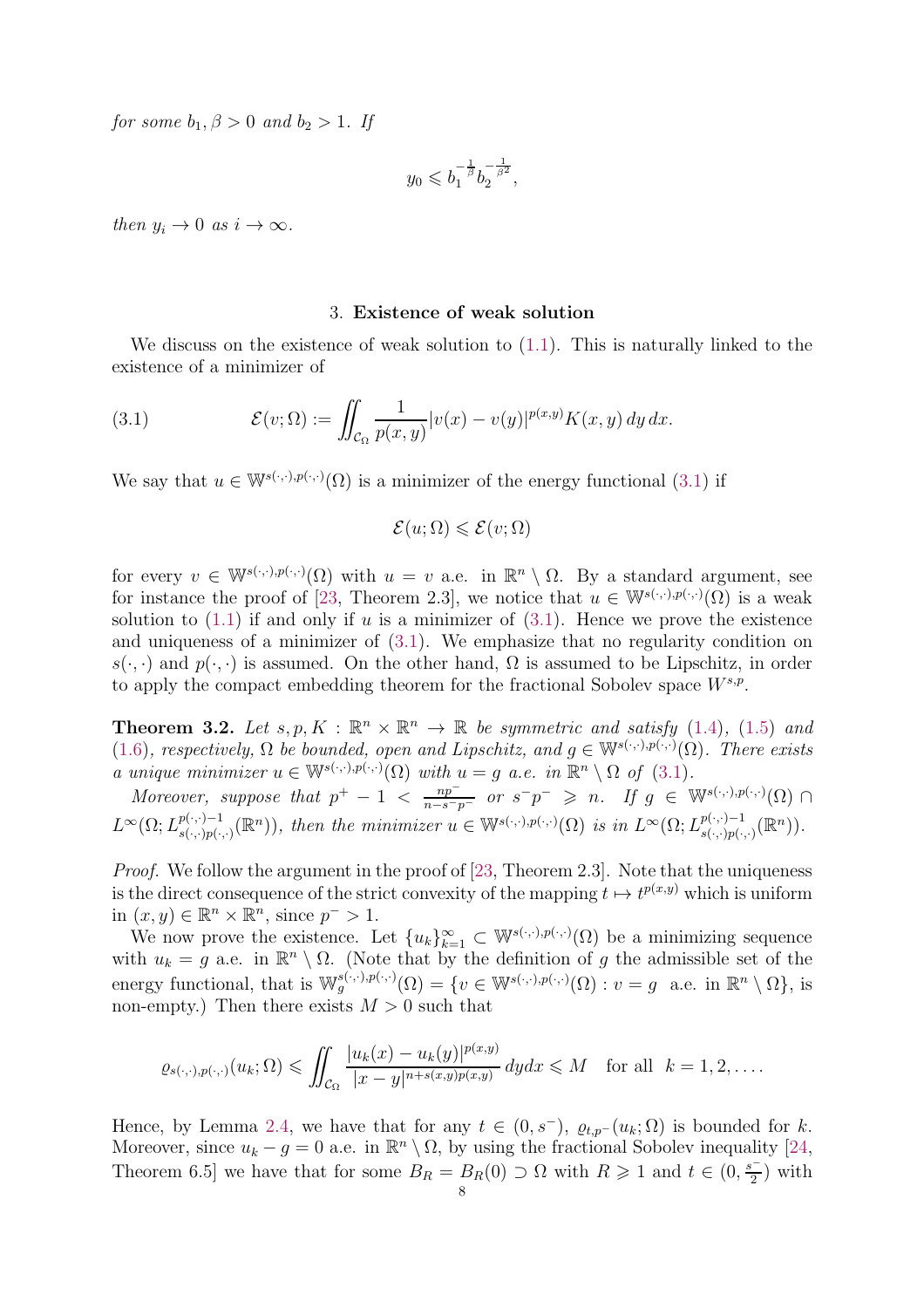$$
\frac{np^{-}}{n+tp^{-}} =: q > 1,
$$
\n
$$
\left(\int_{B_R} |u_k - g|^{p^{-}} dx\right)^{\frac{q}{p^{-}}} \leq c\varrho_{t,q}(u_k - g; \mathbb{R}^n)
$$
\n
$$
\leq c\varrho_{t,q}(u_k - g; B_R) + c \int_{B_R} |u_k(y) - g(y)|^q \left(\int_{\mathbb{R}^n \setminus B_R} \frac{1}{|x - y|^{n+ tq}} dx\right) dy
$$
\n
$$
\leq c\varrho_{t,q}(u_k - g; B_R) + c \int_{B_R} |u_k(y) - g(y)|^q \left(\int_{B_{2R} \setminus B_R} \frac{1}{|x - y|^{n+ tq}} dx\right) dy
$$
\n
$$
\leq c \int_{B_{2R}} \int_{B_R} \frac{|(u_k(x) - g(x)) - (u_k(y) - g(y))|^q}{|x - y|^{n+ tq}} dx dy \leq c\varrho_{t,q}(u_k - g; B_{2R}).
$$

Note that in the second inequality we used the fact that

$$
\int_{\mathbb{R}^n \setminus B_R} \frac{1}{|x-y|^{n+tq}} dx \leqslant \frac{c(n)}{(r-|y|)^{tq}} \leqslant c(n) \int_{B_{2R} \setminus B_R} \frac{1}{|x-y|^{n+tq}} dx \quad \text{for all} \ \ y \in B_R.
$$

Again using Lemma [2.4,](#page-5-0) we have that

$$
\left(\int_{\Omega} |u_{k} - g|^{p^{-}} dx\right)^{\frac{q}{p^{-}}} = \left(\int_{B_{R}} |u_{k} - g|^{p^{-}} dx\right)^{\frac{q}{p^{-}}}
$$
\n
$$
\leq cR^{s+p^{-}}(\varrho_{s(\cdot,\cdot),p(\cdot,\cdot)}(u_{k} - g; B_{2R}) + R^{n})
$$
\n
$$
\leq cR^{s+p^{-}}\left(\iint_{C_{\Omega}} \frac{|u_{k}(x) - u_{k}(y)|^{p(x,y)}}{|x - y|^{n + s(x,y)p(x,y)}} dy dx + \iint_{C_{\Omega}} \frac{|g(x) - g(y)|^{p(x,y)}}{|x - y|^{n + s(x,y)p(x,y)}} dy dx + R^{n}\right)
$$
\n
$$
\leq cR^{s+p^{-}}\left(M + \iint_{C_{\Omega}} \frac{|g(x) - g(y)|^{p(x,y)}}{|x - y|^{n + s(x,y)p(x,y)}} dy dx + R^{n}\right) \quad \text{for all} \quad k = 1, 2, ...,
$$

which implies that  $\{u_k\}$  is bounded in  $L^{p^-}(\Omega)$ , hence  $\{u_k\}$  is bounded in  $W^{t,p^-}(\Omega)$ .

By the compact embedding theorem for the fractional Sobolev space  $W^{t,p^-}(\Omega)$  [\[24,](#page-26-0) Theorem 7.1], there exist a subsequence  ${u_{k_j}}_{j=1}^{\infty}$  and  $u \in L^{p^-}(\Omega)$  such that

 $u_{k_j} \longrightarrow u$  as  $j \to \infty$  strongly in  $L^{p^-}(\Omega)$ 

and

$$
u_{k_j} \longrightarrow u
$$
 as  $j \to \infty$  a.e. in  $\Omega$ .

We extend u by g in  $\mathbb{R}^n \setminus \Omega$ . Then Fatou's lemma yields

$$
\iint_{\mathcal{C}_{\Omega}} \frac{1}{p(x,y)} |u(x) - u(y)|^{p(x,y)} K(x,y) dy dx
$$
\n
$$
\leq \liminf_{j \to \infty} \iint_{\mathcal{C}_{\Omega}} \frac{1}{p(x,y)} |u_{k_j}(x) - u_{k_j}(y)|^{p(x,y)} K(x,y) dy dx,
$$

that means  $u \in \mathbb{W}^{s(\cdot,\cdot),p(\cdot,\cdot)}(\Omega)$ , and it is the minimizer.

Next we further assume  $g \in \mathbb{W}^{s(\cdot,\cdot),p(\cdot,\cdot)}(\Omega) \cap L^{\infty}(\Omega; L^{p(\cdot,\cdot)-1}_{s(\cdot,\cdot),p(\cdot,\cdot)}).$  $_{s(\cdot,\cdot)p(\cdot,\cdot)}^{p(\cdot,\cdot)-1}(\mathbb{R}^n)$ , and  $p^+-1 < \frac{np^{-n}}{n-s-p}$  $n-s-p$ or  $s^-p^- \geq n$ . Then one can find  $t \in (0, s^-)$  such that  $tp^- < n$  and  $p^+ - 1 \leq \frac{np^-}{n - tp^-}$ . Then  $u \in W^{t,p^-}(\Omega)$  by Lemma [2.4,](#page-5-0) where  $u \in W^{s(\cdot,\cdot),p(\cdot,\cdot)}(\Omega)$  is the unique minimizer. Therefore, by the embedding theorem for the fractional Sobolev space [\[24,](#page-26-0) Theorem 6.7] we have that  $u \in L$  $np^{-}$  $\frac{n p}{n-t p^-}(\Omega) \subset L^{p^+-1}(\Omega)$ . This and the fact that  $u = g$  a.e. in  $\mathbb{R}^n \setminus \Omega$ imply that the minimizer u is in  $L^{\infty}(\Omega; L^{p(\cdot,\cdot)-1}_{s(\cdot,\cdot)p(\cdot)})$  $\mathbb{P}^{(\cdot,\cdot)-1}_{s(\cdot,\cdot)p(\cdot,\cdot)}(\mathbb{R}^n)$ .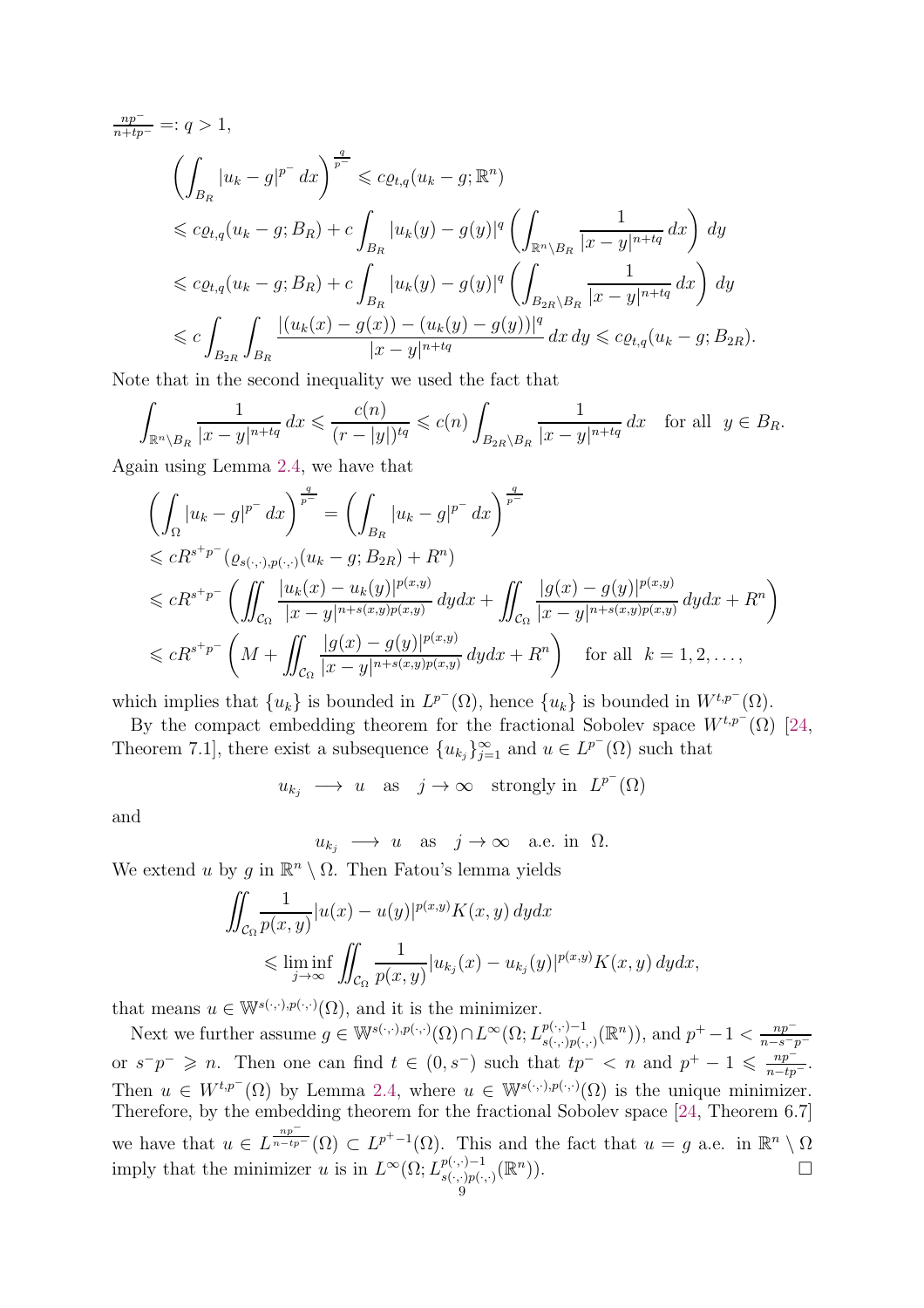## 4. Caccioppoli and logarithmic estimates

<span id="page-9-0"></span>We obtain a Caccioppoli type estimate and a logarithmic estimate for the weak solutions to [\(1.1\)](#page-0-0). In order to obtain a Caccioppoli type estimate for a weak solution to a local/nonlocal equation, we take a multiplicative function of the weak solution and a cut-off function as a test function in the weak form of the problem. However, in the variable exponent case, that is,  $p(\cdot, \cdot)$  is not constant, it is unclear that the multiplicative function can be taken as a test function. More precisely, even if  $v \in \mathbb{W}^{s(\cdot,\cdot),p(\cdot,\cdot)}(\Omega)$ , we couldn't prove that  $v\eta \in W^{s(\cdot,\cdot),p(\cdot,\cdot)}(\Omega)$ , where  $\eta$  is a standard cut-off function in a ball contained in  $\Omega$ . (Note that if  $p^-$  and  $p^+$  are sufficiently close, it is correct.) To overcome this problem, we will use an approximation argument together with the following lemma.

<span id="page-9-1"></span>**Lemma 4.1.** Let  $v \in L^{p^+}(B_{2r})$  satisfy  $\varrho_{s(\cdot,\cdot),p(\cdot,\cdot)}(v,B_{2r}) < \infty$ , and  $\eta \in W_0^{1,\infty}$  $b_0^{1,\infty}(B_r)$ . Then  $\varrho_{s(\cdot,\cdot),p(\cdot,\cdot)}(v\eta,\mathbb{R}^n)<\infty.$  In particular,  $v\eta\in\mathbb{W}^{s(\cdot,\cdot),p(\cdot,\cdot)}(\Omega)$  whenever  $\Omega\supset B_{2r}$ .

Proof. We have to show that

$$
\varrho_{s(\cdot,\cdot),p(\cdot,\cdot)}(v\eta,\mathbb{R}^n)=\varrho_{s(\cdot,\cdot),p(\cdot,\cdot)}(v\eta,B_{2r})+2\int_{B_{2r}}\int_{\mathbb{R}^n\setminus B_{2r}}\frac{|v(x)\eta(x)|^{p(x,y)}}{|x-y|^{n+s(x,y)p(x,y)}}\,dy\,dx<\infty.
$$

We first estimate the first term. Using the Mean Value Theorem, [\(1.4\)](#page-2-1) and [\(1.5\)](#page-2-2),

$$
\varrho_{s(\cdot,\cdot),p(\cdot,\cdot)}(v\eta, B_{2r})\n\leq c \int_{B_{2r}} \int_{B_{2r}} \frac{|(v(x) - v(y))\eta(y)|^{p(x,y)}}{|x - y|^{n + s(x,y)p(x,y)}} dy dx + c \int_{B_{2r}} \int_{B_{2r}} \frac{|v(x)(\eta(x) - \eta(y))|^{p(x,y)}}{|x - y|^{n + s(x,y)p(x,y)}} dy dx\n\leq c (\|\eta\|_{L^{\infty}(B_r)}^{p^{+}} + 1) \varrho_{s(\cdot,\cdot),p(\cdot,\cdot)}(v, B_{2r})\n+ c (\|D\eta\|_{L^{\infty}(B_r)}^{p^{+}} + 1) \int_{B_{2r}} (|v(x)|^{p^{+}} + 1) \int_{B_{4r}(x)} |x - y|^{-n + (1 - s(x,y))p(x,y)} dy dx\n\leq c (\|\eta\|_{L^{\infty}(B_r)}^{p^{+}} + 1) \varrho_{s(\cdot,\cdot),p(\cdot,\cdot)}(v, B_{2r})\n+ c \max\{r^{(1-s^{+})p^{-}}, r^{(1-s^{-})p^{+}}\} (\|D\eta\|_{\infty}^{p^{+}} + 1) \left(\int_{B_r} |v(x)|^{p^{+}} dx + r^{n}\right)\n<\infty.
$$

We next estimate the second term. Using the fact that  $\eta \equiv 0$  in  $\mathbb{R}^n \setminus B_r$ , [\(1.4\)](#page-2-1) and [\(1.5\)](#page-2-2),

$$
\int_{B_{2r}} \int_{\mathbb{R}^{n} \setminus B_{2r}} \frac{|v(x)\eta(x)|^{p(x,y)}}{|x-y|^{n+s(x,y)p(x,y)}} dy dx = (\|\eta\|_{\infty}^{p^{+}} + 1) \int_{B_{r}} \int_{\mathbb{R}^{n} \setminus B_{2r}} \frac{|v(x)|^{p^{+}} + 1}{|x-y|^{n+s(x,y)p(x,y)}} dy dx
$$
  
\n
$$
\leq (\|\eta\|_{L^{\infty}(B_{r})}^{p^{+}} + 1) \int_{B_{r}} (|v(x)|^{p^{+}} + 1) \int_{\mathbb{R}^{n} \setminus B_{r}(x)} |x-y|^{-n-s(x,y)p(x,y)} dy dx
$$
  
\n
$$
\leq c \max\{r^{-s-p^{-}}, r^{-s+p^{+}}\} (\|\eta\|_{\infty}^{p^{+}} + 1) \left(\int_{B_{r}} |v(x)|^{p^{+}} dx + r^{n}\right) < \infty.
$$

Now we obtain a Caccioppoli type inequality.

<span id="page-9-3"></span>**Lemma 4.2.** Let  $u \in \mathbb{W}^{s(\cdot,\cdot),p(\cdot,\cdot)}(\Omega) \cap L^{\infty}(\Omega; L^{p(\cdot,\cdot)-1}_{s(\cdot,\cdot),p(\cdot,\cdot)}).$  $\binom{p(\cdot,\cdot)-1}{s(\cdot,\cdot)p(\cdot,\cdot)}$  be a weak solution to  $(1.1)$ , and let  $B_{2r} = B_{2r}(x_0) \in \Omega$  satisfying

<span id="page-9-2"></span>(4.3) 
$$
r \leqslant \frac{1}{2} \quad and \quad \omega_p(r) \leqslant \frac{(1-s^+)p^-}{2s^+}.
$$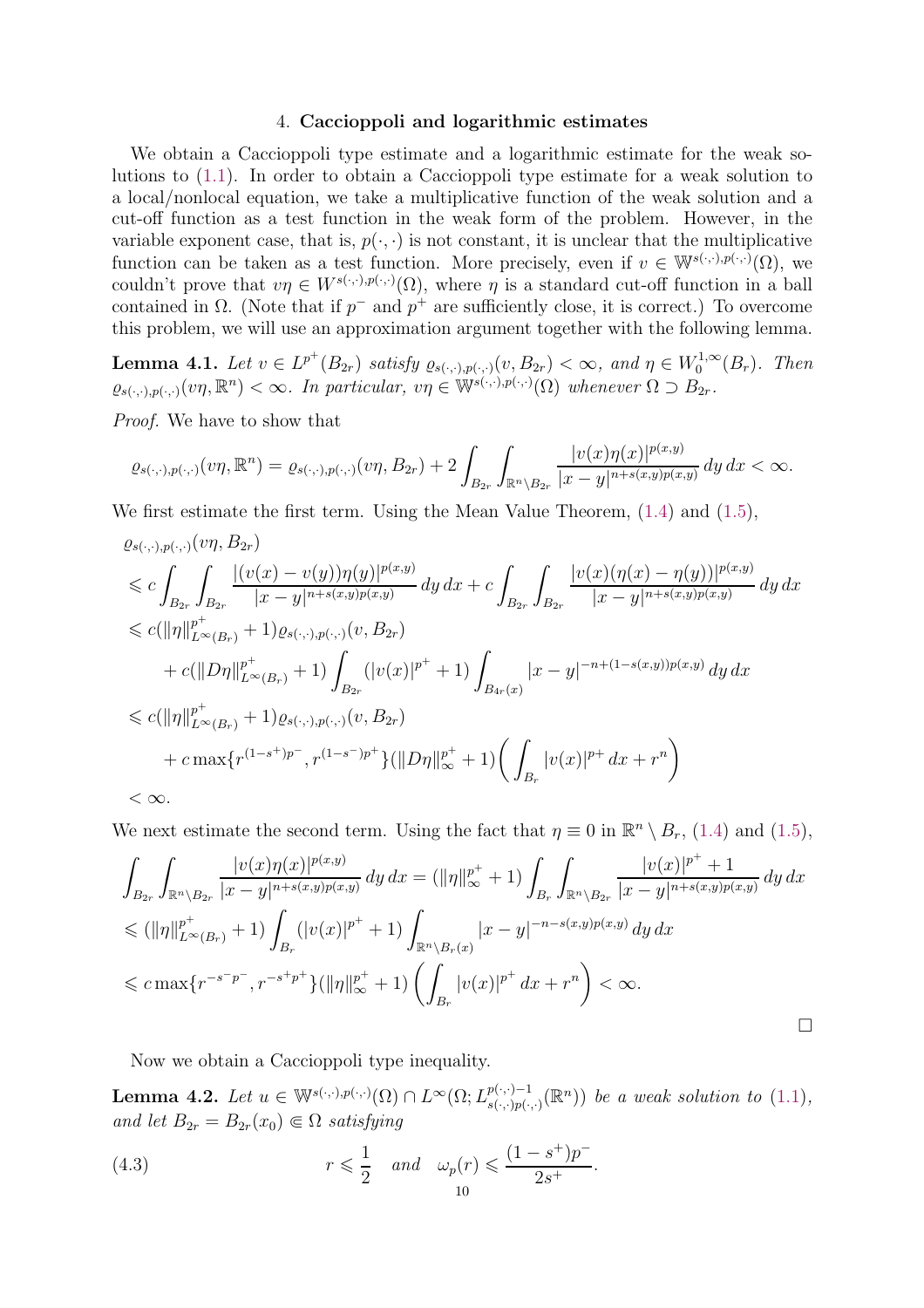Then for any  $0 < \rho < r$  and any  $k \in \mathbb{R}$ , we have

<span id="page-10-2"></span>
$$
\varrho_{s(\cdot,\cdot),p(\cdot,\cdot)}((u-k)_{\pm},B_{\rho}) + \int_{B_{\rho}} (u(x)-k)_{\pm} \left( \int_{\mathbb{R}^{n}} \frac{(k-u(y))_{\pm}^{p(x,y)-1}}{|x-y|^{n+s(x,y)p(x,y)}} dy \right) dx
$$
\n
$$
\leq \frac{1}{(r-\rho)^{p_1}} \int_{B_{r}} \int_{B_{r}} \frac{\max\{(u(x)-k)_{\pm}, (u(y)-k)_{\pm}\}^{p(x,y)}}{|x-y|^{n+s(x,y)p(x,y)-p_1}} dy dx
$$
\n
$$
+ c \left(\frac{r}{r-\rho}\right)^{n+s_{2p_{2}}} \int_{B_{r}} (u(x)-k)_{\pm} \left[ \int_{\mathbb{R}^{n}\setminus B_{r}} \frac{(u(y)-k)_{\pm}^{p(x,y)-1}}{|y-x_{0}|^{n+s(x,y)p(x,y)}} dy \right] dx
$$
\n
$$
\leq c \frac{r^{p_{2}-s_{2p_{2}}}}{(r-\rho)^{p_{2}}} \int_{A^{\pm}(k,r)} \left( (u(x)-k)_{\pm}^{p_{2}} + 1 \right) dx
$$
\n
$$
+ c \frac{r^{n+s_{2p_{2}}}}{(r-\rho)^{n+s_{2p_{2}}}} T((u-k)_{\pm}, x_{0}, r, r) \int_{B_{r}} (u-k)_{\pm} dx,
$$

where

$$
s_1 := s_{B_r}^-, \quad s_2 := s_{B_r}^+, \quad p_1 := p_{B_r}^-, \quad p_2 := p_{B_r}^+, A^{\pm}(k,r) = A^{\pm}(k,r,x_0) := \{x \in B_r : (u(x) - k)_{\pm} > 0\},
$$

and the constant  $c > 0$  depends only on n,  $s^{\pm}$ ,  $p^{\pm}$  and  $\Lambda$ .

Proof. We prove the desired estimate only for "+" sign. Then the estimate for "−" sign directly follows by considering  $-u$  that is also a weak solution to [\(1.1\)](#page-0-0). Let  $\eta \in C_c^{\infty}(B_{\frac{r+\rho}{2}})$ with  $0 \leq \eta \leq 1$ ,  $\eta \equiv 1$  in  $B_{\rho}$  and  $|\nabla \eta| \leq 4/(r-\rho)$  in  $\mathbb{R}^{n}$ . Define  $w_{\pm} := (u-k)_{\pm}$  and  $w_{+}^{l} :=$  $(\min\{u, l\} - k)_+$ , where  $l > k$ . Note that  $w_+^l(x) \leq w_+(x)$  and  $|w_+^l(x) - w_+^l(y)| \leq |w_+(x) - w_+^l(y)|$  $w_+(y)$  for every  $x, y \in \mathbb{R}^n$  and every  $l > k$ . By Lemma [4.1,](#page-9-1)  $w_+^l \eta^{p_2} \in \mathbb{W}^{s(\cdot,\cdot),p(\cdot,\cdot)}(\Omega)$  for every  $l > k$  since  $0 \leqslant w_+^l \leqslant l - k$  and  $\varrho_{s(\cdot,\cdot),p(\cdot,\cdot)}(w_+^l, B_{2r}) \leqslant \varrho_{s(\cdot,\cdot),p(\cdot,\cdot)}(w_+, B_{2r}) < \infty$ . Hence we take  $w_+^l \eta^{p_2}$  as a test function  $\varphi$  in [\(1.7\)](#page-2-4), and obtain an estimate for  $w_k^l$  first. Then by taking the limit as  $l \to \infty$ , we obtain the desired estimate.

Recalling [\(1.7\)](#page-2-4) with  $\varphi = w_+^l \eta^{p_2}$ ,

$$
0 = \int_{B_r} \int_{B_r} |u(x) - u(y)|^{p(x,y)-2} (u(x) - u(y)) (\varphi(x) - \varphi(y)) K(x, y) dy dx
$$
  
+ 
$$
2 \int_{B_r} \int_{\mathbb{R}^n \setminus B_r} |u(x) - u(y)|^{p(x,y)-2} (u(x) - u(y)) (\varphi(x) - \varphi(y)) K(x, y) dy dx
$$
  
=:  $I_1 + 2I_2$ .

We first estimate  $I_1$ . We first have

<span id="page-10-0"></span>
$$
(4.5) \quad |u(x) - u(y)|^{p(x,y)-2}(u(x) - u(y))(\varphi(x) - \varphi(y)) = 0, \quad \text{for } x, y \in B_r \setminus A^+(k, r).
$$
  
If  $x \in A^+(k, r)$  and  $y \in B_r \setminus A^+(k, r)$ , then  $u(x) > k \ge u(y)$  hence

$$
|u(x) - u(y)|^{p(x,y)-2}(u(x) - u(y))(\varphi(x) - \varphi(y))
$$
  
\n
$$
\geq (w_+^l(x) + w_-(y))^{p(x,y)-1}w_+^l(x)\eta(x)^{p_2}
$$

(4.6)

<span id="page-10-1"></span>
$$
\geqslant \frac{1}{2}|w^l_+(x)-w^l_+(y)|^{p(x,y)}\eta(x)^{p_2}+\frac{1}{2}w_-(y)^{p(x,y)-1}w^l_+(x)\eta(x)^{p_2}.
$$

Now we suppose  $x, y \in A^+(k, r)$ . If  $u(x) > u(y) > k$  and  $\eta(x)^{p_2} \geq \eta(y)^{p_2}$ ,

$$
|u(x) - u(y)|^{p(x,y)-2}(u(x) - u(y))(\varphi(x) - \varphi(y))
$$
  
=  $|w_+(x) - w_+(y)|^{p(x,y)-1}(w_+^l(x)\eta(x)^{p_2} - w_+^l(y)\eta(y)^{p_2})$   
 $\geq |w_+^l(x) - w_+^l(y)|^{p(x,y)}\eta(x)^{p_2}.$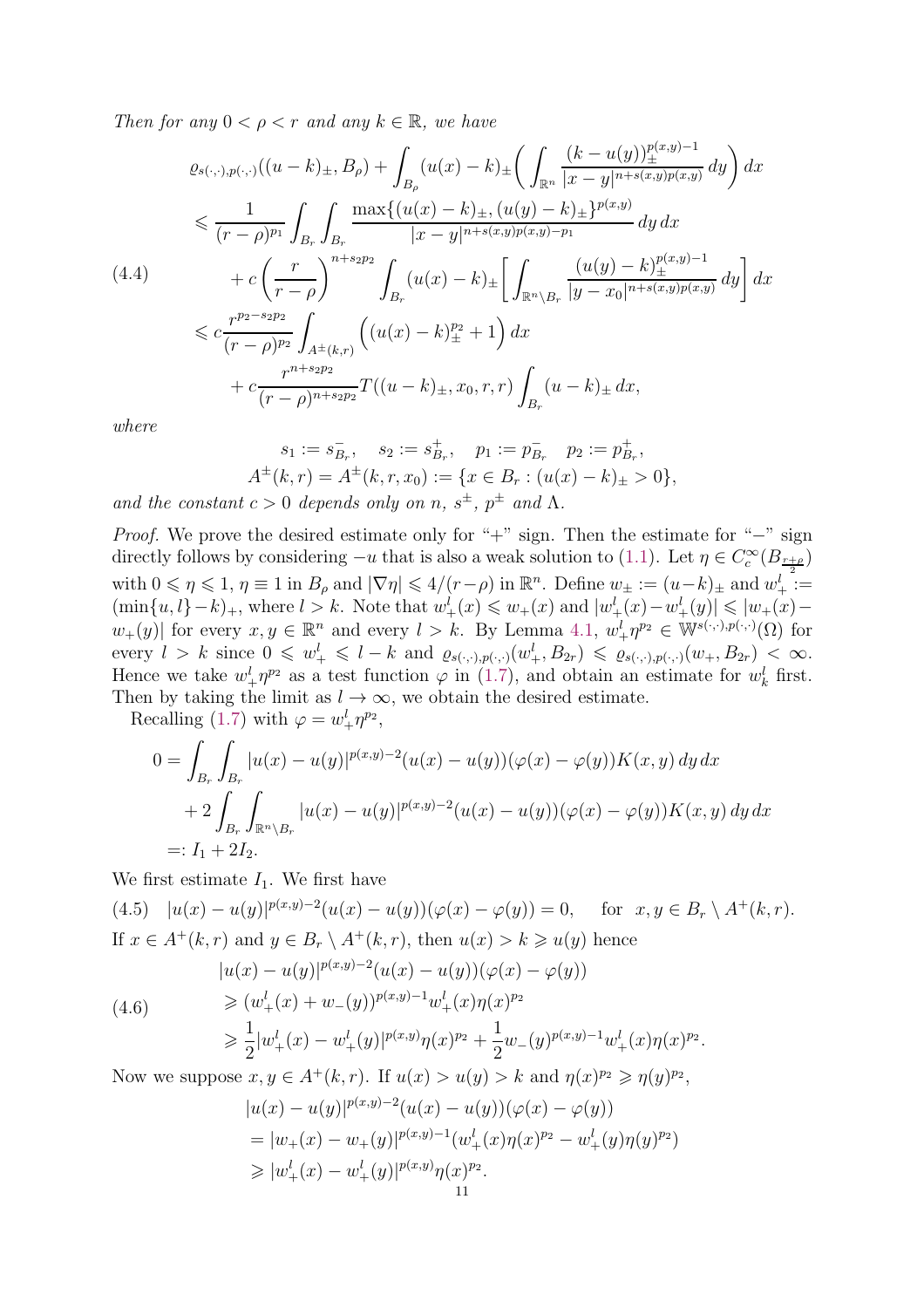If  $u(x) > u(y) > k$  and  $\eta(x)^{p_2} < \eta(y)^{p_2}$ ,

$$
|u(x) - u(y)|^{p(x,y)-2}(u(x) - u(y))(\varphi(x) - \varphi(y))
$$
  
\n
$$
\geq (w_+^l(x) - w_+^l(y))^{p(x,y)}\eta(y)^{p_2} - (w_+(x) - w_+(y))^{p(x,y)-1}w_+^l(x)(\eta(y)^{p_2} - \eta(x)^{p_2}).
$$

Applying Lemma [2.6](#page-6-0) with  $p = p_1$ ,  $a = \eta(y)^{\frac{p_2}{p_1}}$ ,  $b = \eta(x)^{\frac{p_2}{p_1}}$ , and  $\varepsilon = \frac{1}{2}$ 2  $w_+(x)-w_+(y)$  $\frac{x(-y)-w(x)}{w(x)}$ , and using the facts that  $0 \leq \eta \leq 1$  and  $|\eta(y) - \eta(x)| \leq \|\nabla \eta\|_{L^{\infty}(B_r)} |x - y| \leq c \frac{|x - y|}{r - \rho}$  $\frac{x-y_1}{r-\rho},$ 

$$
\begin{split} \eta(y)^{p_2} - \eta(x)^{p_2} &\leq \frac{1}{2} \frac{w_+(x) - w_+(y)}{w_+(x)} \eta(y)^{p_2} + \left\{ \frac{(p_1 - 1)w_+(x)}{w_+(x) - w_+(y)} \right\}^{p_1 - 1} \left( \eta(y)^{\frac{p_2}{p_1}} - \eta(x)^{\frac{p_2}{p_1}} \right)^{p_1} \\ &\leqslant \frac{1}{2} \frac{w_+(x) - w_+(y)}{w_+(x)} \eta(y)^{p_2} + c \left( \frac{w_+(x)}{w_+(x) - w_+(y)} \right)^{p(x,y) - 1} \frac{|x - y|^{p_1}}{(r - \rho)^{p_1}}, \end{split}
$$

hence

$$
|u(x) - u(y)|^{p(x,y)-2}(u(x) - u(y))(\varphi(x) - \varphi(y))
$$
  
\n
$$
\geq \frac{1}{2}|w_{+}^{l}(x) - w_{+}^{l}(y)|^{p(x,y)}\eta(y)^{p_2} - cw_{+}(x)^{p(x,y)}\frac{|x-y|^{p_1}}{(r-\rho)^{p_1}}
$$
  
\n
$$
-\frac{1}{2} (|w_{+}(x) - w_{+}(y)|^{p(x,y)} - |w_{+}^{l}(x) - w_{+}^{l}(y)|^{p(x,y)}) \eta(y)^{p_2}.
$$

Therefore, by considering the symmetry of  $p(\cdot, \cdot)$  and  $s(\cdot, \cdot)$ , we have that for every  $x, y \in$  $A^+(k,r)$ ,

<span id="page-11-0"></span>
$$
|u(x) - u(y)|^{p(x,y)-2}(u(x) - u(y))(\varphi(x) - \varphi(y))
$$
  
\n
$$
\geq \frac{1}{2}|w_{+}^{l}(x) - w_{+}^{l}(y)|^{p(x,y)} \min{\{\eta(x), \eta(y)\}^{p_2}}
$$
  
\n(4.7)  
\n
$$
- c \max\{w_{+}(x), w_{+}(y)\}^{p(x,y)} \frac{|x - y|^{p_1}}{(r - \rho)^{p_1}}
$$
  
\n
$$
- \frac{1}{2} (|w_{+}(x) - w_{+}(y)|^{p(x,y)} - |w_{+}^{l}(x) - w_{+}^{l}(y)|^{p(x,y)}) \max{\{\eta(x), \eta(y)\}^{p_2}}.
$$

Combining the results in  $(4.5)$ ,  $(4.6)$  and  $(4.7)$ , we get

$$
I_{1} \geq \frac{1}{2} \left( \varrho_{s(\cdot,\cdot),p(\cdot,\cdot)}(w_{+}^{l},B_{\rho}) + \int_{B_{\rho}} w_{+}(x) \left[ \int_{B_{r}} \frac{w_{-}(y)^{p(x,y)-1}}{|x-y|^{n+s(x,y)p(x,y)}} \, dy \right] \, dx \right) - \frac{c}{(r-\rho)^{p_{1}}} \int_{B_{r}} \int_{B_{r}} \frac{\max\{w_{+}(x),w_{+}(y)\}^{p(x,y)}}{|x-y|^{n+s(x,y)p(x,y)-p_{1}}} \, dy \, dx - \frac{1}{2} \left( \varrho_{s(\cdot,\cdot),p(\cdot,\cdot)}(w_{+},B_{r}) - \varrho_{s(\cdot,\cdot),p(\cdot,\cdot)}(w_{+}^{l},B_{r}) \right).
$$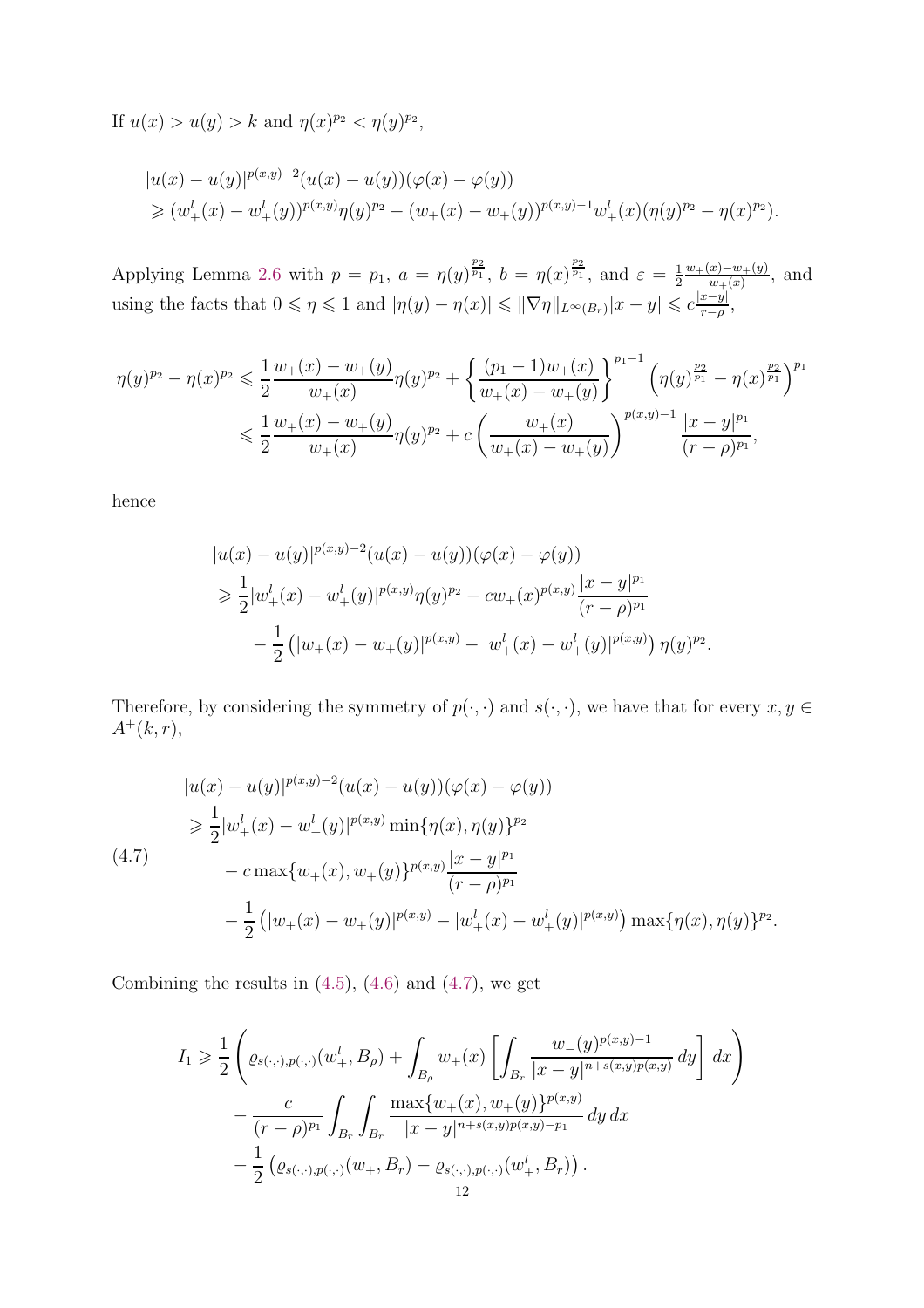On the other hand,

$$
I_2 \geqslant \int_{A^+(k,\rho)} w_+^l(x) \left[ \int_{\{u(x)\geqslant u(y)\}\backslash B_r} \frac{(u(x)-u(y))^{p(x,y)-1}}{|x-y|^{n+s(x,y)p(x,y)}} dy \right] dx
$$
  

$$
- \int_{A^+(k,\frac{r+\rho}{2})} w_+(x) \left[ \int_{\{u(x)  

$$
\geqslant \int_{B_\rho} w_+^l(x) \left[ \int_{\mathbb{R}^n\backslash B_r} \frac{w_-(y)^{p(x,y)-1}}{|x-y|^{n+s(x,y)p(x,y)}} dy \right] dx
$$
  

$$
- c \left( \frac{r}{r-\rho} \right)^{n+s_2p_2} \int_{B_r} w_+(x) \left[ \int_{\mathbb{R}^n\backslash B_r} \frac{w_+(y)^{p(x,y)-1}}{|y-x_0|^{n+s(x,y)p(x,y)}} dy \right] dx.
$$
$$

Here we used the fact that

$$
|x - y| \ge |y - x_0| - |x - x_0| \ge |y - x_0| - \frac{r + \rho}{2} \frac{|y - x_0|}{r} = \frac{r - \rho}{2r} |y - x_0|
$$

for every  $x \in B_{\frac{r+\rho}{2}}$  and  $y \in \mathbb{R}^n \setminus B_r$ , where  $x_0$  is the center of  $B_r$ .

Therefore, from the above estimates for  $I_1$  and  $I_2$  with  $I_1 + 2I_2 = 0$ , we have that for every  $l > k$ ,

$$
\varrho_{s(\cdot,\cdot),p(\cdot,\cdot)}(w_+^l, B_\rho) + \int_{B_\rho} w_+^l(x) \left[ \int_{\mathbb{R}^n} \frac{w_-(y)^{p(x,y)-1}}{|x-y|^{n+s(x,y)p(x,y)}} \, dy \right] dx
$$
\n
$$
\leq \frac{c}{(r-\rho)^{p_1}} \int_{B_r} \int_{B_r} \frac{\max\{w_+(x), w_+(y)\}^{p(x,y)}}{|x-y|^{n+s(x,y)p(x,y)-p_1}} \, dy \, dx
$$
\n
$$
+ c \left(\frac{r}{r-\rho}\right)^{n+s_2p_2} \int_{B_r} w_+(x) \left[ \int_{\mathbb{R}^n \setminus B_r} \frac{w_-(y)^{p(x,y)-1}}{|y-x_0|^{n+s(x,y)p(x,y)}} \, dy \right] dx
$$
\n
$$
+ c \left(\varrho_{s(\cdot,\cdot),p(\cdot,\cdot)}(w_+, B_r) - \varrho_{s(\cdot,\cdot),p(\cdot,\cdot)}(w_+, B_r)\right).
$$

Since  $w_+^l(x) \nearrow w_+(x)$  and  $|w_+^l(x) - w_+^l(y)| \nearrow |w_+(x) - w_+(y)|$  as  $l \to \infty$  for a.e.  $x, y \in B_r$ , by the Lebesgue monotone convergence theorem, sending l in the above estimate to  $\infty$ , we obtain the first inequality in [\(4.4\)](#page-10-2).

The second inequality in [\(4.4\)](#page-10-2) is obtained from the definition the tail and the following estimates: since  $p_1 - s_2 p_2 \geq (1 - s^+) p^- - s^+ \omega_p(r) \geq \frac{(1 - s^+) p^-}{2} > 0$  by [\(4.3\)](#page-9-2),

$$
\frac{1}{(r-\rho)^{p_1}} \int_{B_r} \int_{B_r} \frac{\max\{w_+(x), w_+(y)\}^{p(x,y)}}{|x-y|^{n+s(x,y)p(x,y)-p_1}} dy dx
$$
\n
$$
\leq \frac{r^{p_2}}{r^{p_1}(r-\rho)^{p_2}} \int_{B_r} \int_{B_r} \frac{\max\{w_+(x), w_+(y)\}^{p(x,y)}}{|x-y|^{n+s_2p_2-p_1}} dy dx
$$
\n
$$
\leq \frac{r^{p_2}}{r^{p_1}(r-\rho)^{p_2}} \int_{A^+(k,r)} (w_+(x)^{p_2}+1) \int_{B_{2r}(x)} \frac{1}{|x-y|^{n+s_2p_2-p_1}} dy dx
$$
\n
$$
\leq c \frac{r^{p_2-s_2p_2}}{(r-\rho)^{p_2}} \int_{A^+(k,r)} (w_+(x)^{p_2}+1) dx.
$$

Next we obtain logarithmic estimates that will be used crucially in the proof of the Hölder regularity in Section [5.](#page-16-0) Here we consider a locally bounded and nonnegative solution.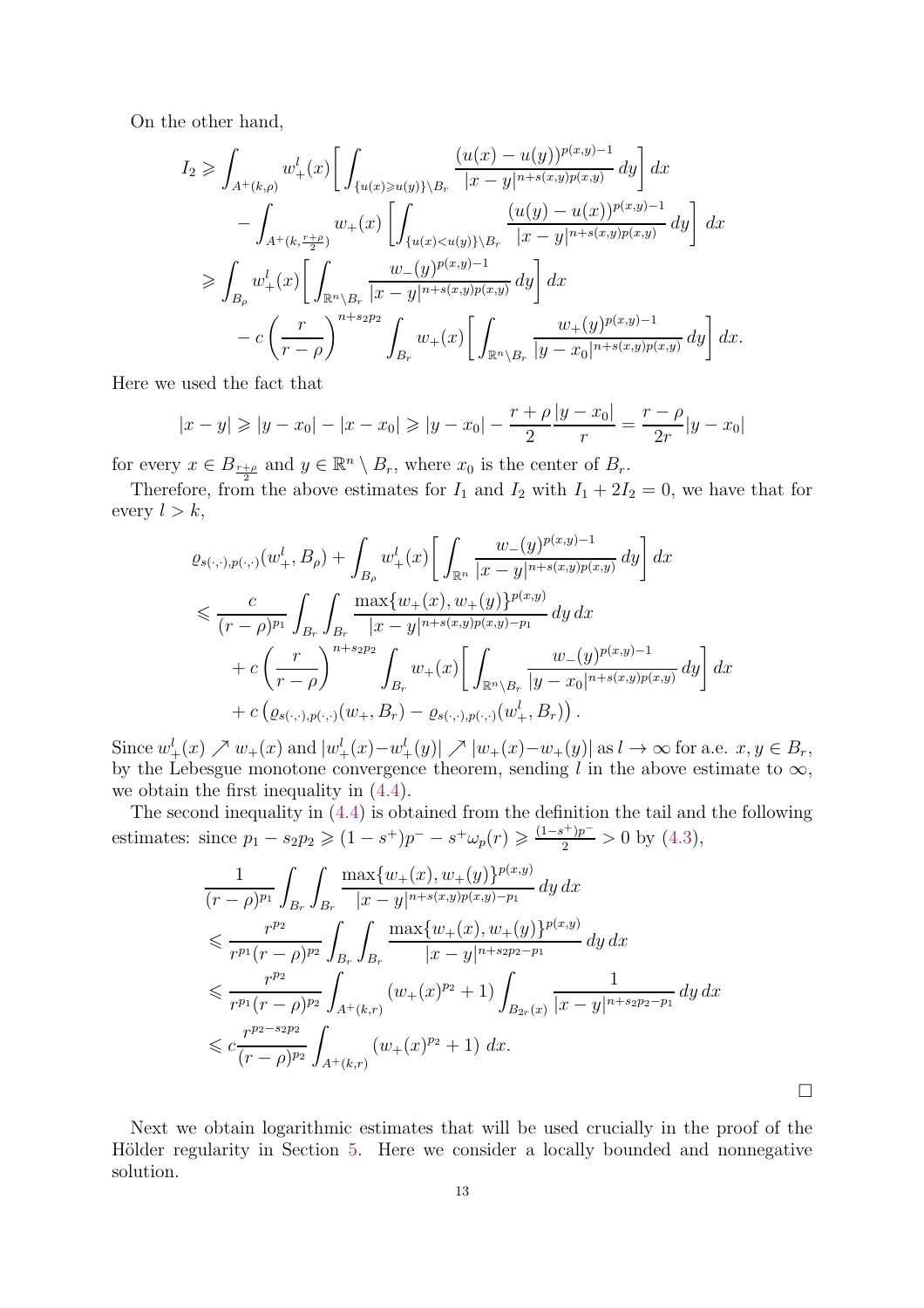<span id="page-13-3"></span>**Lemma 4.8.** Let  $u \in \mathbb{W}^{s(\cdot,\cdot),p(\cdot,\cdot)}(\Omega) \cap L^{\infty}(\Omega; L^{p(\cdot,\cdot)-1}_{s(\cdot,\cdot),p(\cdot,\cdot)}).$  $\binom{p(\cdot,\cdot)-1}{s(\cdot,\cdot)p(\cdot,\cdot)}$  be a weak solution to  $(1.1)$ such that  $u \in L^{\infty}(\Omega')$  for some  $\Omega' \in \Omega$ . If  $r \in (0,1)$  satisfies

(4.9) 
$$
\omega_p(r) \leqslant \frac{\ln 2}{\ln(1 + \|u\|_{L^\infty(\Omega')})},
$$

 $u \geq 0$  in  $B_r = B_r(x_0) \subset \Omega'$  and  $d > 0$ , then for any  $B_\rho = B_\rho(x_0)$  with  $0 < \rho < r/2$ 

<span id="page-13-0"></span>
$$
\int_{B_{\rho}} \int_{B_{\rho}} \left| \ln \left( \frac{d + u(x)}{d + u(y)} \right) \right|^{p_2} K(x, y) dx dy
$$
\n
$$
\leq c \rho^{n - s_2 p_1 + p_1 - p_2} + c \max\{d, d^{-1}\}^{p_4 - p_3} \rho^{n - s_4 p_4} + \frac{c \rho^n}{d^{p_2 - 1}} T(u_- + \|u\|_{L^{\infty}(B_r)}, r, 2\rho)
$$

for some  $c = c(n, s^{\pm}, p^{\pm}, \Lambda) > 0$ , where

<span id="page-13-1"></span>(4.10) 
$$
s_1 := s_{B_{2\rho}}^-, \quad s_2 := s_{B_{2\rho}}^+, \quad s_3 := s_{B_r}^-, \quad s_4 := s_{B_r}^+,
$$

<span id="page-13-2"></span>(4.11) 
$$
p_1 := p_{B_{2\rho}}^-, \quad p_2 := p_{B_{2\rho}}^+, \quad p_3 := p_{B_r}^-, \quad p_4 := p_{B_r}^+.
$$

Proof. Let  $\eta \in C_0^{\infty}(B_{3\rho/2})$  such that  $0 \leq \eta \leq 1$ ,  $\eta \equiv 1$  in  $B_\rho$  and  $|D\eta| \leq c(n)/\rho$ . Note that, since the Mean Value Theorem yields  $|(u(x) + d)^{1-p_2} - (u(y) + d)^{1-p_2}| \le$  $(p^+ - 1) \max\{1, d^{-1}\}^{p^+}|u(x) - u(y)|$  and  $0 < (u + d)^{1-p_2} \leq \min\{1, d\}^{1-p^+}$  for every  $x, y \in B_{2\rho}$ , by Lemma [4.1](#page-9-1) we can take  $(u+d)^{1-p_2}\eta^{p_2}$  as a test function in [\(1.7\)](#page-2-4). Hence,

$$
0 = \int_{B_{2\rho}} \int_{B_{2\rho}} |u(x) - u(y)|^{p(x,y)-2} (u(x) - u(y))
$$
  
\$\times \left[ \frac{\eta(x)^{p\_2}}{(u(x) + d)^{p\_2 - 1}} - \frac{\eta(y)^{p\_2}}{(u(y) + d)^{p\_2 - 1}} \right] K(x,y) dx dy\$  
\$+ 2 \int\_{B\_{2\rho}} \int\_{\mathbb{R}^n \setminus B\_{2\rho}} \frac{|u(x) - u(y)|^{p(x,y)-2} (u(x) - u(y)) \eta(x)^{p\_2}}{(u(x) + d)^{p\_2 - 1}} K(x,y) dy dx\$  
\$=: I\_1 + 2I\_2\$.

We first estimate  $I_1$ . Suppose  $u(x) > u(y)$  for  $x, y \in B_{2\rho}$ . By the second inequality in Lemma [2.6](#page-6-0) with  $a = \eta(x)^{\frac{p_2}{p(x,y)}}, b = \eta(y)^{\frac{p_2}{p(x,y)}}, p = p(x,y)$  and  $\varepsilon = \delta \frac{u(x)-u(y)}{u(x)+d}$  $\frac{(x)-u(y)}{u(x)+d} \in (0,1)$ , we have that for any  $\delta \in (0, 1)$ ,

$$
\eta(x)^{p_2} \leqslant \eta(y)^{p_2} + \delta \frac{u(x) - u(y)}{u(x) + d} \eta(y)^{p_2}
$$
  
+ 
$$
c \left( \delta \frac{u(x) - u(y)}{u(x) + d} \right)^{1 - p(x,y)} |\eta(x)^{\frac{p_2}{p(x,y)}} - \eta(y)^{\frac{p_2}{p(x,y)}}|^{p(x,y)}
$$

(if  $\eta(x) \leq \eta(y)$  the inequality is trivial). Using this inequality,

$$
|u(x) - u(y)|^{p(x,y)-2}(u(x) - u(y)) \left[ \frac{\eta(x)^{p_2}}{(u(x) + d)^{p_2 - 1}} - \frac{\eta(y)^{p_2}}{(u(y) + d)^{p_2 - 1}} \right] K(x,y)
$$
  

$$
\leq \frac{(u(x) - u(y))^{p(x,y)-1}}{(u(x) + d)^{p_2 - 1}} \eta(y)^{p_2} \left[ 1 + \delta \frac{u(x) - u(y)}{u(x) + d} - \left( \frac{u(x) + d}{u(y) + d} \right)^{p_2 - 1} \right] K(x,y)
$$
  

$$
= J
$$
  
+  $c\delta^{1-p(x,y)} (u(x) + d)^{p(x,y)-p_2} |\eta(x)^{\frac{p_2}{p(x,y)}} - \eta(y)^{\frac{p_2}{p(x,y)}}|^{p(x,y)} K(x,y).$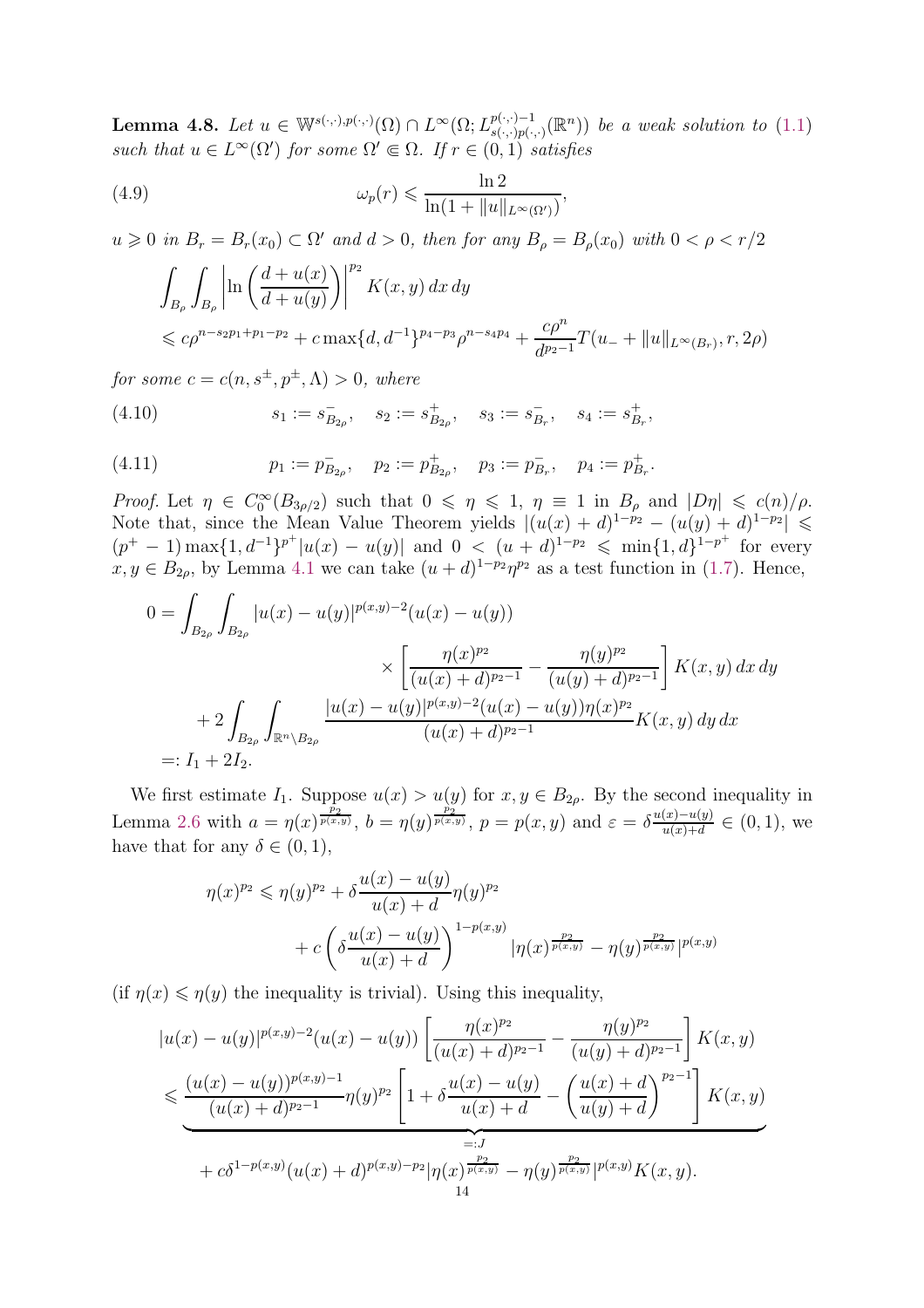Now we estimate

$$
J = \frac{(u(x) - u(y))^{p(x,y)}}{(u(x) + d)^{p_2}} \eta(y)^{p_2} \left[ \delta + \frac{1 - (\frac{u(y) + d}{u(x) + d})^{1 - p_2}}{1 - \frac{u(y) + d}{u(x) + d}} \right] K(x, y).
$$

Then we consider  $g(t) := \frac{1-t^{1-p}}{1-t}$  $\frac{-t^{1-p}}{1-t}$ , where  $p > 1$  and  $t \in (0,1)$ . Note that with constant  $p > 1$ 

<span id="page-14-0"></span>
$$
(4.12) \quad \frac{1-t^{1-p}}{1-t} \leqslant -(p-1) \quad \forall t \in (0,1) \quad \text{and} \quad \frac{1-t^{1-p}}{1-t} \leqslant -\frac{p-1}{2^p} \frac{t^{1-p}}{1-t} \quad \forall t \in (0,\frac{1}{2}].
$$

If  $\frac{u(y)+d}{u(x)+d} \in (0, \frac{1}{2})$  $\frac{1}{2}$ , by the second inequality in  $(4.12)$ ,

$$
\frac{1 - \left(\frac{u(y) + d}{u(x) + d}\right)^{1 - p_2}}{1 - \frac{u(y) + d}{u(x) + d}} \leqslant -\frac{p_2 - 1}{2^{p_2}} \frac{\left(\frac{u(y) + d}{u(x) + d}\right)^{1 - p_2}}{1 - \frac{u(y) + d}{u(x) + d}} = -\frac{(p_2 - 1)(u(x) + d)^{p_2}}{2^{p_2}(u(x) - u(y))(u(y) + d)^{p_2 - 1}}
$$
\n
$$
\leqslant -\frac{(p_2 - 1)}{2^{p_2}} \left(\frac{u(x) + d}{u(y) + d}\right)^{p_2 - 1} \leqslant -\frac{p^- - 1}{2},
$$

hence, using this inequality and [\(4.9\)](#page-13-0) and choosing  $\delta \leq \frac{p^2-1}{4}$  $\frac{-1}{4}$ ,

$$
J \leqslant -\frac{p^{-} - 1}{4} \frac{1}{(u(x) - u(y))^{p_2 - p(x,y)}} \left(\frac{u(x) - u(y)}{u(y) + d}\right)^{p_2}
$$
  

$$
\leqslant -\frac{c}{(1 + \|u\|_{L^{\infty}(\Omega')})^{\omega_p(r)}} \left(\frac{u(x) + d}{2(u(y) + d)}\right)^{p_2} \eta(y)^{p_2} K(x, y)
$$
  

$$
\leqslant -c \left| \ln \left(\frac{u(x) + d}{u(y) + d}\right) \right|^{p_2} \min\{\eta(x), \eta(y)\}^{p_2} K(x, y).
$$

On the other hand, if  $\frac{u(y)+d}{u(x)+d} \in \left[\frac{1}{2}\right]$  $(\frac{1}{2}, 1),$ 

$$
\frac{u(x) - u(y)}{u(x) + d} \ge \frac{1}{2} \frac{u(x) - u(y)}{u(y) + d} \ge \frac{1}{2} \ln \left( 1 + \frac{u(x) - u(y)}{u(y) + d} \right) = \frac{1}{2} \ln \left( \frac{u(x) + d}{u(y) + d} \right),
$$

hence, using this inequality, the first inequality in  $(4.12)$  and  $(u(x) - u(y))^{p_2-p(x,y)} \leq$  $(1+2||u||_{L^{\infty}(\Omega')})^{\omega_p(r)} \leq c$  by [\(4.9\)](#page-13-0), and choosing  $\delta \leq \frac{p^{\delta}-1}{2}$  $\frac{-1}{2}$ ,

$$
J \leqslant -c \left| \ln \left( \frac{u(x) + d}{u(y) + d} \right) \right|^{p_2} \min \{ \eta(x), \eta(y) \}^{p_2} K(x, y).
$$

By the symmetry of  $p(\cdot, \cdot)$  and  $K(\cdot, \cdot)$ , we have the same estimate for J when  $u(y) > u(x)$ . Therefore, we have

<span id="page-14-1"></span>(4.13) 
$$
I_{1} \leqslant -c \int_{B_{2\rho}} \int_{B_{2\rho}} \left| \ln \left( \frac{u(x) + d}{u(y) + d} \right) \right|^{p_{2}} \min\{\eta(x), \eta(y)\}^{p_{2}} K(x, y) dy dx + c \int_{B_{2\rho}} \int_{B_{2\rho}} |\eta(x)^{\frac{p_{2}}{p(x,y)}} - \eta(y)^{\frac{p_{2}}{p(x,y)}}|^{p(x,y)} K(x, y) dy dx.
$$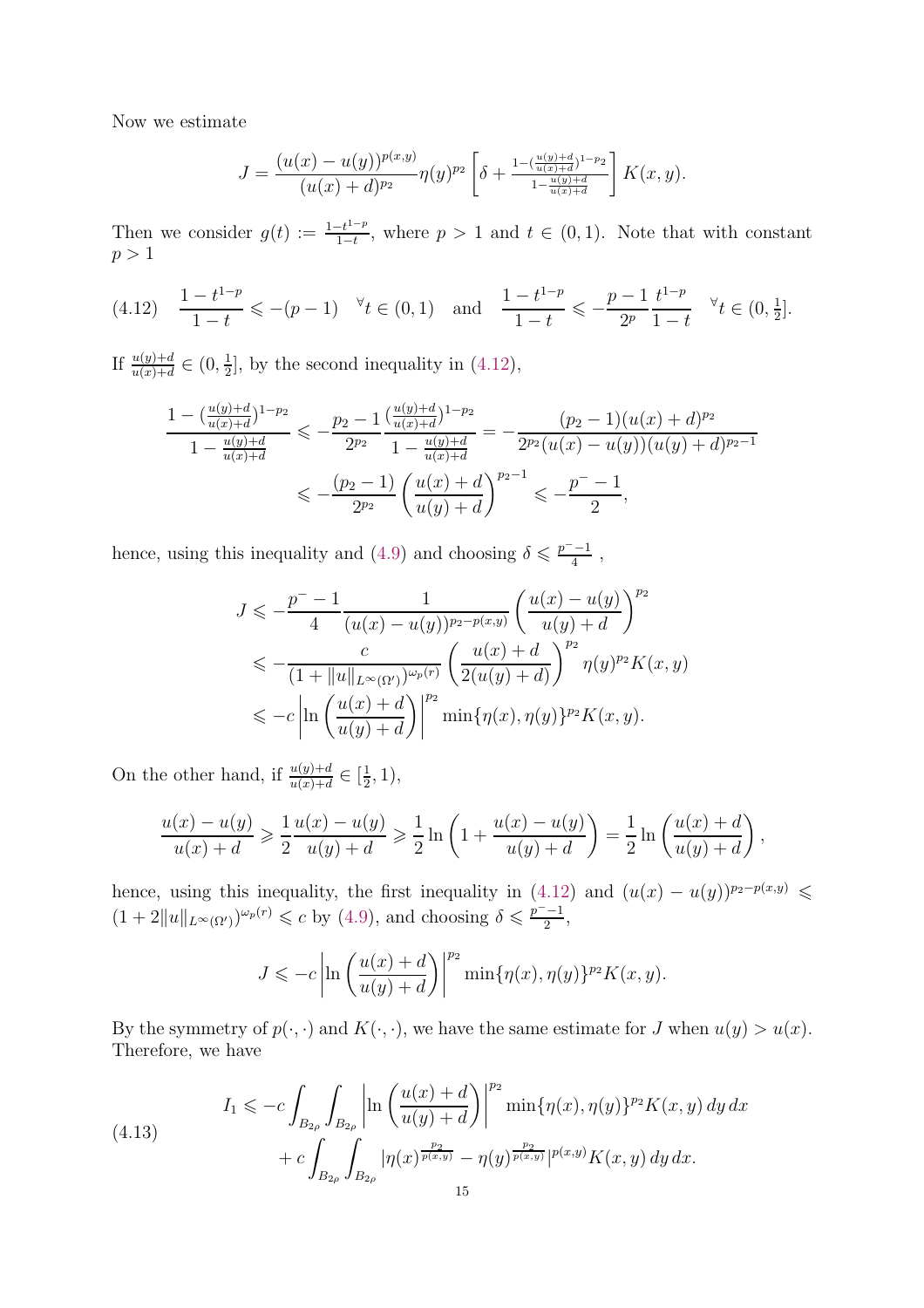We further estimate the second integral on the right hand side. Since  $|\eta(x)^{\frac{p_2}{p(x,y)}} \eta(y)^{\frac{p_2}{p(x,y)}} \leqslant c\rho^{-1}|x-y|$  for every  $x, y \in B_{2\rho}$ ,

<span id="page-15-0"></span>
$$
\int_{B_{2\rho}} \int_{B_{2\rho}} |\eta(x)^{\frac{p_2}{p(x,y)}} - \eta(y)^{\frac{p_2}{p(x,y)}}|^{p(x,y)} K(x,y) \, dy \, dx
$$
\n
$$
\leq c\rho^{-p_2} \int_{B_{2\rho}} \int_{B_{2\rho}} |x - y|^{-n + (1 - s(x,y))p(x,y)} \, dy \, dx
$$
\n
$$
\leq c\rho^{-p_2} \int_{B_{2\rho}} \int_{B_{4\rho}(x)} |x - y|^{-n + (1 - s_2)p_1} \, dy \, dx
$$
\n
$$
\leq c\rho^{n - s_2 p_1 + p_1 - p_2}.
$$

We next estimate

$$
I_2 \leqslant \int_{B_{2\rho}} \int_{\mathbb{R}^n \setminus B_{2\rho}} \frac{(u(x) - u(y))_+^{p(x,y)-1} \eta(x)^{p_2}}{(u(x) + d)^{p_2 - 1}} K(x, y) \, dy \, dx.
$$

Since  $u \geq 0$  in  $B_r$ , for  $x \in B_{2\rho}$  and  $y \in B_r$ 

$$
\frac{(u(x) - u(y))_{+}^{p(x,y)-1}}{(u(x) + d)^{p_2 - 1}} \leq (u(x) + d)^{p(x,y)-p_2}
$$
\n
$$
\leq \begin{cases}\n[(1 + ||u||_{L^{\infty}(\Omega')}) \max\{1, d\}]^{p_4 - p_3} \leq c \max\{1, d\}^{p_4 - p_3} & \text{if } p(x, y) > p_2 \\
\max\{1, d^{-1}\}^{p_4 - p_3} & \text{if } p(x, y) \leq p_2\n\end{cases}
$$
\n
$$
\leq c \max\{d, d^{-1}\}^{p_4 - p_3}
$$

and for  $x \in B_{2\rho}$  and  $y \in \mathbb{R}^n \setminus B_r$ 

$$
\frac{(u(x) - u(y))_+^{p(x,y)-1}}{(u(x) + d)^{p_2-1}} \leq \frac{(\|u\|_{L^\infty(B_r)} + (u(y))_-)^{p(x,y)-1}}{d^{p_2-1}}.
$$

Therefore,

$$
I_2 \leqslant c \max\{d, d^{-1}\}^{p_4-p_3} \int_{B_{2\rho}} \int_{B_r \setminus B_{2\rho}} \frac{\eta(x)^{p_2}}{|x - y|^{n + s(x, y)p(x, y)}} \, dy \, dx
$$
  
+ 
$$
c \int_{B_{2\rho}} \int_{\mathbb{R}^n \setminus B_r} \frac{[\|u\|_{L^{\infty}(B_r)} + (u(y))_-]^{p(x, y)-1}}{d^{p_2-1}|x - y|^{n + s(x, y)p(x, y)}} \, dy \, dx
$$
  

$$
\leqslant c \max\{d, d^{-1}\}^{p_4-p_3} \int_{B_{\frac{3\rho}{2}}} \int_{B_r \setminus B_{\frac{\rho}{2}}(x)} \frac{1}{|x - y|^{n + s_4 p_4}} \, dy \, dx + \frac{c\rho^n}{d^{p_2-1}} T(u_- + \|u\|_{L^{\infty}(B_r)}, r, 2\rho)
$$
  

$$
\leqslant c \max\{d, d^{-1}\}^{p_4-p_3} \rho^{n - s_4 p_4} + \frac{c\rho^n}{d^{p_2-1}} T(u_- + \|u\|_{L^{\infty}(B_r)}, r, 2\rho).
$$

Finally, combining [\(4.13\)](#page-14-1), [\(4.14\)](#page-15-0) and the preceding inequality with  $I_1 + 2I_2 = 0$ , we get the desired estimate.  $\Box$ 

The preceding lemma directly implies the next result.

<span id="page-15-1"></span>**Lemma 4.15.** Let  $u \in \mathbb{W}^{s(\cdot,\cdot),p(\cdot,\cdot)}(\Omega) \cap L^{\infty}(\Omega; L^{p(\cdot,\cdot)-1}_{s(\cdot,\cdot),p(\cdot,\cdot)}).$  $\binom{p(\cdot,\cdot)-1}{s(\cdot,\cdot)p(\cdot,\cdot)}$  be a weak solution to  $(1.1)$ such that  $u \in L^{\infty}(\Omega')$  for some  $\Omega' \in \Omega$ . If  $r \in (0,1)$  satisfies [\(4.9\)](#page-13-0) and  $u \geq 0$  in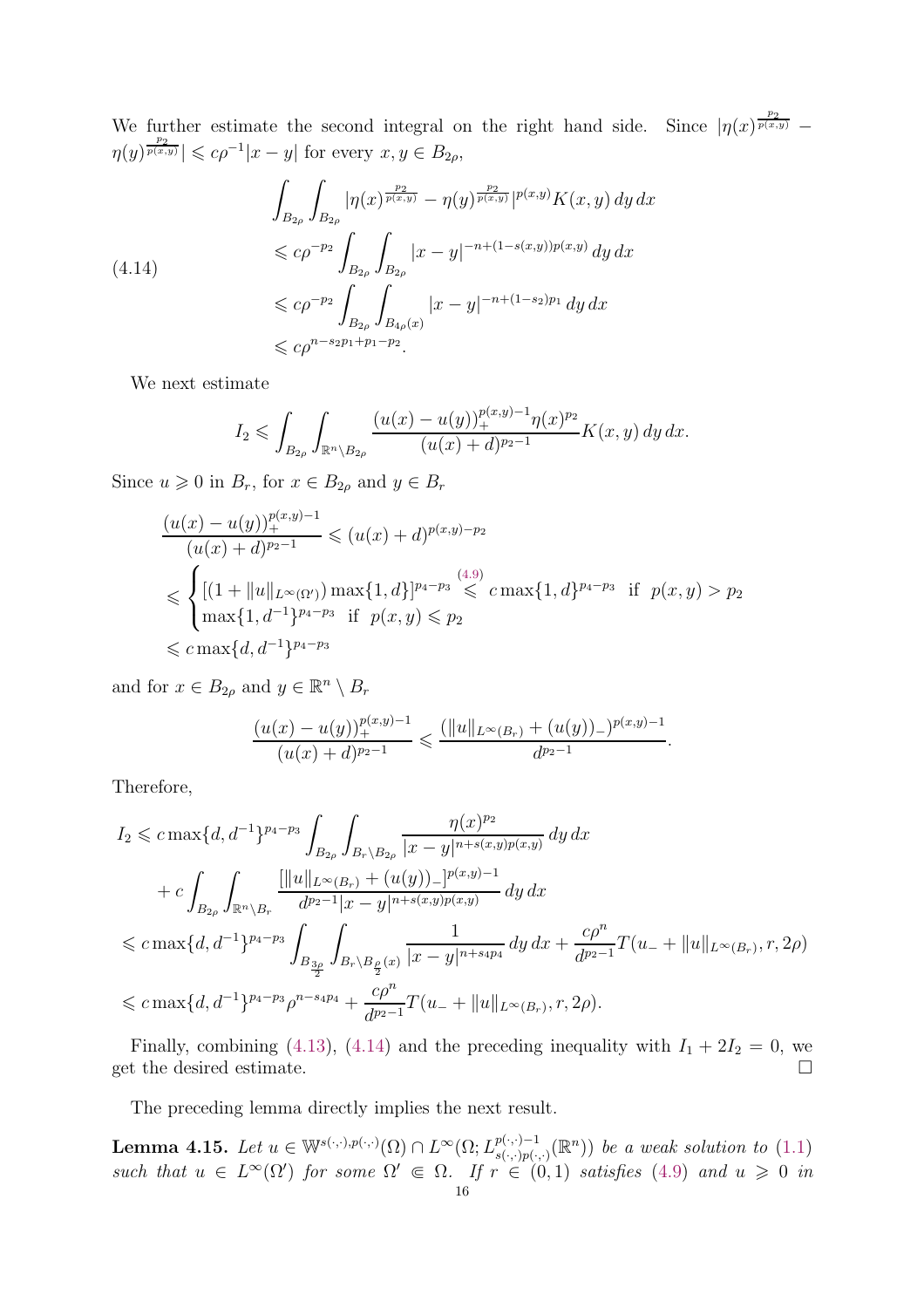$B_r = B_r(x_0) \subset \Omega'$ , then for any  $B_\rho = B_\rho(x_0)$  with  $0 < \rho < r/2$ , we have  $\overline{\phantom{a}}$  $B_\rho$  $|v - (v)_{B_{\rho}}|^{p_2} dx \leqslant c\rho^{(s_1 - s_2)p_1 + p_1 - p_2} + c \max\{d, d^{-1}\}^{p_4 - p_3} \rho^{s_1 p_1 - s_4 p_4}$  $+$  $c\rho^{s_1p_1}$  $\frac{d^{p}}{d^{p_2-1}}T(u_-+\|u\|_{L^{\infty}(B_r)},r,2\rho)$ 

for some  $c = c(n, s^{\pm}, p^{\pm}, \Lambda) > 0$ , where

 $v := \min\{(\ln(a+d) - \ln(u+d))_+, \ln b\}$  with  $a, d > 0$  and  $b > 1$ , and  $s_i$  and  $p_i$   $(i = 1, 2, 3, 4)$  are given in [\(4.10\)](#page-13-1) and [\(4.11\)](#page-13-2).

Proof. We first notice that

$$
|v(x) - v(y)| \le |\ln(u(x) + d) - \ln(u(y) + d)| = \left| \ln \left( \frac{u(x) + d}{u(y) + d} \right) \right|.
$$

From this inequality and Hölder's inequality, we have

$$
\int_{B_{\rho}} |v - (v)_{B_{\rho}}|^{p_2} dx \leq \int_{B_{\rho}} \int_{B_{\rho}} |v(x) - v(y)|^{p_2} dy dx
$$
\n
$$
\leq c\rho^{s_1 p_1 - n} \int_{B_{\rho}} \int_{B_{\rho}} \frac{|v(x) - v(y)|^{p_2}}{|x - y|^{n + s(x, y)p(x, y)}} dy dx
$$
\n
$$
\leq c\rho^{s_1 p_1 - n} \int_{B_{\rho}} \int_{B_{\rho}} \left| \ln \left( \frac{u(x) + d}{u(y) + d} \right) \right|^{p_2} K(x, y) dy dx.
$$

Therefore, by Lemma [4.8,](#page-13-3) we have the conclusion.  $\Box$ 

Remark 4.16. The estimate in Lemma [4.2](#page-9-3) with the "+"(resp. "-") sign still holds for subsolutions(resp. supersolutions)  $u \in \mathbb{W}^{s(\cdot,\cdot),p(\cdot,\cdot)}(\Omega) \cap L^{\infty}(\Omega; L^{p(\cdot,\cdot)-1}_{s(\cdot,\cdot),p(\cdot,\cdot)}).$  $_{s(\cdot,\cdot)p(\cdot,\cdot)}^{p(\cdot,\cdot)-1}$  (R<sup>n</sup>)) to [\(1.7\)](#page-2-4). On the other hand, the estimates in Lemmas [4.8](#page-13-3) and [4.15](#page-15-1) with the "+"(resp. "-") sign still hold for supersolutions  $u \in \mathbb{W}^{s(\cdot,\cdot),p(\cdot,\cdot)}(\Omega) \cap L^{\infty}(\Omega; L^{p(\cdot,\cdot)-1}_{s(\cdot,\cdot)p(\cdot,\cdot)}).$  $_{s(.,.)p(.,.)}^{p(.,.)-1}$  (R<sup>n</sup>)) to [\(1.7\)](#page-2-4).

#### 5. Local boundedness

<span id="page-16-0"></span>In this section, we prove the local boundedness of the weak solutions to [\(1.1\)](#page-0-0).

**Proof of Theorem [1.9.](#page-3-1)** Since  $\lim_{r\to 0} \omega(r) = 0$ , one can find  $r > 0$  satisfying that [\(4.3\)](#page-9-2) and

(5.1) 
$$
\omega_p(r) \leqslant \min\left\{\frac{s^-}{4}, \frac{3s^-(p^-)^2}{4n}, \frac{p^-}{4}\right\}.
$$

Fix any  $B_{2r} = B_{2r}(x_0) \in \Omega$ , and set

<span id="page-16-1"></span>
$$
s_1 := s_{B_{2r}}^-, \quad s_2 := s_{B_{2r}}^+, \quad p_1 := p_{B_{2r}}^-, \quad p_2 := p_{B_{2r}}^+
$$

.

Note that if  $s_1p_1 > n$  then  $u \in W^{\tilde{s},p_1}(B_r) \subset L^{\infty}(B_r)$  by Lemma [2.4](#page-5-0) and [\[24,](#page-26-0) Theorem 8.2, where  $\tilde{s} \in (0, s)$  is arbitrary satisfying  $\tilde{s}p_1 > n$ . Therefore, we assume that  $s_1p_1 \leq n$ .

We only prove  $\operatorname{ess} \sup u_+ < \infty$ . Then, since  $-u$  is also a weak solution to [\(1.7\)](#page-2-4), we  $B_{r/2}$ 

also obtain ess sup  $u_- < \infty$ .  $B_{r/2}$ 

Define

$$
\sigma := \max\{2s^- - 1, \frac{3}{4}s^-\} \quad \left(\iff \quad s^- - \sigma = \min\{1 - s^-, \frac{1}{4}s^-\}\right).
$$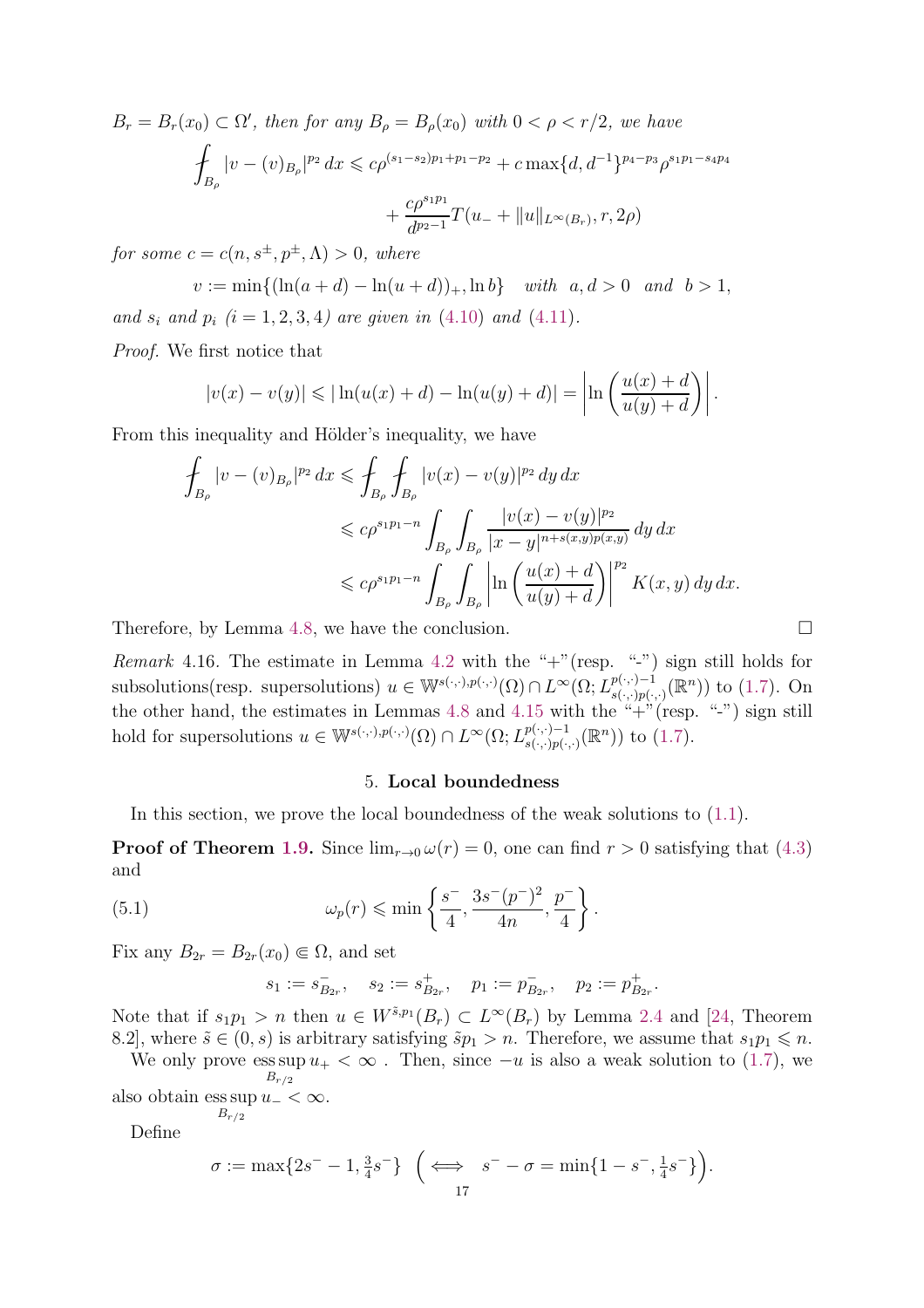Then we immediately see that  $\frac{3}{4}s^{-} \leq \sigma < s^{-}$ . Moreover, by [\(5.1\)](#page-16-1), we have  $p_2 - p_1 \leq$  $3s-p_2p_1$  $\frac{f_{p_2p_1}}{4n}$  hence  $p_2 < (p_1)^*_{\frac{3}{4}s^-} \leqslant (p_1)^*_{\sigma}$ . Note that  $n - \sigma p_1 > n - s^- p_1 \geqslant 0$  hence  $(p_1)^*_{\sigma} := \frac{np_1}{n - \sigma p_1}$  $n-\sigma p_1$ is well defined.

Let  $r/2 \leq r_1 < r_2 \leq r$ , and  $w_k := (u - k)_+$  with  $k \geq 0$ . Then by Hölder's inequality and Lemma [2.5,](#page-5-1) we have

$$
\begin{split} &\oint_{B_{r_1}} w_k^{p_2} \, dx \leqslant \left(\frac{|A^+(k, r_1)|}{|B_r|}\right)^{1-\frac{p_2}{(p_1) \frac{r}{\sigma}}} \left(\oint_{B_{r_1}} w_k^{(p_1)_{\sigma}^*} \, dx\right)^{\frac{p_2}{(p_1)_{\sigma}^*}}\\ &\leqslant c \left(\frac{|A^+(k, r_1)|}{|B_r|}\right)^{1-\frac{p_2}{(p_1)_{\sigma}^*}} \left[r^{\sigma p_1} \oint_{B_{r_1}} \int_{B_{r_1}} \frac{|w_k(x)-w_k(y)|^{p_1}}{|x-y|^{n+\sigma p_1}} \, dy \, dx + \oint_{B_{r_1}} w_k^{p_1} \, dx\right]^{\frac{p_2}{p_1}} \end{split}
$$

.

We first estimate the double integral on the right hand side. Applying Lemma [2.4](#page-5-0) to  $v = w_k$ ,  $\Omega = B_{r_1}$ ,  $s_1(x, y) \equiv \sigma$ ,  $s_2(x, y) \equiv s(x, y)$ ,  $p_1(x, y) \equiv p_1$ ,  $p_2(x, y) \equiv p(x, y)$ , and Lemma [4.2](#page-9-3) to  $\rho = r_1$  and  $r = r_2$ ,

$$
\varrho_{\sigma,p_1}(w_k, B_{r_1}) \leqslant c \varrho_{s(\cdot, \cdot), p(\cdot, \cdot)}(w_k, B_{r_1}) + c |A(k, r_1)|
$$
\n
$$
\leqslant c \frac{r_2^{(1-s_2)p_2}}{(r_2 - r_1)^{p_2}} \bigg(\int_{B_{r_2}} w_k^{p_2} dx + |A(k, r_2)|\bigg) + c \frac{r_2^{n+s_2p_2}}{(r_2 - r_1)^{n+s_2p_2}} \bigg(\int_{B_{r_2}} w_k dx\bigg) T(w_k, r_1, r_1).
$$

Note that when applying Lemma [2.4](#page-5-0) we use the facts that  $r_1 \leq 1$  and  $d_1 \geq s^- - \sigma$ . Therefore, from the preceding two estimates and using the facts that  $\frac{r^{(1-s_2)p_2+\sigma p_1}}{(r_2-r_1)p_2}$  $\frac{(r_2-r_1)^{p_2+\sigma p_1}}{(r_2-r_1)^{p_2}} \geqslant 1,$  $w_k \leqslant u_+$  and  $r/2 \leqslant r_1 \leqslant r,$  we have

$$
\int_{B_{r_1}} w_k^{p_2} dx \leqslant c \bigg( \frac{|A^+(k, r_2)|}{|B_r|} \bigg)^{1 - \frac{p_2}{(p_1) \sigma}} \bigg[ \frac{r^{(1-s_2)p_2 + \sigma p_1}}{(r_2 - r_1)^{p_2}} \bigg( \oint_{B_{r_2}} w_k^{p_2} dx + \frac{|A(k, r_2)|}{|B_r|} \bigg) + \frac{r^{n + s_2 p_2 + \sigma p_1}}{(r_2 - r_1)^{n + s_2 p_2}} \bigg( \oint_{B_{r_2}} w_k dx \bigg) T(u_+, \frac{r}{2}, r) \bigg]^{\frac{p_2}{p_1}}.
$$

Let  $0 < h < k$ . Then we notice that for any  $\rho \in \left[\frac{r}{2}\right]$  $\frac{r}{2}, r$ ,

$$
\frac{|A^+(k,\rho)|}{|B_r|} \leqslant \frac{1}{|B_r|} \int_{A^+(k,\rho)} \frac{w_h^{p_2}}{(k-h)^{p_2}} dx \leqslant \frac{1}{(k-h)^{p_2}} \int_{B_\rho} w_h^{p_2} dx,
$$
\n
$$
\oint_{B_\rho} w_k^{p_2} dx \leqslant \oint_{B_\rho} w_h^{p_2} dx \quad \text{and} \quad \oint_{B_\rho} w_k dx \leqslant \frac{1}{(k-h)^{p_2-1}} \oint_{B_\rho} w_h^{p_2} dx.
$$

Hence,

<span id="page-17-0"></span>
$$
\int_{B_{r_1}} w_k^{p_2} dx \leqslant \frac{c}{(k-h)^{p_2(1-\frac{p_2}{(p_1)\xi})}} \left[ \frac{r^{(1-s_2)p_2+\sigma p_1}}{(r_2-r_1)^{p_2}} \left(1+\frac{1}{(k-h)^{p_2}}\right) + \frac{r^{n+s_2p_2+\sigma p_1}}{(r_2-r_1)^{n+s_2p_2}} \frac{T(u_+,\frac{r}{2},r)}{(k-h)^{p_2-1}} \right]^{\frac{p_2}{p_1}} \left( \int_{B_{r_2}} w_h^{p_2} dx \right)^{1+\sigma_0},
$$

where

$$
\sigma_0 := \frac{p_2}{p_1} - \frac{p_2}{(p_1)_\sigma^*} = \frac{\sigma p_2}{n}
$$

.

Now we define for  $i = 0, 1, 2, \ldots$ ,

$$
k_i := M(1 - 2^{-i})
$$
 with  $M > 0$ ,  $\rho_i := (1 + 2^{-i})\frac{r}{2}$ ,  $Y_i := \int_{B_{\rho_i}} w_{k_i}^{p_2} dx$ .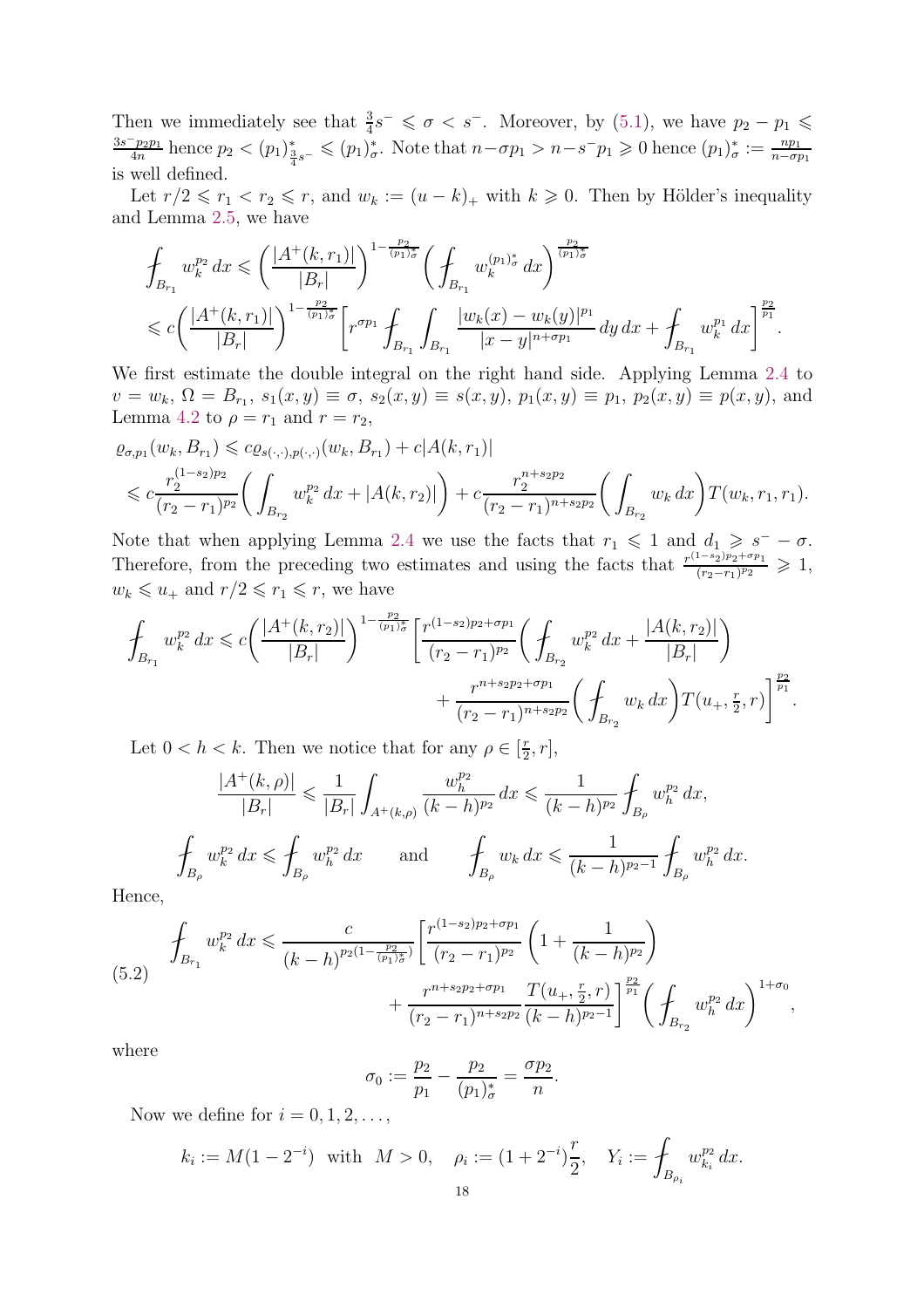By [\(5.2\)](#page-17-0) with  $k = k_{i+1}$ ,  $h = k_i$ ,  $r_1 = \rho_i$  and  $r_2 = \rho_{i+1}$ , we have

$$
Y_{i+1} \leqslant c \left(\frac{2^i}{M}\right)^{p_2(1-\frac{p_1}{p_2}+\sigma_0)} \left[2^{p_2 i} r^{\sigma p_1 - s_2 p_2} \left(1 + \frac{2^{p_2 i}}{M^{p_2}}\right) + 2^{(n+s_2 p_2 + p_2 - 1)i} \frac{r^{\sigma p_1} T(u_+, \frac{r}{2}, r)}{M^{p_2 - 1}}\right]^{\frac{p_2}{p_1}} Y_i^{1 + \sigma_0}.
$$

Fixed an arbitrary  $\delta \in (0, 1]$ . We choose  $M > 0$  such that

$$
M \geq M_1 := \delta[r^{s_2 p_2} T(u_+, \frac{r}{2}, r)]^{\frac{1}{p_2 - 1}} + \delta^{\frac{p_2 - 1}{p_2}}.
$$

Then we have

$$
Y_{i+1} \leq c_0 \delta^{-p_2+1} r^{\sigma p_1 - s_2 p_2} M^{-p_2(1-\frac{p_2}{p_1} + \sigma_0)} 2^{\alpha i} Y_i^{1+\sigma_0}
$$

for some  $c_0, \alpha > 0$  depending only on  $n, s^{\pm}, p^{\pm}$  and  $\Lambda$ . Furthermore, if we choose  $M > 0$ such that

$$
M \geqslant M_2 := \left[c_0^{\frac{1}{\sigma_0}} \delta^{-\frac{p_2-1}{\sigma_0}} r^{\frac{\sigma_{p_1-s_2p_2}}{\sigma_0}} 2^{\frac{\alpha}{\sigma_0^2}} \left(f_{B_r} u_+^{p_2} dx\right)\right]^{\frac{\sigma_0}{p_2(1-\frac{p_2}{p_1}+\sigma_0)}},
$$

then

$$
Y_0 = \int_{B_{\frac{r}{2}}} u_+^{p_2} dx \leqslant c_0^{-\frac{1}{\sigma_0}} \delta^{\frac{p_2-1}{\sigma_0}} r^{-\frac{\sigma p_1 - s_2 p_2}{\sigma_0}} M^{\frac{p_2(1 - \frac{p_2}{p_1} + \sigma_0)}{\sigma_0}} 2^{-\frac{\alpha}{\sigma_0^2}}.
$$

Therefore, by Lemma [2.7](#page-6-1) we get  $\lim_{i\to\infty} Y_i = 0$  which implies

$$
\operatorname*{ess\,sup}_{B_{\frac{r}{2}}} u_+ \leqslant M,
$$

where M can be chosen as  $M = M_1 + M_2$  so that

$$
M \leqslant c \left[ \delta^{-\frac{p_2-1}{\sigma_0}} r^{\frac{\sigma p_1 - s_2 p_2}{\sigma_0}} \left( \oint_{B_r} u_+^{p_2} dx \right) \right]^{\frac{\sigma_0}{p_2(1 - \frac{p_2}{p_1} + \sigma_0)}} + \delta [r^{s_2 p_2} T(u_+, \frac{r}{2}, r)]^{\frac{1}{p_2 - 1}} + \delta^{\frac{p_2 - 1}{p_2}} \tag{1}
$$
 for some  $c = c(n, s^{\pm}, p^{\pm}, \Lambda) > 0$ .

Remark 5.3. In the above theorem, we can also obtain the following  $L^{\infty}$ -estimate:

$$
||u||_{L^{\infty}(B_{r/2})} \leqslant c \left[\delta^{-\frac{p_2-1}{\sigma_0}} r^{\frac{\sigma p_1 - s_2 p_2}{\sigma_0}} \left( \int_{B_r} |u|^{p_2} dx \right) \right]^{\frac{\sigma_0}{p_2(1 - \frac{p_2}{p_1} + \sigma_0)}} + \delta[r^{s_2 p_2} T(|u|, \frac{r}{2}, r)]^{\frac{1}{p_2 - 1}} + \delta^{\frac{p_2 - 1}{p_2}},
$$

where  $\delta \in (0, 1]$  is arbitrary. (Note that we can also have almost the same estimate in the case  $s_1p_1 > n$  by using the same argument in the above proof.) It looks quite complicated. If we assume that  $p(\cdot, \cdot)$  is log-Hölder continuous on the diagonal region  $\{(x, x) : x \in \Omega\}$ , that is, it satisfies [\(1.8\)](#page-3-3) without  $\omega_s(r)$ , then for every  $B_{2r} \in \Omega$  with  $r > 0$  satisfying [\(4.3\)](#page-9-2),  $(5.1)$  and  $\omega_p(r) \leqslant \frac{\ln 2}{\ln (a_0(r) - r)}$  $\frac{\ln 2}{\ln(\varrho_{s(\cdot,\cdot),p(\cdot,\cdot)}(u,\Omega)+\delta+1)}$  we have

$$
||u||_{L^{\infty}(B_{r/2})} \leqslant c\delta^{-\frac{p_{2}-1}{\sigma_{0}p_{2}}}r^{\frac{\sigma-s_{2}}{\sigma_{0}}}\left(\int_{B_{r}}|u|^{p_{2}}dx\right)^{\frac{1}{p_{2}}}+\delta[r^{s_{2}p_{2}}T(|u|,\frac{r}{2},r)]^{\frac{1}{p_{2}-1}}+\delta^{\frac{p_{2}-1}{p_{2}}}.
$$

Moreover, if  $s(\cdot, \cdot) \equiv s$  and  $p(\cdot, \cdot) \equiv p$  with  $sp < n$ , then we can choose  $\sigma = s$  in the preceding proof and obtain the last estimate without the term  $\delta^{\frac{p_2-1}{p_2}}$ , that is, we have

$$
||u||_{L^{\infty}(B_{r/2})} \leqslant c\delta^{-\frac{(p-1)n}{sp^2}} \left(\int_{B_r} |u|^p \, dx\right)^{\frac{1}{p}} + \delta[r^{sp}T(|u|, \frac{r}{2}, r)]^{\frac{1}{p-1}}.
$$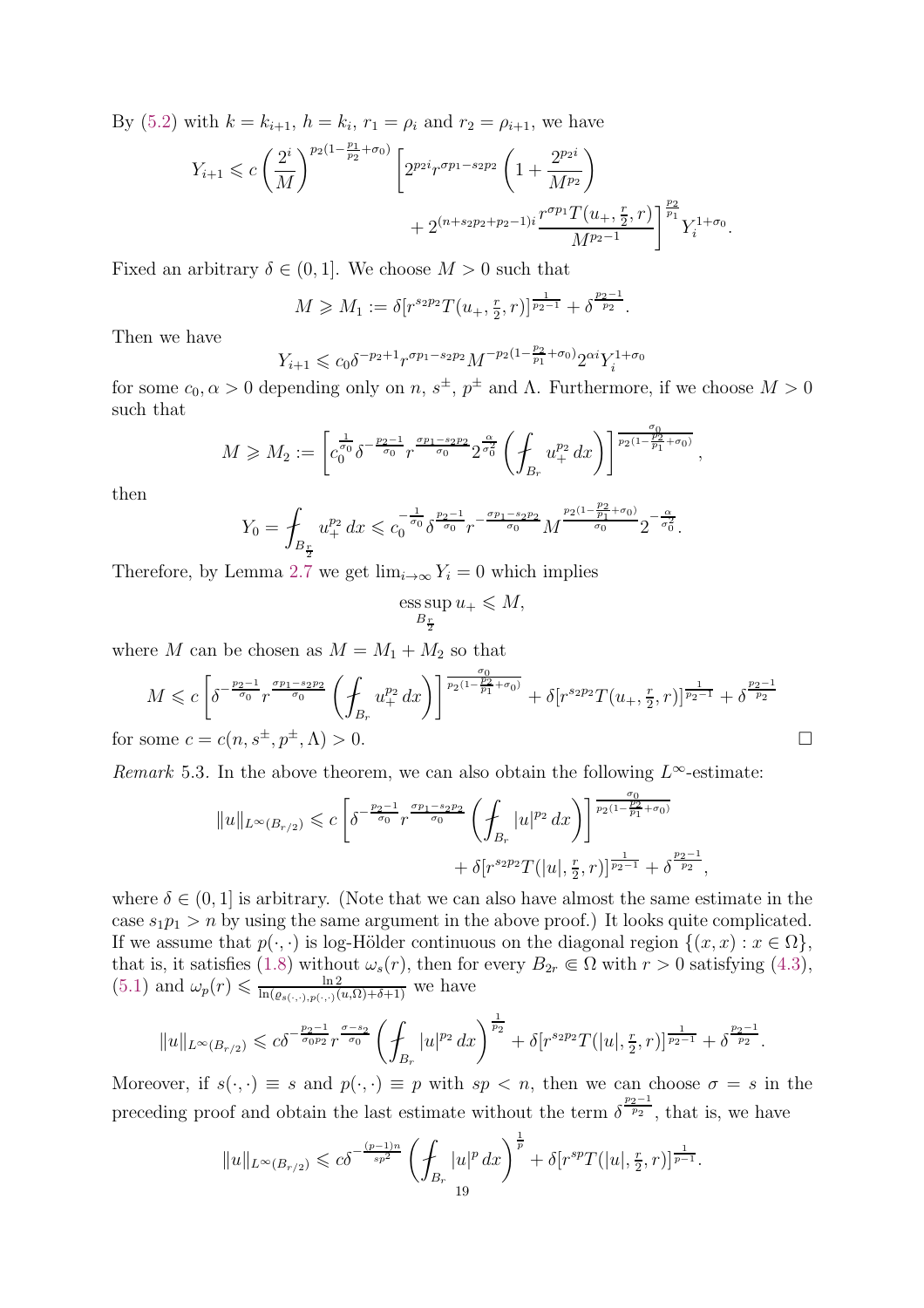This is exactly the same as the  $L^{\infty}$ -estimates for the nonlocal equations with constant powers obtained in [\[23,](#page-26-9) Theorem 1.1] (Note that the definition of the nonlocal tail in [\[23\]](#page-26-9) is slightly different from the one in this paper).

<span id="page-19-0"></span>Remark 5.4. Instead of the continuity assumption of  $p(\cdot, \cdot)$  on the diagonal region in Theorem [1.9,](#page-3-1) we can assume that the oscillation of  $p(\cdot, \cdot)$ ,  $\omega_p(r)$ , is sufficiently small. Precisely, we may assume that  $\omega_p(\cdot)$  satisfies [\(4.3\)](#page-9-2) and [\(5.1\)](#page-16-1) for some  $r < \frac{1}{2}$ .

## <span id="page-19-7"></span>6. Hölder continuity

<span id="page-19-1"></span>Finally, we prove the local Hölder continuity of weak solutions to  $(1.1)$  by proving Theorem [1.10.](#page-3-2) Therefore, we assume that  $s(\cdot, \cdot)$  and  $p(\cdot, \cdot)$  satisfy [\(1.8\)](#page-3-3) in this section.

Fix any  $\Omega' \in \Omega$ . Note that since we have seen  $u \in L^{\infty}_{loc}(\Omega)$  in the preceding section,  $||u||_{L^{\infty}(\Omega')} < \infty$ . Let  $\sigma = \sigma(n, \Lambda, s^{\pm}, p^{\pm}, c_{LH}) \in (0, \frac{1}{4})$  $\frac{1}{4}$ ) be a small positive number that will be determined later in  $(6.27)$  and  $(6.33)$ . Suppose that  $r > 0$  satisfies  $(4.3)$ ,  $(4.9)$ ,  $(5.1)$ ,

(6.1) 
$$
r \leq \sigma^{\frac{s+p^{+}}{s-(p^{+}-1)}-1},
$$

$$
\omega_{s}(r) \leq \frac{\ln 2}{\ln(1/\sigma)},
$$

<span id="page-19-6"></span>
$$
(6.2) \qquad \ln 2
$$
  

$$
\omega_p(r) \leqslant \min \left\{ \frac{s^- p^-}{2s^+}, (1-s^+)p^-, \frac{\ln 2}{\ln([v]_{L^{\infty}(\Omega';L^{p(\cdot,\cdot)-1}_{s(\cdot,\cdot)p(\cdot,\cdot)}(\mathbb{R}^n))} + \|u\|_{L^{\infty}(\Omega')} + 1/\sigma + R_{\Omega'})} \right\},
$$

where  $R_{\Omega'} := \sup\{|x| : x \in \Omega'\} < \infty$ . Note that the above inequalities yield  $(6.3)$  $\mathcal{L}^{-\omega_s(r)} \leq 2$  and  $([v]_{L^{\infty}(\Omega';L^{p(\cdot,\cdot)-1}_{s(\cdot,\cdot)p(\cdot,\cdot)}(\mathbb{R}^n))} + ||u||_{L^{\infty}(\Omega')} + R_{\Omega'} + 1/\sigma)^{\omega_p(r)} \leq 2.$ 

<span id="page-19-5"></span><span id="page-19-2"></span>Let  $B_r = B_r(x_0) \subset \Omega'$ , and define

(6.4) 
$$
K_0 := 2||u||_{L^{\infty}(B_r)} + [r^{s_0p_0}T(|u| + ||u||_{L^{\infty}(B_r)}, x_0, r, r)]^{\frac{1}{p^--1}} + 1,
$$
  
where

where

$$
s_0 := s(x_0, x_0)
$$
 and  $p_0 := p(x_0, x_0)$ .

For  $j = 0, 1, 2, \ldots$ , set

$$
r_j := \sigma^j \frac{r}{2}, \quad B_j := B_{r_j}(x_0), \quad 2B_j := B_{2r_j}(x_0),
$$
  

$$
s_{j,1} := s_{2B_j} - s_{j,2} := s_{2B_j}^+, \quad p_{j,1} := p_{2B_j}^- \quad \text{and} \quad p_{j,2} := p_{2B_j}^+.
$$

In particular, we write

<span id="page-19-4"></span>
$$
p_1 := p_{0,1}
$$
 and  $p_2 := p_{0,2}$ .

Note that by [\(1.8\)](#page-3-3)

<span id="page-19-3"></span> $(6.5)$  $\tau_j^{-(s_{j,2}-s_{j,1})} \leqslant \tau_j^{-\omega_s(2r_j)} \leqslant c \quad \text{and} \quad \tau_j^{-(p_{j,2}-p_{j,1})} \leqslant \tau_j^{-\omega_p(2r_j)} \leqslant c$ and that by  $(2.2)$  and  $(6.3)$ 

$$
T(|u| + ||u||_{L^{\infty}(B_r)}, x_0, r, r) \leqslant \left(1 + \frac{R_{\Omega'} + 1}{r}\right)^{n + s + p^+} \left[v + ||u||_{L^{\infty}(\Omega')} \right]_{L^{\infty}(\Omega'; L^{p(\cdot, \cdot)-1}_{s(\cdot, \cdot)p(\cdot, \cdot)}(\mathbb{R}^n))}
$$
  
\$\leqslant c \left(\frac{R\_{\Omega'} + 1}{r}\right)^{n + s + p^+} \left([v]\_{L^{\infty}(\Omega'; L^{p(\cdot, \cdot)-1}\_{s(\cdot, \cdot)p(\cdot, \cdot)}(\mathbb{R}^n))} + ||u||\_{L^{\infty}(\Omega')}^{p^+ + 1} + 1\right)\$

and so

(6.6) 
$$
K_0^{p_2-p_1} \leqslant K_0^{\omega_p(r)} \leqslant c.
$$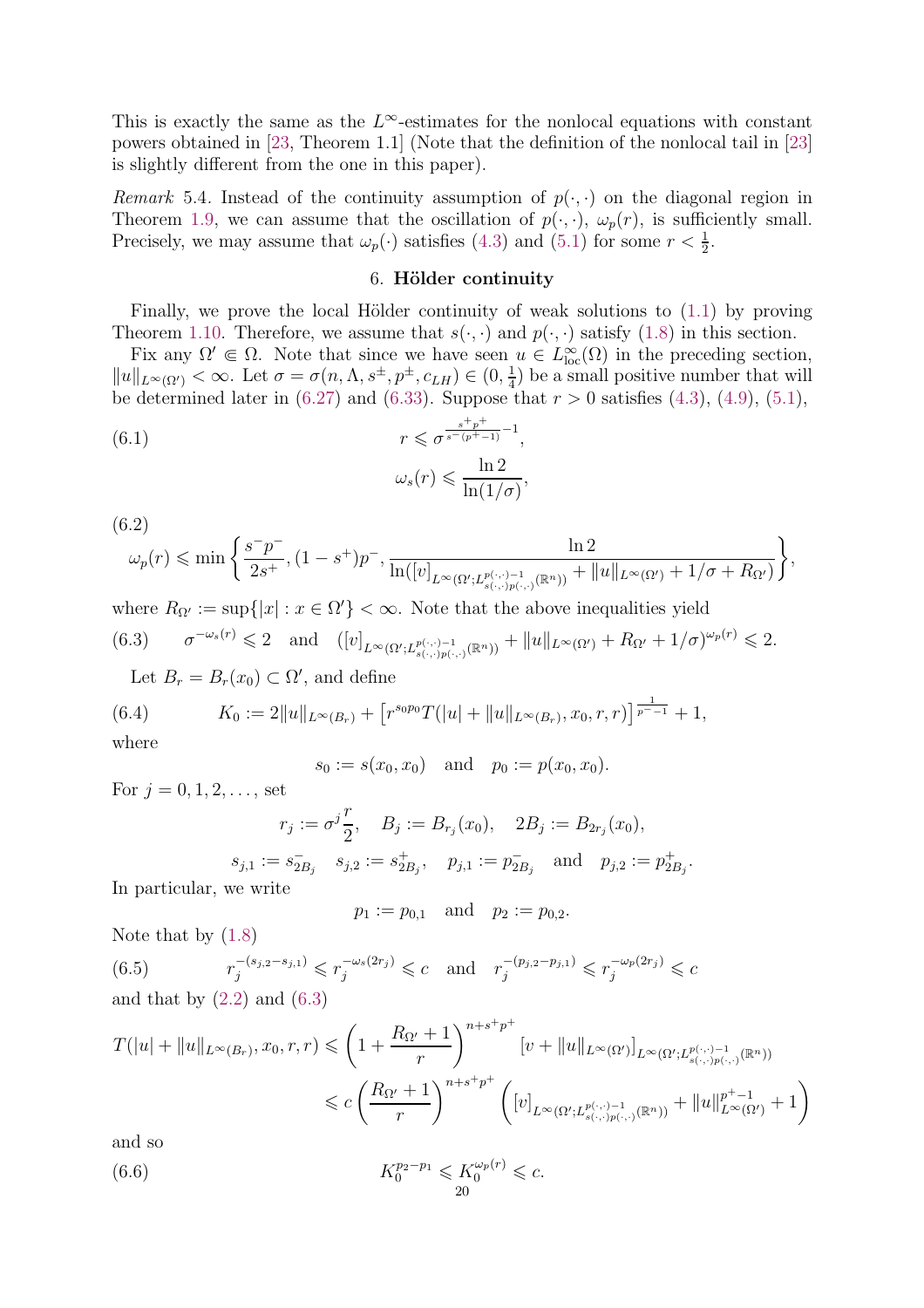<span id="page-20-9"></span>Now we prove an oscillation decay estimate.

<span id="page-20-0"></span>Lemma 6.7. Under the above setting, we further suppose that

(6.8) 
$$
s_1 p_1 < n + \frac{s^- p^-}{4}.
$$

Then we have

<span id="page-20-2"></span>(6.9) 
$$
\theta(r_j) := \sup_{B_j} u - \inf_{B_j} u \le K_j := \sigma^{\alpha j} K_0 \quad \text{for all } j = 0, 1, 2, ...,
$$

for some  $\alpha = \alpha(n, \Lambda, s^{\pm}, p^{\pm}, c_{LH}) > 0$  satisfying that

<span id="page-20-1"></span>(6.10) 
$$
\alpha \leqslant \min \left\{ \frac{s^- p^-}{2(p^+ - 1)}, \ln_{\sigma} \frac{1}{2}, \ln_{\sigma} \left( 1 - \sigma^{\frac{s^+ p^+}{p^+-1}} \right), s^- \right\}.
$$

Proof. Step 1 (Induction). We first observe from [\(6.5\)](#page-19-3) and [\(6.6\)](#page-19-4) that

<span id="page-20-7"></span>(6.11) 
$$
\sup_{x_1x_2,y_1,y_2\in B_j} K_j^{p(x_1,y_1)-p(x_2,y_2)} \leq \sigma^{-\alpha j\omega_p(r_j)} K_0^{\omega_p(r_j)} \leq r_j^{-\omega_p(r_j)} K_0^{\omega_p(r)} \leq c,
$$

from  $(6.10)$  that

(6.12) 
$$
s^{-}p^{-} - \alpha(p^{+} - 1) \geq \frac{s^{-}p^{-}}{2},
$$

$$
(6.13) \t\t \sigma^{\alpha} \geqslant \frac{1}{2},
$$

(6.14) 
$$
\sigma^{\alpha} - 1 + \sigma^{\frac{s(x,y)p(x,y)}{p^+-1} - \alpha} > \sigma^{\alpha} - 1 + \sigma^{\frac{s^+p^+}{p^+-1}} \ge 0, \text{ for all } x, y \in \mathbb{R}^n.
$$

<span id="page-20-10"></span>We prove the lemma by induction. Since

<span id="page-20-5"></span><span id="page-20-4"></span><span id="page-20-3"></span>
$$
\sup_{B_0} u - \inf_{B_0} u \leqslant 2||u||_{L^{\infty}(B_0)} \leqslant K_0,
$$

 $(6.9)$  is true when  $j = 0$ . Now assume that

(6.15) 
$$
\theta(r_i) \leqslant K_i \quad \text{for all } i = 0, 1, 2, \dots, j,
$$

and then we will prove that

$$
\theta(r_{j+1}) \leqslant K_{j+1}.
$$

Hence, from now on,  $j \in \mathbb{N}$  is fixed. Without loss of generality, we shall assume that

<span id="page-20-8"></span>
$$
\theta(r_{j+1}) \geqslant \frac{1}{2}K_{j+1}.
$$

Then this and [\(6.13\)](#page-20-3) imply that

(6.17) 
$$
\theta(r_j) \geq \theta(r_{j+1}) \geq \frac{1}{2} K_{j+1} = \frac{1}{2} \sigma^{\alpha} K_j \geq \frac{1}{4} K_j.
$$

We notice that one of the following two cases must holds:

<span id="page-20-6"></span>
$$
\frac{|2B_{j+1} \cap \{u \ge \inf_{B_j} u + \theta(r_j)/2\}|}{|2B_{j+1}|} \ge \frac{1}{2},
$$
  

$$
\frac{|2B_{j+1} \cap \{u \le \inf_{B_j} u + \theta(r_j)/2\}|}{|2B_{j+1}|} \ge \frac{1}{2}.
$$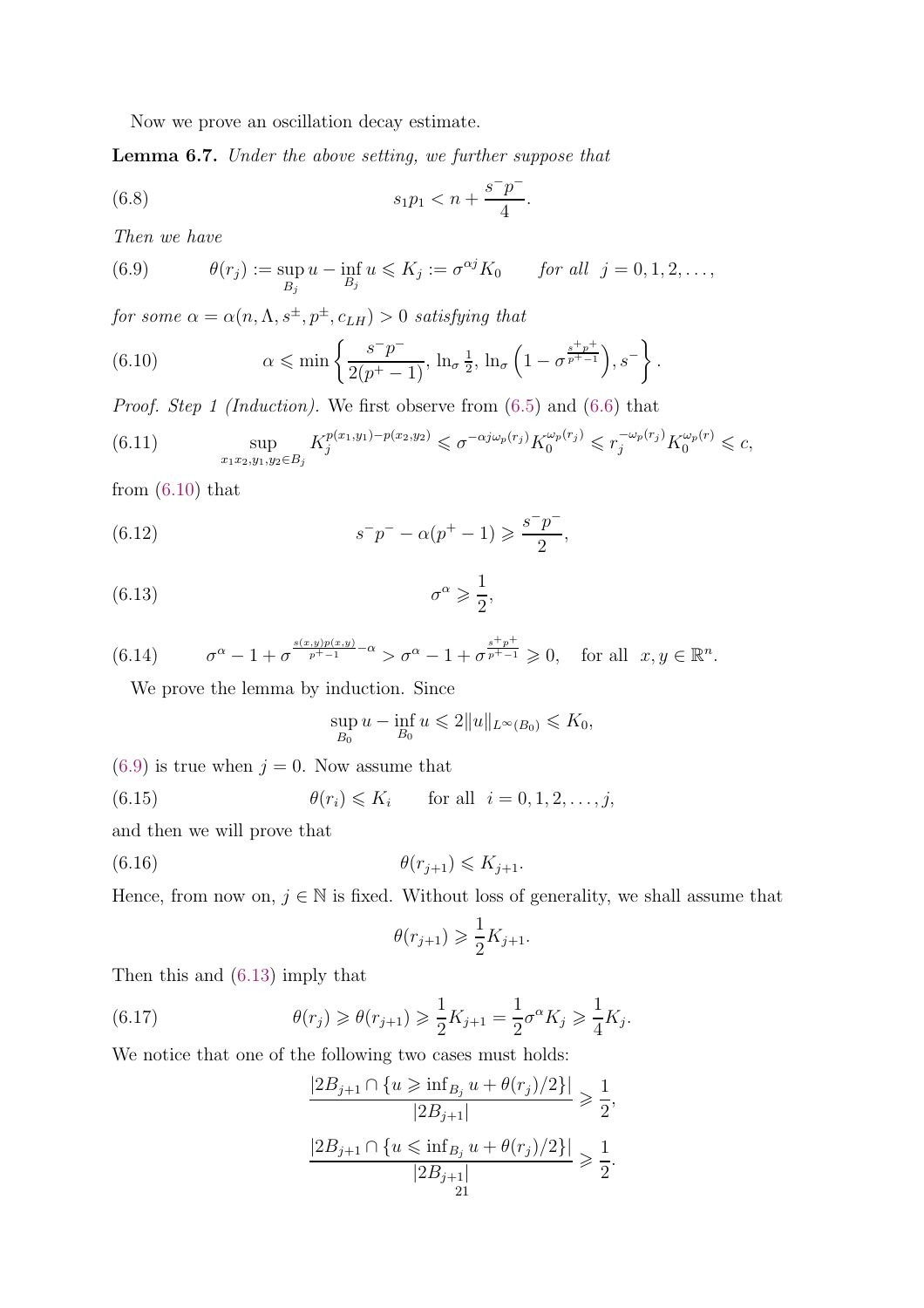If the first case is true we define  $u_j := u - \inf_{B_j} u$ . On the other hand, if the second case is true we define  $u_j := \sup_{B_j} u - u = \theta(r_j) - (u - \inf_{B_j} u)$ . Note that in every case,  $u_j \geq 0$ in  $B_j$ ,  $u_j$  is also a weak solution to  $(1.1)$ ,

<span id="page-21-4"></span>(6.18) 
$$
\frac{|2B_{j+1} \cap \{u_j \geq \theta(r_j)/2\}|}{|2B_{j+1}|} \geq \frac{1}{2},
$$

and

(6.19) 
$$
\sup_{B_i} u_j \leq \theta(r_i) \leq K_i \quad \text{for all} \quad i = 0, 1, \dots, j.
$$

<span id="page-21-1"></span><span id="page-21-0"></span>Finally, we define

(6.20) 
$$
d_j := \varepsilon \theta(r_j) \quad \text{with} \quad \varepsilon := \sigma^{\frac{s_0 p_0}{p^+ - 1} - \alpha} \leqslant \sigma^{\frac{s - p^-}{2(p^+ - 1)}} < 1.
$$

Note that by  $(6.15)$  with  $i = j$ ,  $(6.17)$ ,  $(6.11)$  and  $(6.3)$ 

<span id="page-21-2"></span>
$$
(6.21) \quad \max\{d_j, d_j^{-1}\}^{p_{j,2}-p_{j,1}} \leqslant c\varepsilon^{-(p_{j,2}-p_{j,1})}\max\{K_j, K_j^{-1}\}^{p_{j,2}-p_{j,1}} \leqslant c\sigma^{-\omega_p(r)\frac{s+p+1}{p^+-1}} \leqslant c.
$$

Step 2 (Tail estimates). We first estimate  $\frac{r_{j+1}^{s_0p_0}}{r_{j-1}^{s_0-1}}$  $\frac{d_{j+1}^{j+1}}{d_{j}^{p_0-1}}T(|u_j|+||u_j||_{L^{\infty}(B_j)}, r_j, r_j)$ . Here, we note that  $||u_j||_{L^{\infty}(B_j)} = \theta(r_j)$ . From [\(6.19\)](#page-21-0), [\(6.15\)](#page-20-5), [\(6.20\)](#page-21-1), [\(6.17\)](#page-20-6) and [\(6.11\)](#page-20-7) with the the definitions of  $u_j$ , the tail T and  $K_0$  in [\(6.4\)](#page-19-5), we have that for every  $x \in B_j$ ,

$$
\begin{split} &d_j^{-(p_0-1)}T(|u_j|+\|u_j\|_{L^{\infty}(B_r)},r_j,r_j)\\ &=\frac{1}{d_j^{p_0-1}}\left[\sum_{i=1}^j\int_{B_{i-1}\setminus B_i}\frac{(|u_j(y)|+\theta(r_j))^{p(x,y)-1}}{|y-x_0|^{n+s(x,y)p(x,y)}}\,dy+\int_{\mathbb{R}^n\setminus B_0}\frac{(|u_j(y)|+\theta(r_j))^{p(x,y)-1}}{|y-x_0|^{n+s(x,y)p(x,y)}}\,dy\right]\\ &\leqslant \frac{c}{(\varepsilon K_j)^{p_0-1}}\left[\sum_{i=1}^j\int_{B_{i-1}\setminus B_i}\frac{K_{i-1}^{p_0-1+p(x,y)-p_0}}{|y-x_0|^{n+s(x,y)p(x,y)}}\,dy+\int_{\mathbb{R}^n\setminus B_0}\frac{(|u|+\|u\|_{L^{\infty}(B_r)})^{p(x,y)-1}}{|y-x_0|^{n+s(x,y)p(x,y)}}\,dy\right]\\ &\leqslant c\varepsilon^{-(p_0-1)}\left[\sum_{i=1}^j\sigma^{\alpha(p_0-1)(i-1-j)}\int_{B_{i-1}\setminus B_i}\frac{K_{i-1}^{p(x,y)-p_0}}{|y-x_0|^{n+s_{i-1,2}p_{i-1,2}}}\,dy\right.\\ &\left.+\frac{\sigma^{-\alpha j(p_0-1)}}{K_0^{p_0-1}}T(|u|+\|u\|_{L^{\infty}(B_r)},r,r)\right]\\ &\leqslant c\varepsilon^{-(p^+-1)}\left(\sum_{i=1}^j r_i^{-s_{i-1,2}p_{i-1,2}}\sigma^{\alpha(p^+-1)(i-1-j)}+r^{-s_0p_0}\sigma^{-\alpha(p^+-1)j}\right)\\ &\leqslant c\varepsilon^{-(p^+-1)}r^{-s_0p_0}\sigma^{-\alpha(p^+-1)}\sum_{i=1}^j\sigma^{-s_0p_0i}\sigma^{\alpha(p^+-1)(i-j)}. \end{split}
$$

In the last inequality we used the inequality

$$
r_i^{-s_{i-1,2}p_{i-1,2}} = (\sigma r_{i-1})^{-s_{i-1,2}p_{i-1,2}} \leq (\sigma r_{i-1})^{-s_0p_0} = (\sigma^i r)^{-s_0p_0},
$$

which follows from [\(6.3\)](#page-19-2) and [\(6.5\)](#page-19-3). Therefore, recalling the definition of  $\varepsilon$  in [\(6.20\)](#page-21-1) and using [\(6.12\)](#page-20-4) and the fact that  $\sigma \in (0, \frac{1}{4})$  $\frac{1}{4}$ , we get

<span id="page-21-3"></span>
$$
\frac{r_{j+1}^{s_0 p_0}}{d_j^{p_0-1}} T(|u_j| + \|u_j\|_{L^\infty(B_j)}, r_j, r_j) \leq c \varepsilon^{-(p^+-1)} \sigma^{s_0 p_0 - \alpha(p^+-1)} \sum_{i=1}^j \sigma^{(-s_0 p_0 + \alpha(p^+-1))(i-j)} \leq c \sum_{i=0}^\infty 4^{-\frac{s^- p^-}{2}} \leq c.
$$
\n
$$
\leq c \sum_{i=0}^\infty 4^{-\frac{s^- p^-}{2}} \leq c.
$$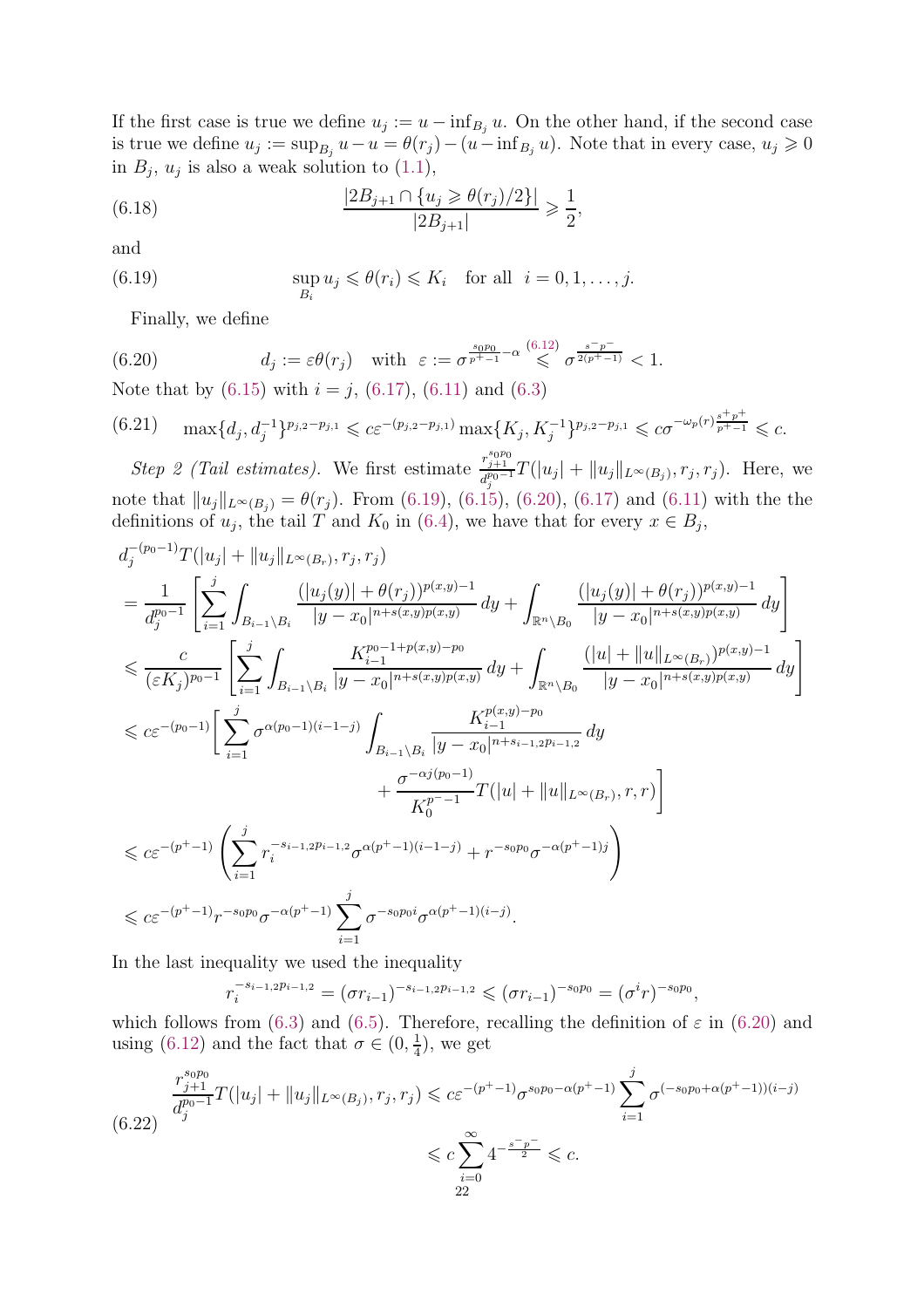We next estimate  $r_j^{s_0p_0}T(\theta(r_j), r_j, r_j)$  in a similar way. By [\(6.15\)](#page-20-5) with  $i = j$ , [\(6.4\)](#page-19-5),  $(6.6)$ , and  $(6.11)$ , we have that for every  $x \in B_j$ ,

$$
\begin{split} & \int_{\mathbb{R}^n \backslash B_j} \frac{\theta(r_j)^{p(x,y)-1}}{|y-x_0|^{n+s(x,y)p(x,y)}} \, dy \\ & = \sum_{i=1}^j \int_{B_{i-1} \backslash B_i} \frac{\theta(r_j)^{p(x,y)-1}}{|y-x_0|^{n+s(x,y)p(x,y)}} \, dy + \int_{\mathbb{R}^n \backslash B_0} \frac{\theta(r_j)^{p(x,y)-1}}{|y-x_0|^{n+s(x,y)p(x,y)}} \, dy \\ & \leqslant c \sum_{i=1}^j \int_{B_{i-1} \backslash B_i} \frac{K_{i-1}^{p(x,y)-1}}{|y-x_0|^{n+s_{i-1,2}p_{i-1,2}}} \, dy + c \int_{\mathbb{R}^n \backslash B_0} \frac{||u||_{L^{\infty}(B_r)}^{p(x,y)-1}}{|y-x_0|^{n+s(x,y)p(x,y)}} \, dy \\ & \leqslant c \sum_{i=1}^j K_{i-1}^{p_0-1} r_i^{-s_{i-1,2}p_{i-1,2}} + c r^{-s_0 p_0} K_0^{p^--1} \leqslant c \sum_{i=1}^j K_{i-1}^{p_0-1} r_i^{-s_0 p_0}, \end{split}
$$

hence

<span id="page-22-2"></span>
$$
r_j^{s_0 p_0} T(\theta(r_j), r_j, r_j) \leq (\sigma^j r_0)^{s_0 p_0} \sum_{i=1}^j [\sigma^{(i-1)\alpha} K_0]^{p_0-1} (\sigma^i r_0)^{-s_0 p_0}
$$
  

$$
= \sigma^{-\alpha(p_0-1)} (\sigma^{\alpha j} K_0)^{p_0-1} \sum_{i=1}^j \sigma^{(s_0 p_0-\alpha(p_0-1))(j-i)}
$$
  

$$
\overset{(6.9),(6.12)}{\leq \sigma^{-\alpha(p_0-1)} K_j^{p_0-1} \sum_{i=0}^\infty 4^{-\frac{s^- p^-}{2}i}
$$
  

$$
\overset{(6.17)}{\leq \sigma^{-\alpha(p_0-1)} \theta(r_j)^{p_0-1}}.
$$

<span id="page-22-0"></span>Step 3 (Density estimates). Define

(6.24) 
$$
v := \min \left\{ \left[ \ln \left( \frac{\theta(r_j)/2 + d_j}{u_j + d_j} \right) \right]_+, k \right\},\,
$$

where  $d_j$  is give in [\(6.20\)](#page-21-1), and a constant  $k > 0$  will be chosen later in [\(6.26\)](#page-23-1). Applying Corollary [4.15](#page-15-1) to  $a = \theta(r_j)/2$ ,  $b = \exp(k)$ ,  $d = d_j$  and  $\rho = 2r_{j+1}$  and  $r = r_j$  and setting  $\tilde{p}_{j+1} := \sup_{x,y \in B_{4r_{j+1}}} p(x,y)$ , we have

$$
\int_{2B_{j+1}} |v - (v)_{2B_{j+1}}|^{\tilde{p}_{j+1}} dx
$$
\n
$$
\leq c r_{j+1}^{-\omega_s(4r_{j+1})p^{-}-\omega_p(4r_{j+1})} + c \max\{d, d^{-1}\}^{\omega_p(r_j)} (\sigma r_j)^{-\omega_p(r_j)s^{-}-\omega_s(r_j)p^{-}}
$$
\n
$$
+ c r_{j+1}^{-\omega_p(4r_{j+1})s^{-}-\omega_s(4r_{j+1})p^{-}} \max\{d, d^{-1}\}^{\omega_p(r_j)} \frac{r_{j+1}^{s_0p_0}}{d_j^{p_0-1}} T(|u_j| + ||u_j||_{L^{\infty}(B_j)}, r_j, 4r_{j+1})
$$
\n
$$
\leq C \varepsilon + c \frac{r_{j+1}^{s_0p_0}}{d_j^{p_0-1}} T(|u_j| + ||u_j||_{L^{\infty}(B_j)}, r_j, r_j) \leq C.
$$
\n(6.22)

In particular, we have

<span id="page-22-1"></span>(6.25) 
$$
\int_{2B_{j+1}} |v - (v)_{2B_{j+1}}| dx \leq c.
$$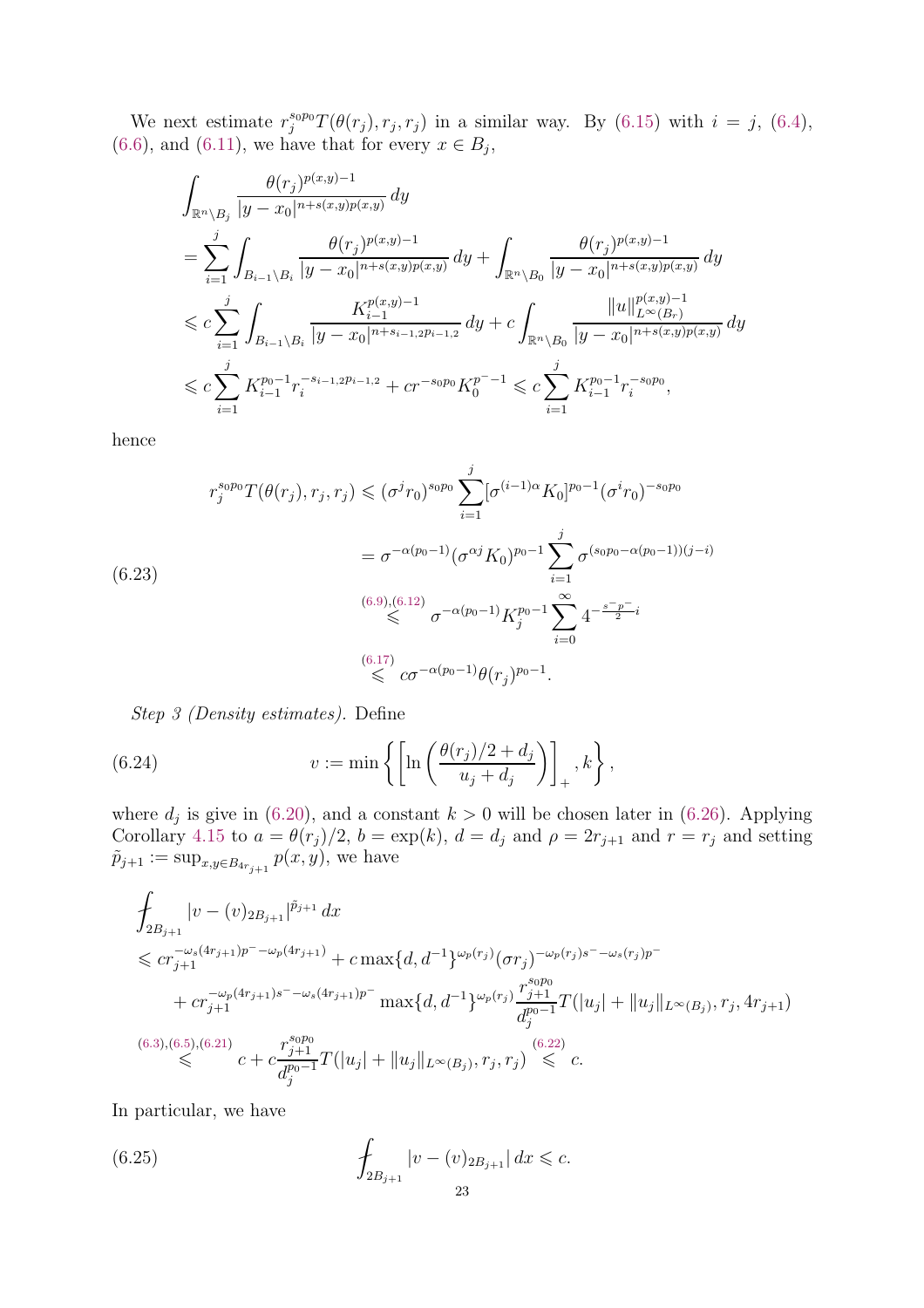By the definition of  $v$  in [\(6.24\)](#page-22-0) and [\(6.18\)](#page-21-4), we have

$$
k = \frac{1}{|2B_{j+1} \cap \{u_j \geq \theta(r_j)/2\}|} \int_{2B_{j+1} \cap \{v=0\}} [k-v] dx \leq 2 \int_{2B_{j+1}} [k-v] dx = 2[k-(v)_{2B_{j+1}}].
$$

This and [\(6.25\)](#page-22-1) imply

$$
\frac{|2B_{j+1} \cap \{v = k\}|}{|2B_{j+1}|} \leqslant \frac{2}{k|2B_{j+1}|} \int_{2B_{j+1} \cap \{v = k\}} [k - (v)_{2B_{j+1}}] \, dx \leqslant \frac{2}{k} \int_{2B_{j+1}} |v - (v)_{2B_{j+1}}| \, dx \leqslant \frac{c}{k}.
$$

<span id="page-23-1"></span>Here, we choose

(6.26) 
$$
k = \ln\left(\frac{\theta(r_j)/2 + \varepsilon\theta(r_j)}{3\varepsilon\theta(r_j)}\right) = \ln\left(\frac{\theta(r_j)/2 + d_j}{2\varepsilon\theta(r_j) + d_j}\right),
$$

and assume that  $\sigma \in (0, \frac{1}{4})$  $(\frac{1}{4})$  satisfies

(6.27) 
$$
\sigma \leqslant 6^{-\frac{4(p^{+}-1)}{s-p^{-}}} \quad \left( \iff \ln 6 \leqslant \frac{s^{-}p^{-}}{4(p^{+}-1)} \ln \left( \frac{1}{\sigma} \right) \right).
$$

Then we see that  $\{v = k\} = \{u_j \leq 2\varepsilon \theta(r_j)\} = \{u_j \leq 2d\}$  and

<span id="page-23-3"></span><span id="page-23-0"></span>
$$
k \geqslant \ln\left(\frac{1}{6\varepsilon}\right) \stackrel{(6.10),(6.20)}{\geqslant} \frac{s^-p^-}{2(p^+-1)} \ln\left(\frac{1}{\sigma}\right) - \ln 6 \geqslant \frac{s^-p^-}{4(p^+-1)} \ln\left(\frac{1}{\sigma}\right).
$$

Therefore, combining the above results we have

(6.28) 
$$
\frac{|2B_{j+1} \cap \{u_j \leq 2d_j\}|}{|2B_{j+1}|} = \frac{|2B_{j+1} \cap \{v = k\}|}{|2B_{j+1}|} \leq \frac{c}{k} \leq \frac{c_0}{\ln\left(\frac{1}{\sigma}\right)}
$$

for some  $c_0 > 0$  depending only on  $n$ ,  $\Lambda$ ,  $s^{\pm}$ ,  $p^{\pm}$ , and  $c_{LH}$ , but independent of  $\sigma$ . Step 4 (Proof of  $(6.16)$ ). Finally, we complete the proof by proving  $(6.16)$ . Set

 $\tilde{B} = 2B_{j+1}, \quad \tilde{s}_1 = s_{j+1,1}, \quad \tilde{s}_2 = s_{j+1,2}, \quad \tilde{p}_1 = p_{j+1,1}, \quad \tilde{p}_2 = p_{j+1,2}, \quad d = d_j.$ For  $i = 0, 1, 2, \ldots$ , set

$$
\rho_i := (1 + 2^{-i})r_{j+1}, \qquad B^i := B_{\rho_i},
$$

$$
k_i := (1 + 2^{-i})d, \qquad w_i := (k_i - u_j)_+,
$$

$$
A_i := \frac{|B^i \cap \{u_j < k_i\}|}{|B^i|} = \frac{|B^i \cap \{w_i > 0\}|}{|B^i|}.
$$

Notice that for every  $i = 0, 1, 2, \ldots$ ,

$$
r_{j+1} < \rho_{i+1} \leqslant \rho_i \leqslant 2r_{j+1}, \quad d \leqslant k_{i+1} \leqslant k_i \leqslant 2d \quad \text{and} \quad 0 \leqslant w_i \leqslant k_i \leqslant 2d.
$$

We will prove that  $A_i \to 0$  as  $i \to \infty$ , by choosing  $\sigma$  sufficiently small. Set

(6.29) 
$$
t := \frac{s^{-}}{2}.
$$

Note that

<span id="page-23-2"></span>
$$
n - t\tilde{p}_1 \geqslant n - \frac{s_1}{2}p_2 \geqslant n - \frac{s_1}{2}p_1 - \frac{s^+}{2}\omega_p(r) \stackrel{(6.2)}{\geqslant} n - \frac{s_1p_1}{2} - \frac{s_1p_1}{4} \stackrel{(6.8)}{>} 0.
$$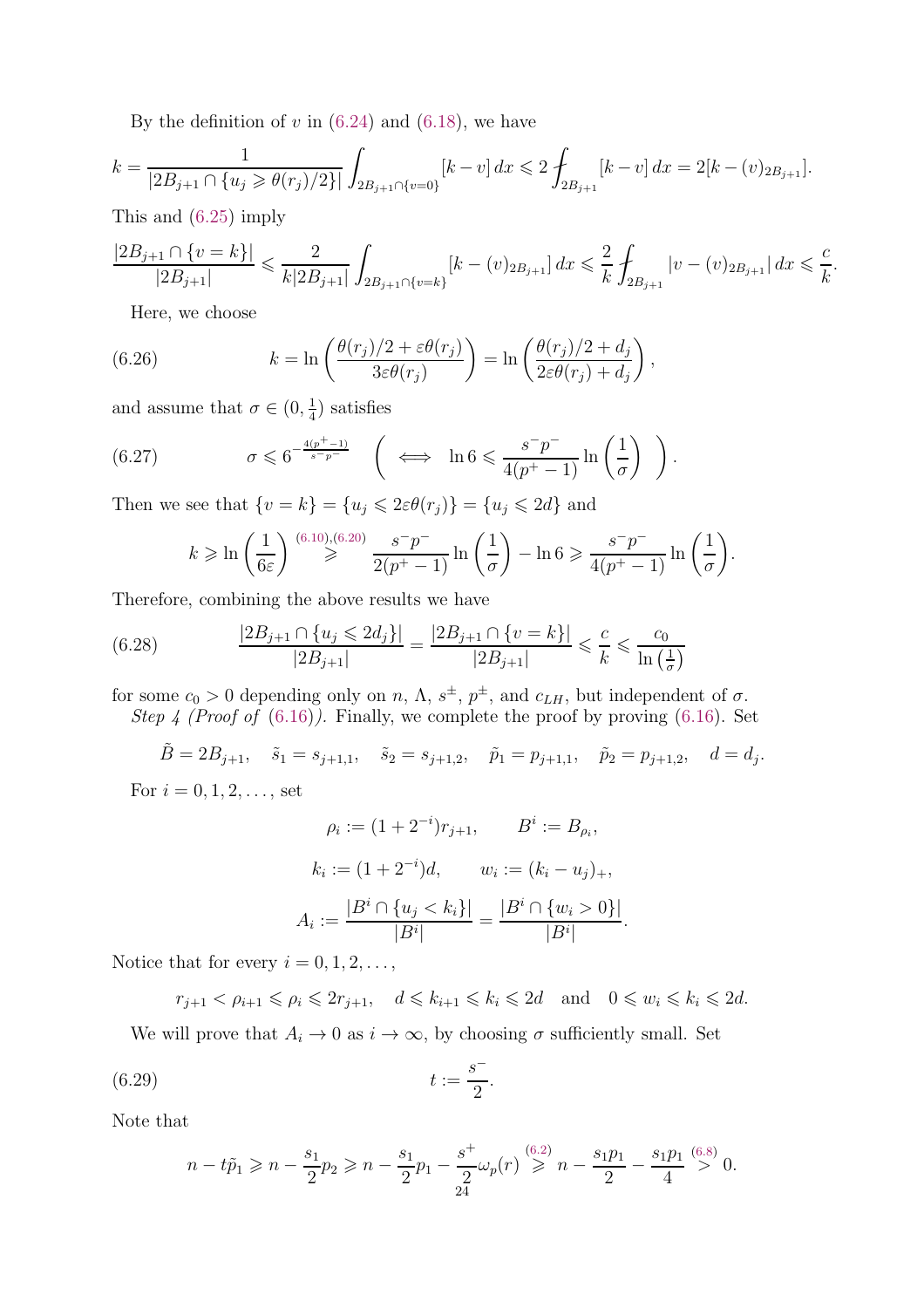By Lemma [2.5](#page-5-1) and Lemma [2.4](#page-5-0)

<span id="page-24-0"></span>
$$
A_{i+1}^{(n-t\tilde{p}_1)}(k_i - k_{i+1})^{\tilde{p}_1} = \left(\frac{1}{|B^{i+1}|} \int_{B^{i+1} \cap \{u_j < k_{i+1}\}} (k_i - k_{i+1})^{\frac{n\tilde{p}_1}{(n-t\tilde{p}_1)}} dx\right)^{\frac{(n-t\tilde{p}_1)}{n}}
$$
  
\n
$$
\leq c \left(\int_{B^{i+1}} w_i^{\frac{n\tilde{p}_1}{(n-t\tilde{p}_1)}} dx\right)^{\frac{(n-t\tilde{p}_1)}{n}}
$$
  
\n
$$
\leq c \frac{\rho_{i+1}^{t\tilde{p}_1}}{|B^{i+1}|} \varrho_{t,\tilde{p}_1}(w_i, B^{i+1}) + c \int_{B^{i+1}} w_i^{\tilde{p}_1} dx
$$
  
\n
$$
\leq c \frac{r_{j+1}^{\tilde{s}_1\tilde{p}_1}}{|B^{i+1}|} \varrho_{s(\cdot,\cdot),p(\cdot,\cdot)}(w_i, B^{i+1}) + c \left(r_{j+1}^{\tilde{s}_1\tilde{p}_1} + d^{\tilde{p}_1}\right) A_i
$$
  
\n
$$
\leq c \frac{r_{j+1}^{\tilde{s}_1\tilde{p}_1}}{|B^{i+1}|} \varrho_{s(\cdot,\cdot),p(\cdot,\cdot)}(w_i, B^{i+1}) + cd^{p_0} A_i.
$$

In the last inequality we used [\(6.21\)](#page-21-2) and the following estimate:

$$
r_{j+1}^{\tilde{s}_1} = \sigma^{\tilde{s}_1(j+1)} r^{\tilde{s}_1} \leqslant \sigma^{s^{-}j} \sigma^{s^{-}} r^{s^{-}} \stackrel{(6.1),(6.10)}{\leqslant} c \sigma^{\alpha j} \sigma^{\frac{s+p+}{p^+-1}} K_0 \stackrel{(6.20),(6.17)}{\leqslant} c d.
$$

We then estimate the double integral on the right hand side. Applying the first inequality in [\(4.4\)](#page-10-2) to  $u = u_j$ ,  $k = k_i$ ,  $\rho = \rho_{i+1}$  and  $r = \rho_i$ ,

$$
\varrho_{s(\cdot,\cdot),p(\cdot,\cdot)}(w_i, B^{i+1})\n\leq \frac{c}{(\rho_i - \rho_{i+1})^{\tilde{p}_2}} \int_{B^i} \int_{B^i} \frac{\max\{w_i(x)^{p(x,y)}, w_i(y)^{p(x,y)}\}}{|x - y|^{n + s(x,y)p(x,y) - \tilde{p}_1}} dy dx\n+ c \frac{\rho_i^{n + \tilde{s}_2 \tilde{p}_2}}{(\rho_i - \rho_{i+1})^{n + \tilde{s}_2 \tilde{p}_2}} \left( \int_{B^i} w_i dx \right) T(w_i, \rho_i, \rho_i)\n\stackrel{(6.21)}{\leq} c 2^{ip^+} r_{j+1}^{-\tilde{p}_2} d^{p_0} \int_{B^i \cap \{w_i > 0\}} \int_{B_{4r_j}(x)} \frac{1}{|x - y|^{n + \tilde{s}_2 \tilde{p}_2 - \tilde{p}_1}} dy dx\n+ c 2^{i(n + sp^+)} d|B^i \cap \{w_i > 0\} |T(w_i, \rho_i, \rho_i)\n\stackrel{(6.3)(6.5)}{\leq} c 2^{ip^+} r_{j+1}^{-\tilde{s}_1 \tilde{p}_1} d^{p_0} |B^i \cap \{w_i > 0\} | + c 2^{i(n + s^+ p^+)} d|B^i \cap \{w_i > 0\} |T(w_i, \rho_i, \rho_i).
$$

In the last inequality, we also use the fact that  $\tilde{s}_2 \tilde{p}_2 - \tilde{p}_1 < 0$  by [\(6.2\)](#page-19-6). Moreover, for every  $x \in B^i \subset B_j$ ,

$$
\int_{\mathbb{R}^n \backslash B^i} \frac{|w_i(y)|^{p(x,y)-1}}{|y-x_0|^{n+s(x,y)p(x,y)}} dy
$$
\n
$$
\leqslant \int_{B_j \backslash B_{j+1}} \frac{|w_i(y)|^{p(x,y)-1}}{|y-x_0|^{n+s(x,y)p(x,y)}} dy + \int_{\mathbb{R}^n \backslash B_j} \frac{|w_i(y)|^{p(x,y)-1}}{|y-x_0|^{n+s(x,y)p(x,y)}} dy
$$
\n
$$
\leqslant c \left( \sup_{x,y \in B^j} d^{p(x,y)-1} \right) \int_{B_j \backslash B_{j+1}} \frac{1}{|y-x_0|^{n+s_{j,2}p_{j,2}}} dy + T(\theta(r_j), r_j, r_j)
$$
\n
$$
\stackrel{(6.21),(6.23)}{\leqslant} cd^{p_0-1} r_{j+1}^{-s_{j,2}p_{j,2}} + cr_j^{-s_0p_0} \sigma^{-\alpha(p_0-1)} \theta(r_j)^{p_0-1}
$$
\n
$$
\stackrel{(6.20)}{\leqslant} cd^{p_0-1} (r_{j+1}^{-s_{j,2}p_{j,2}} + r_{j+1}^{-s_0p_0}) \stackrel{(6.3)(6.5)}{\leqslant} cd^{p_0-1} r_{j+1}^{-s_1\tilde{p}_1}.
$$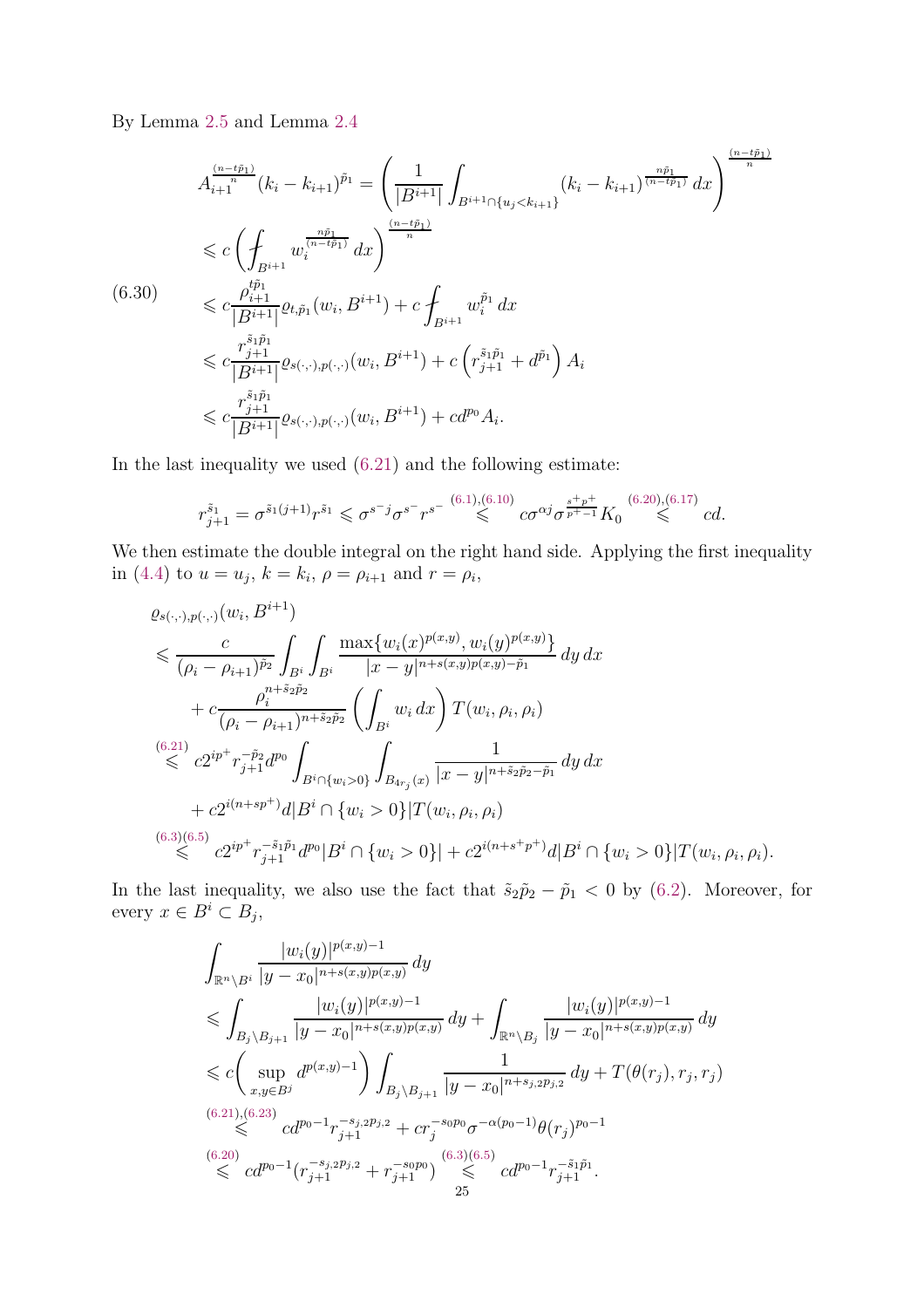Therefore we have

$$
\varrho_{s(\cdot,\cdot),p(\cdot,\cdot)}(w_i,B^{i+1}) \leqslant c2^{i(n+p^+)}d^{p_0}|B^i \cap \{w_i > 0\}|r_{j+1}^{-\tilde{s}_1\tilde{p}_1}.
$$

Inserting this into [\(6.30\)](#page-24-0), we obtain

$$
A_{i+1}^{\frac{(n-t\tilde{p}_1)}{n}}(k_i - k_{i+1})^{\tilde{p}_1} \leqslant c2^{i(n+p^+)}d^{p_0}A_i.
$$

Moreover, by  $(6.21)$  and  $(6.29)$ ,

$$
A_{i+1}^{1-\frac{s^-p^-}{2n}}2^{-(i+1)p^+}d^{p_0} \leqslant cA_{i+1}^{\frac{(n-t\tilde{p}_1)}{n}}[2^{-i-1}d]^{\tilde{p}_1}=cA_{i+1}^{\frac{(n-t\tilde{p}_1)}{n}}(k_i-k_{i+1})^{\tilde{p}_1}.
$$

The preceding two estimates yield

$$
A_{i+1} \leqslant c_1 2^{i\frac{2n(n+2p^+)}{2n-s-p^-}} A_i^{1+\frac{s^-p^-}{2n-s^-p^-}}
$$

for some  $c_1 > 0$  depending only on  $n, s^{\pm}, p^{\pm}, \Lambda$  and  $c_{LH}$ , and independent of  $\sigma$ . Therefore, by Lemma [2.7](#page-6-1) if

<span id="page-25-1"></span>(6.31) 
$$
A_0 = \frac{|2B_{j+1} \cap \{u_j \leq 2d\}|}{|2B_{j+1}|} \leq c_1^{-\frac{2n-s-p^-}{s-p^-}} 2^{-\frac{2n(n+2p^+)(2n-s^-p^-)}{(s-p^-)^2}},
$$

then  $A_i \to 0$  as  $i \to \infty$  which implies

<span id="page-25-2"></span>(6.32) 
$$
|B_{j+1} \cap \{u_j < d\}| = 0 \iff u_j \geq d = \varepsilon \theta(j) \text{ in } B_{j+1}.
$$

Here, we assume that  $\sigma < \frac{1}{4}$  satisfies

(6.33) 
$$
\sigma \le \exp \left( -c_0 c_1^{\frac{2n-s-p}{s-p}} 2^{\frac{2n(n+2p^+)(2n-s-p^-)}{(s-p^-)^2}} \right),
$$

where  $c_0$  is in [\(6.28\)](#page-23-3). Then (6.28) implies [\(6.31\)](#page-25-1) hence we have [\(6.32\)](#page-25-2).

<span id="page-25-0"></span>Consequently, we prove

$$
\theta(r_{j+1}) = \sup_{B_{j+1}} u_j - \inf_{B_{j+1}} u_j \stackrel{(6.19),(6.32)}{\leq} (1-\varepsilon)\theta(r_j) \stackrel{(6.15),(6.20)}{\leq} (1-\sigma^{\frac{s_0p_0}{p^+-1}-\alpha})\sigma^{-\alpha}K_{j+1} \stackrel{(6.14)}{\leq} K_{j+1}.
$$

Finally, we prove Theorem [1.10.](#page-3-2) In fact, we almost prove the theorem in the preceding lemma.

*Proof of Theorem [1.10.](#page-3-2)* Let  $\Omega' \subseteq \Omega$ . Fix any  $B_r \subseteq \Omega'$  with  $r > 0$  satisfying the assumptions stated in the beginning of the section. Set  $\inf_{x,y\in B_r} s(x,y) = s_1$  and  $\inf_{x,y\in B_r} p(x,y) = s_2$  $p_1$ . If

$$
n - s_1 p_1 \leqslant -\frac{s^- p^-}{4},
$$

then one can find  $t \in (0, s_1)$  such that

$$
n - tp_1 \leqslant -\frac{s^- p^-}{8}.
$$

Then in view of Lemma [2.4](#page-5-0) and [\[24,](#page-26-0) Theorem 8.2], we have  $u \in W^{t,p_1}(B_r) \subset C^{0,\beta}(B_r)$ with  $\beta = \frac{tp_1 - n}{n}$  $\frac{p_1 - n}{p_1} \geq \frac{s^- p^-}{8p^+}$  hence  $u \in C^{0, \frac{s^- p^-}{8p^+}}$  $\overline{{}^{{8p}^{+}}}\left( B_{r}\right)$ .

On the other hand, if

$$
n - s_1 p_1 > -\frac{s^- p^-}{4}.
$$

The preceding Lemma yields  $u \in C^{0,\alpha}(B_r)$  for some  $\alpha \in (0,1)$  satisfying [\(6.10\)](#page-20-1).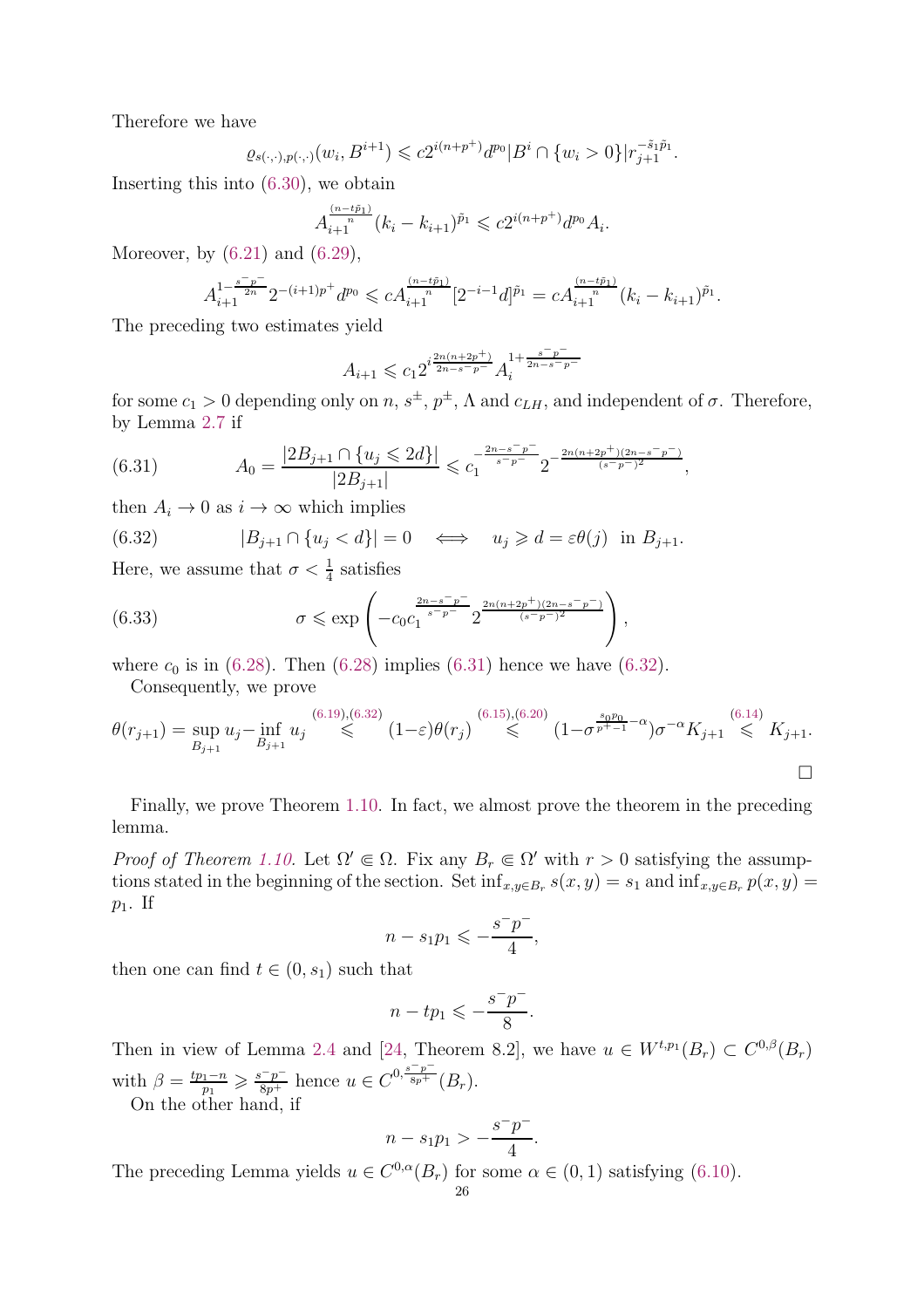Therefore by standard covering argument we have that  $u \in C^{0,\alpha}_{loc}(\Omega')$  for some  $\alpha \in (0,1)$ depending on  $n, s^{\pm}, p^{\pm}, \Lambda$  and  $c_{LH}$ . Since  $\Omega' \in \Omega$  is arbitrary, we have the conclusion.  $\Box$ 

#### **REFERENCES**

- <span id="page-26-19"></span>1. E. Acerbi and G. Mingione: Regularity results for a class of functionals with non-standard growth, Arch. Ration. Mech. Anal. 156 (2001), no. 2, 121–140.
- <span id="page-26-20"></span>2. E. Acerbi and G. Mingione: Gradient estimates for the  $p(x)$ -Laplacean system, J. Reine Angew. Math. 584 (2005), 117–148.
- <span id="page-26-13"></span>3. J. Bae, Regularity for fully nonlinear equations driven by spatial-inhomogeneous nonlocal operators, Potential Anal. 43 (2015), no. 4, 611–624.
- <span id="page-26-14"></span><span id="page-26-3"></span>4. J. Bae and M. Kassmann, Schauder estimates in generalized Hölder spaces, arXiv: 1505.05498, 2015.
- 5. R. Bass and M. Kassmann, Harnack inequalities for non-local operators of variable order, Trans. Amer. Math. Soc. 357 (2005), no. 2, 837–850.
- <span id="page-26-4"></span>6. R. Bass and M. Kassmann, *Hölder continuity of harmonic functions with respect to operators of* variable order, Comm. Partial Differential Equations 30 (2005), no. 7-9, 1249–1259.
- <span id="page-26-16"></span>7. A. Bahrouni: Comparison and sub-supersolution principles for the fractional  $p(x)$ -Laplacian, J. Math. Anal. Appl. 458 (2018), no. 2, 1363–1372.
- <span id="page-26-17"></span>8. A. Bahrouni and V. D. Rădulescu: On a new fractional Sobolev space and applications to nonlocal variational problems with variable exponent, Discrete Contin. Dyn. Syst. Ser. S 11 (2018), no. 3, 379–389.
- <span id="page-26-1"></span>9. C. Bucur and E. Valdinoci: Nonlocal diffusion and applications, Lecture Notes of the Unione Matematica Italiana, 20. Springer, [Cham]; Unione Matematica Italiana, Bologna, 2016.
- <span id="page-26-21"></span>10. S. Byun and J. Ok, On  $W^{1,q(\cdot)}$ -estimates for elliptic equations of  $p(x)$ -Laplacian type, J. Math. Pures Appl. (9) 106 (2016), no. 3, 512–545.
- <span id="page-26-22"></span>11. S. Byun, J. Ok and S. Ryu, Global gradient estimates for elliptic equations of  $p(x)$ -Laplacian type with BMO nonlinearity, J. Reine Angew. Math. 715 (2016), 1-38.
- <span id="page-26-5"></span>12. L. Caffarelli, C. H. Chan and A. Vasseur, Regularity theory for parabolic nonlinear integral operators, J. Amer. Math. Soc. 24 (2011), no. 3, 849–869.
- <span id="page-26-2"></span>13. L. Caffarelli and L. Silvestre, An extension problem related to the fractional Laplacian, Comm. Partial Differential Equations 32 (2007), no. 7-9, 1245–1260.
- <span id="page-26-6"></span>14. L. Caffarelli and L. Silvestre, Regularity theory for fully nonlinear integro-differential equations, Comm. Pure Appl. Math. 62 (2009), no. 5, 597–638.
- <span id="page-26-7"></span>15. L. Caffarelli and L. Silvestre, Regularity results for nonlocal equations by approximation, Arch. Ration. Mech. Anal. 200 (2011), no. 1, 59–88.
- <span id="page-26-24"></span><span id="page-26-10"></span>16. J. Chaker and M. Kim, Regularity estimates for fractional orthotropic p-Laplacians of mixed order, arXiv:2104.07507.
- <span id="page-26-18"></span>17. J. Chaker and M. Kim, Local regularity for nonlocal equations with variable exponents, arXiv:2107.06043.
- 18. Y. Cheng, B. Ge and R. P. Agarwal, Variable-order fractional Sobolev spaces and nonlinear elliptic equations with variable exponents, J. Math. Phys.  $61$  (2020), no. 7, 071507, 12 pp.
- <span id="page-26-23"></span>19. A. Coscia and G. Mingione, Hölder continuity of the gradient of  $p(x)$ -harmonic mappings, C. R. Acad. Sci. Paris Sér. I Math. 328 (1999), no. 4, 363–368.
- <span id="page-26-11"></span>20. M. Cozzi, Regularity results and Harnack inequalities for minimizers and solutions of nonlocal equations: a unified approach via fractional De Giorgi classes, J. Funct. Anal. 272 (2017), no. 11, 4762– 4837.
- <span id="page-26-15"></span>21. C. De Filippis and G. Palatucci: Hölder regularity for nonlocal double phase equations, J. Differential Equations 267 (2019), no. 1, 547–586.
- <span id="page-26-8"></span>22. A. Di Castro, T. Kuusi, and G. Palatucci, Nonlocal Harnack inequalities, J. Funct. Anal. 267 (2014), no. 6, 1807–1836.
- <span id="page-26-9"></span>23. A. Di Castro, T. Kuusi, and G. Palatucci, Local behavior of fractional p-minimizers, Ann. Inst. H. Poincaré Anal. Non Linéaire 33 (2016), no. 5, 1279–1299.
- <span id="page-26-0"></span>24. E. Di Nezza, G. Palatucci and E. Valdinoci, Hitchhiker's guide to the fractional Sobolev spaces, Bull. Sci. Math. 136 (2012), no. 5, 521–573.
- <span id="page-26-12"></span>25. M. Ding, C. Zhang, and S. Zhou, *Local boundedness and Hölder continuity for the parabolic fractional* p-Laplace equations, Calc. Var. Partial Differential Equations 60 (2021), no. 1, Paper No. 38, 45 pp.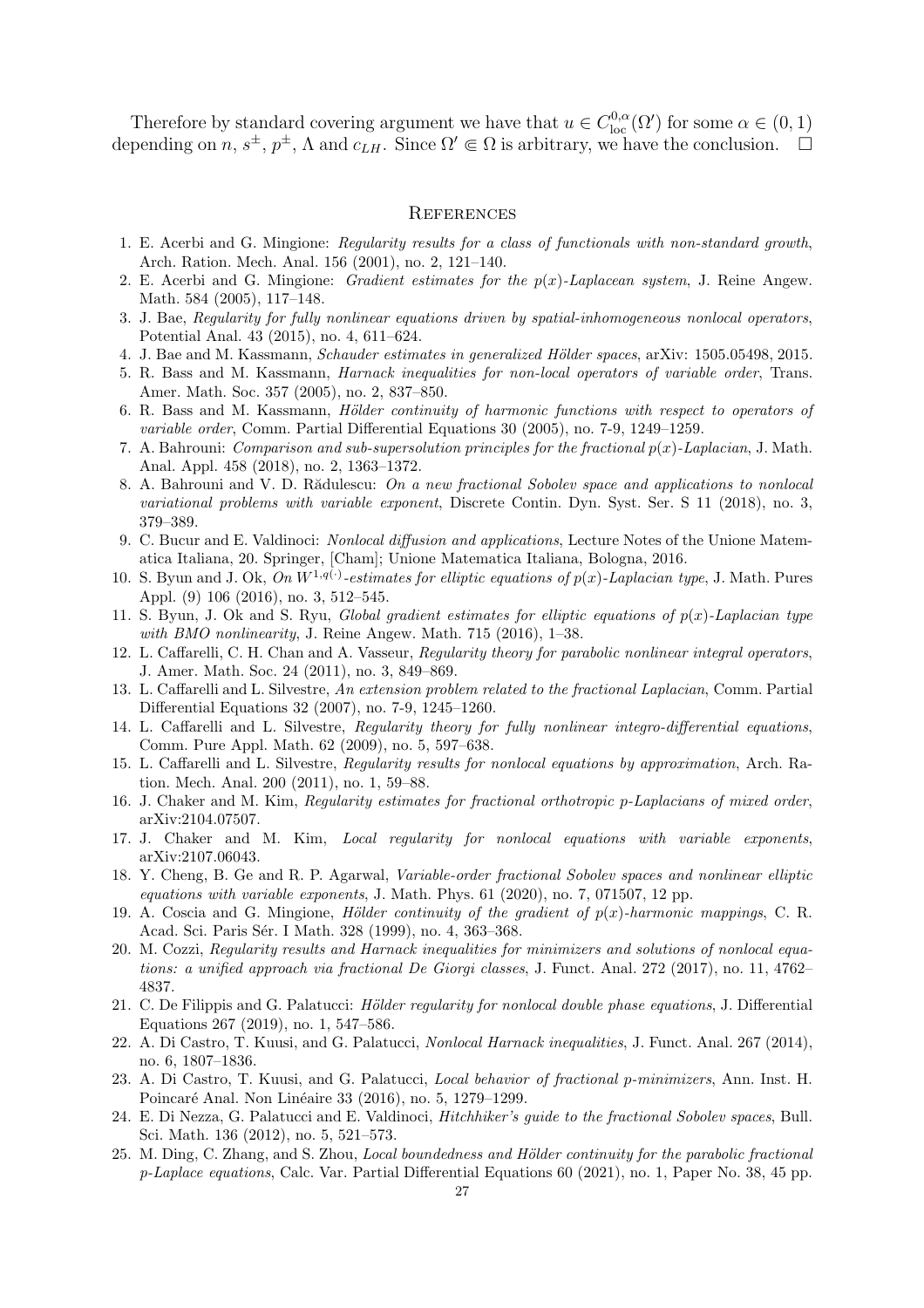- <span id="page-27-25"></span>26. X. Fan, Global  $C^{1,\alpha}$  regularity for variable exponent elliptic equations in divergence form, J. Differential Equations 235 (2007), no. 2, 397–417.
- <span id="page-27-26"></span><span id="page-27-7"></span>27. X. Fan and D. Zhao, A class of De Giorgi type and Hölder continuity, Nonlinear Anal. 36 (1999), no. 3, Ser. A: Theory Methods, 295–318
- <span id="page-27-18"></span>28. P. Garain and J. Kinnunen, On the regularity theory for mixed local and nonlocal quasilinear elliptic equations, arXiv:2102.13365
- 29. K. Ho and Y. Kim: A-priori bounds and multiplicity of solutions for nonlinear elliptic problems involving the fractional  $p(\cdot)$ -Laplacian, Nonlinear Anal. 188 (2019), 179–201.
- <span id="page-27-2"></span>30. M. Kassmann, The theory of De Giorgi for non-local operators, C. R. Math. Acad. Sci. Paris 345 (2007), no. 11, 621–624.
- <span id="page-27-3"></span>31. M. Kassmann, A priori estimates for integro-differential operators with measurable kernels (English summary) Calc. Var. Partial Differential Equations 34 (2009), no. 1, 1–21.
- <span id="page-27-19"></span>32. U. Kaufmann, J. D. Rossi and R. Vidal: Fractional Sobolev spaces with variable exponents and fractional  $p(x)$ -Laplacians, Electron. J. Qual. Theory Differ. Equ. 2017, Paper No. 76, 10 pp.
- <span id="page-27-22"></span>33. K. Kikuchi and A. Negoro, On Markov process generated by pseudodifferential operator of variable order, Osaka J. Math. 34 (1997), no. 2, 319–335.
- <span id="page-27-17"></span>34. M. Kim, P. Kim, J. Lee and K. Lee, Boundary regularity for nonlocal operators with kernels of variable orders, J. Funct. Anal. 277 (2019), no. 1, 279–332.
- <span id="page-27-8"></span>35. J. Korvenpää, T. Kuusi and E. Lindgren: Equivalence of solutions to fractional p-Laplace type equations, J. Math. Pures Appl. (9) 132 (2019), 1–26.
- <span id="page-27-9"></span>36. J. Korvenpää, T. Kuusi and G. Palatucci: The obstacle problem for nonlinear integro-differential operators, Calc. Var. Partial Differential Equations 55 (2016), no. 3, Art. 63, 29 pp.
- <span id="page-27-10"></span>37. J. Korvenpää, T. Kuusi and G. Palatucci: *Hölder continuity up to the boundary for a class of* fractional obstacle problems, Atti Accad. Naz. Lincei Rend. Lincei Mat. Appl. 27 (2016), no. 3, 355–367.
- <span id="page-27-11"></span>38. J. Korvenpää, T. Kuusi and G. Palatucci: A note on fractional supersolutions, Electron. J. Differential Equations 2016, Paper No. 263, 9 pp.
- <span id="page-27-12"></span>39. J. Korvenpää, T. Kuusi and G. Palatucci: Fractional superharmonic functions and the Perron method for nonlinear integro-differential equations, Math. Ann. 369 (2017), no. 3-4, 1443–1489.
- <span id="page-27-13"></span><span id="page-27-4"></span>40. T. Kuusi, G. Mingione and Y. Sire: Nonlocal self-improving properties, Anal. PDE 8 (2015), no. 1, 57–114.
- 41. T. Kuusi, G. Mingione and Y. Sire: Nonlocal equations with measure data, Comm. Math. Phys. 337 (2015), no. 3, 1317–1368.
- <span id="page-27-27"></span>42. O. A. Ladyzhenskaya and N. N. Uraltseva, Linear and quasilinear elliptic equations, Academic Press, New York-London, 1968.
- <span id="page-27-20"></span>43. J. Lee, J. Kim, Y. Kim and J. Lee: Multiplicity of weak solutions to non-local elliptic equations involving the fractional  $p(x)$ -Laplacian, J. Math. Phys. 61 (2020), no. 1, 011505, 13 pp.
- <span id="page-27-14"></span>44. E. Lindgren: Hölder estimates for viscosity solutions of equations of fractional p-Laplace type, NoDEA Nonlinear Differential Equations Appl. 23 (2016), no. 5, Art. 55, 18 pp.
- <span id="page-27-21"></span>45. C. Lorenzo and T. T. Hartley: Variable order and distributed order fractional operators, Nonlinear Dynam. 29 (2002), no. 1-4, 57–98.
- <span id="page-27-1"></span>46. G. Molica Bisci, V. D. Radulescu and R. Servadei: Variational methods for nonlocal fractional problems, Encyclopedia of Mathematics and its Applications, 162. Cambridge University Press, Cambridge, 2016.
- <span id="page-27-15"></span>47. S. Nowak, *Higher Hölder regularity for nonlocal equations with irregular kernel*, Calc. Var. Partial Differential Equations 60 (2021), no. 1, Paper No. 24, 37 pp.
- <span id="page-27-16"></span><span id="page-27-0"></span>48. S. Nowak, Regularity theory for nonlocal equations with VMO coefficients, arXiv:2101.11690.
- 49. G. Palatucci: The Dirichlet problem for the p-fractional Laplace equation, Nonlinear Anal. 177 (2018), part B, 699–732.
- <span id="page-27-5"></span>50. X. Ros-Oton and J. Serra: Regularity theory for general stable operators, J. Differential Equations 260 (2016), no. 12, 8675–8715.
- <span id="page-27-23"></span>51. M. D. Ruiz-Medina, V. V. Anh and J. M. Angulo: Fractional generalized random fields of variable order, Stochastic Anal. Appl. 22 (2004), no. 3, 775–799.
- <span id="page-27-6"></span>52. L. Silvestre: Hölder estimates for solutions of integro-differential equations like the fractional Laplace, Indiana Univ. Math. J. 55 (2006), no. 3, 1155–1174.
- <span id="page-27-24"></span>53. M. Xiang, B. Zhang and D. Yang: Multiplicity results for variable-order fractional Laplacian equations with variable growth, Nonlinear Anal. 178 (2019), 190–204.